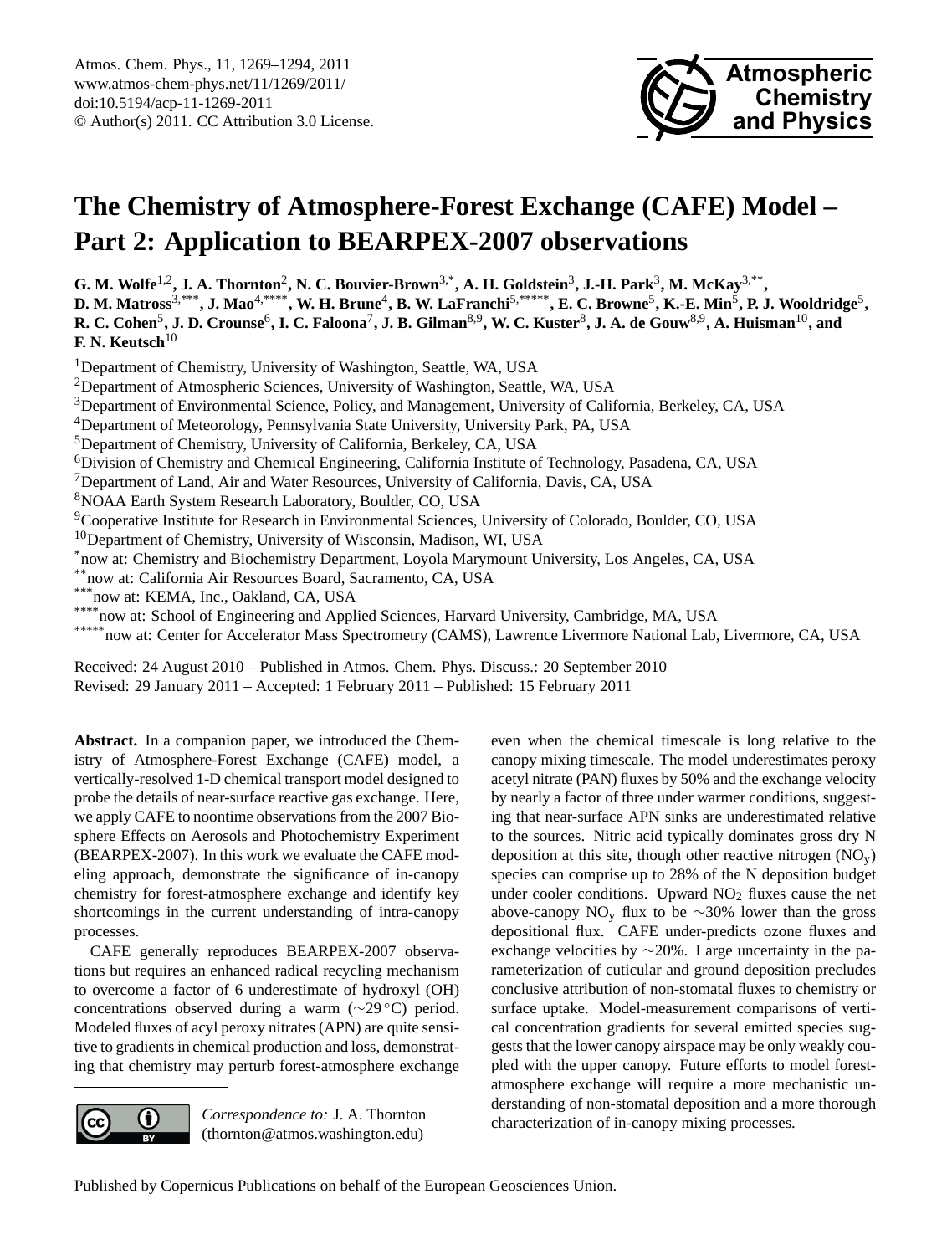Forest-atmosphere exchange of hydrocarbons, ozone, oxidized nitrogen and other reactive species impacts both atmospheric composition and ecosystem productivity, with broad implications for air quality and climate (Goldstein et al., 2009; Isaksen et al., 2009; Fowler et al., 2009; Erisman et al., 1998). Quantifying deposition and emission to/from the forest, however, continues to present a significant experimental and theoretical challenge. Recent work has indicated that the air within and just above the canopy is highly oxidizing during the daytime (Farmer and Cohen, 2008; Holzinger et al., 2005; Lelieveld et al., 2008). This oxidative photochemistry affects the net biosphere-atmosphere exchange of many species. For example, the "escape efficiency" of highly reactive terpenoids is likely much less than unity (Ciccioli et al., 1999; Stroud et al., 2005; Bouvier-Brown et al., 2009a; Forkel et al., 2006), with consequences for scaling up leaflevel emissions for use in regional and global models. As a substantial in-canopy sink for oxidants like ozone  $(O_3)$ , this chemistry could also contribute to downward  $O_3$  fluxes (Goldstein et al., 2004; Kurpius and Goldstein, 2003; Fares et al., 2010a).

Chemistry can also influence surface fluxes of reactive nitrogen compounds, including  $NO<sub>x</sub> (= NO + NO<sub>2</sub>)$ , acyl peroxy nitrates (APNs), alkyl nitrates (ANs) and nitric acid  $(HNO<sub>3</sub>)$ . Several measurement and modeling studies have demonstrated the influence of in-canopy gradients in radiation,  $O_3$  and turbulent transport on fluxes of  $NO<sub>x</sub>$  (Gao et al., 1991; Dorsey et al., 2004; Duyzer et al., 2004) and the need to resolve canopy-scale processes in regional and global models (Ganzeveld et al., 2002a, b). One set of observations showing upward  $HNO<sub>3</sub>$  and APN fluxes over a young Ponderosa pine plantation suggests that, under certain conditions, intra-canopy chemistry may even alter the sign of fluxes traditionally assumed to be controlled by deposition (Farmer and Cohen, 2008). More recently, Wolfe et al. (2009) observed downward APN fluxes at this same forest, but determined that the magnitude of the flux was sensitive to multiple in-canopy processes, including deposition, thermal decomposition and photochemical production.

Numerical modeling is an ideal tool for examining the interplay of physical and chemical processes contributing to net reactive gas exchange. Here, we apply the Chemistry of Atmosphere-Forest Exchange (CAFE) model to the comprehensive dataset from the Biosphere Effects on Aerosols and Photochemistry Experiment (BEARPEX) 2007 field campaign to investigate forest-atmosphere exchange at a young Ponderosa pine plantation. After a brief description of BEARPEX-2007 and a review of the key features of CAFE, we proceed with a detailed evaluation of observations from BEARPEX-2007. Our analysis focuses on the mechanisms controlling concentrations and fluxes of VOCs, hydrogen oxides, ozone, and reactive nitrogen.

## **2 Methods**

# **2.1 Campaign and site description**

BEARPEX-2007 was a multi-institutional collaborative research effort aimed at understanding the impact of forestatmosphere interactions on atmospheric composition. During the intensive measurement period of 15 August to 10 October 2007, a wide suite of chemical and meteorological observations were obtained within and immediately above a 17-yr-old Ponderosa pine plantation managed by Sierra Pacific Industries. The site is adjacent to the University of California's Blodgett Forest Research Station (BFRS), located in the western foothills of the Sierra Nevada Mountains, CA  $(38°58'42.9'' N, 120°57'57.9'' W, elevation 1315 m)$ , and has been described in detail elsewhere (Goldstein et al., 2000). The BFRS overstory is primarily Ponderosa pine, with a few interspersed White fir, Douglas fir, Incense cedar, Black oak and Sugar pine, while the understory consists of Manzanita and Ceanothus shrubs.

For the current study, we simulate mean noontime (11:30– 12:30 PST) observations from two sub-periods, designated "hot" (28 August–3 September, or day of year 240–246) and "cool" (13–18 September, or day of year 256–261). These windows were chosen because day-to-day meteorology (particularly temperature) is fairly uniform throughout each period, and because they contain the most overlap among chemical observations. Figure 1 illustrates near-surface temperature profiles for each period; the average temperature difference between the two periods is ∼10 ◦C. The hot and cool periods are representative of the general meteorological trend observed during BEARPEX-2007, characterized by a hot and dry August followed by a sharp transition to cooler, more humid conditions in September (Bouvier-Brown et al., 2009a; Wolfe et al., 2009); however, neither period is representative of the extreme conditions sampled during the campaign. Both periods are largely cloud free and remain under drought conditions, as the selected cool period precedes the first rain. Chemical observations from these periods are discussed in Sect. 3 and are summarized in Table S1 of the Supplement.

# **2.2 Model description**

CAFE is a 1-D chemical transport model that resolves deposition, emission, chemistry and vertical diffusion throughout the canopy and mixed layer. The CAFE model and the details of its setup for BFRS are described in a companion paper (Wolfe and Thornton, 2011), and we will only briefly review the key aspects and modifications here. Table 1 lists important model parameters. The model domain consists of 86 layers in the vertical ranging from 0.01 m to 800 m, with noneven layer spacing that results in a fine-resolution grid of 36 layers within the forest canopy and 50 within the atmospheric boundary layer (ABL). High resolution within the canopy provides the greatest detail where vertical gradients in all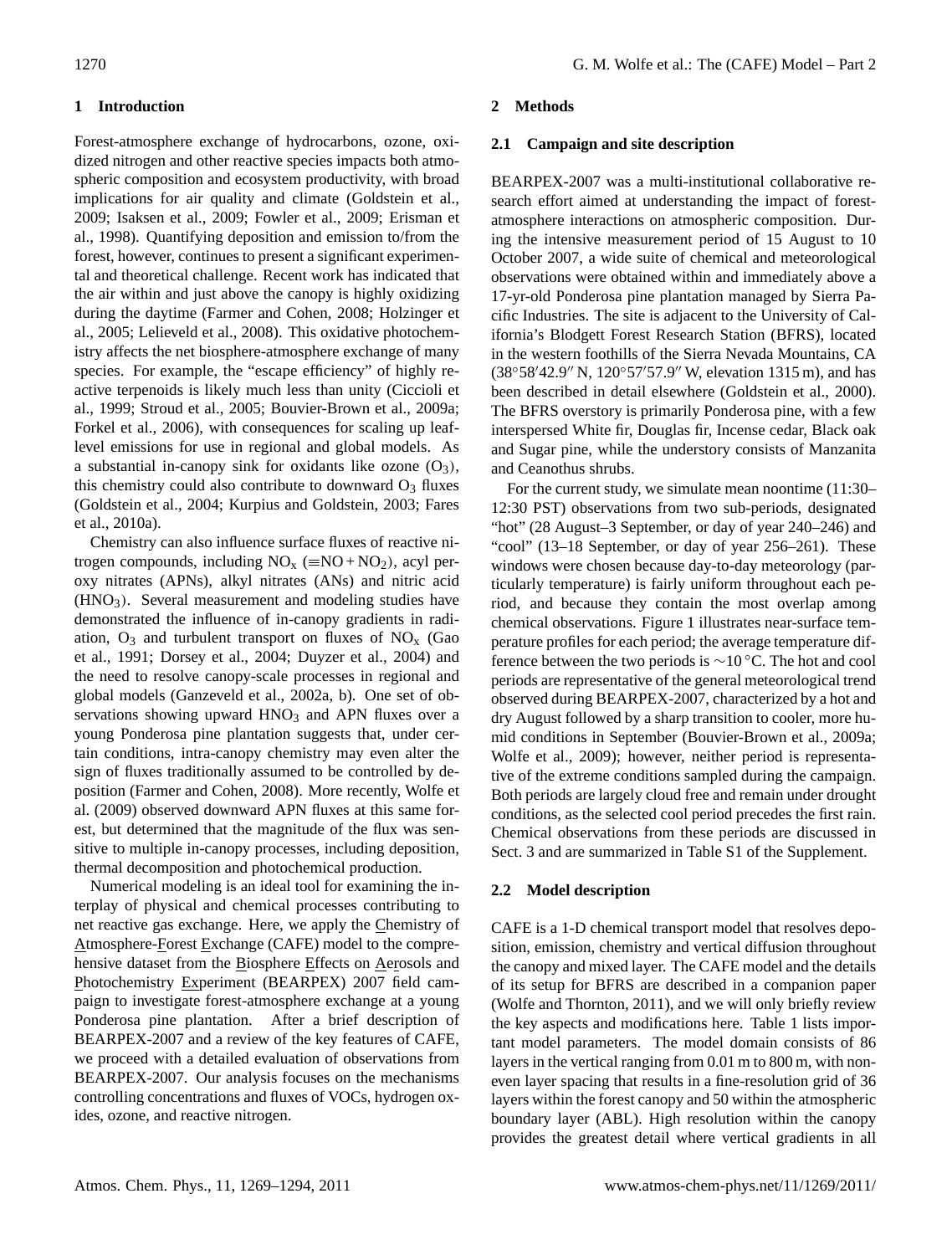| Parameter                         | Symbol                     | Value                         | Units               |
|-----------------------------------|----------------------------|-------------------------------|---------------------|
| Overstory height                  | h                          | 10                            | m                   |
| Understory height                 | $h_{\rm us}$               | 2                             | m                   |
| Atmospheric boundary layer height | $h_{ABL}$                  | 800                           | m                   |
| Overstory leaf area index         | $LAI_{OS}$                 | 3.2                           | $\rm m^2\,m^{-2}$   |
| Understory leaf area index        | LAI <sub>us</sub>          | 1.9                           | $\rm m^2\,m^{-2}$   |
| Overstory dry leaf mass           | $d_{\alpha s}$             | 219                           | $\rm g~m^{-2}$      |
| Understory dry leaf mass          | $d_{\text{us}}$            | 377                           | $\rm g~m^{-2}$      |
| Radiation extinction coefficient  | $k_{\rm rad}$              | 0.4                           |                     |
| Diffusion timescale ratio         | $\tau/T_{\rm L}$           | 4                             |                     |
| NO basal emission rate            | $E_{\text{NO}}^{\text{b}}$ | 3                             | $ngN m^{-2} s^{-1}$ |
| Integration interval              | $\Delta t$                 | $\mathfrak{D}_{\mathfrak{p}}$ | S                   |
| Chemistry time step               |                            | 0.05                          | S                   |
| Diffusion time step               |                            | 0.05                          | S                   |
| Total integration time.           |                            | 7200                          | S                   |



**Fig. 1.** Measured (open circles) and model-parameterized (solid lines) near-surface temperature profiles for the hot and cool periods.

processes are largest and minimizes numerical artifacts from operator-splitting of chemistry and diffusion. Within each layer, the 1-D time-dependent continuity equation is solved to determine the rate of change for all chemical species:

$$
\frac{\partial C(z)}{\partial t} = P(z) + L(z) + E(z) + D(z) + A(z) - \frac{\partial F(z)}{\partial z}
$$
 (1)

Terms on the right respectively represent rates of chemical production, chemical loss, emission, deposition, advection (horizontal mixing) and vertical turbulent flux divergence. In its current form, CAFE is designed to calculate steady-state concentration and flux profiles, i.e. it is not meant to perform as a prognostic model.

The resolved canopy includes an overstory with a height of 10 m, a one-sided leaf area index (LAI) of  $3.2 \text{ m}^2 \text{ m}^{-2}$  and a leaf area dry mass (d) of 219 g m<sup>-2</sup>, as well as an understory with a height of 2 m, an LAI of  $1.9 \text{ m}^2 \text{ m}^{-2}$  and a d of 377 g m−<sup>2</sup> . The leaf area density function (LADF), which describes how leaf area is distributed vertically, mimics observed vegetation structures (L. Misson, personal communication, 2008). Meteorological constraints, which are held constant throughout a model run, are taken as the mean noontime observations from the hot and cool periods (Table 2) with further parameterizations as outlined in the companion paper. Of particular importance for the current study is the imposed canopy microclimate, as this plays a large role in both chemistry and vertical mixing. Temperature is interpolated via a spline fit between four measurements ranging from 12.5 to 3 m and extrapolated to the ground (Fig. 1). This treatment is consistent with observations at 1.5 m recorded during BEARPEX-2009 (R. Weber, personal communication, 2010). Friction velocity  $(u^*)$  and radiation were only measured above the canopy, thus their in-canopy profiles are estimated using standard parameterizations that assume an exponential decay as a function of cumulative leaf area. For BFRS, this results in a factor of 10 decrease in both  $u^*$  and radiation between the top of the canopy and the ground. Schade et al. (2000) note that the top-down radiation attenuation algorithm is not optimized for coniferous forests as it does not explicitly account for "clumping" of needles. The flexibility of our simple exponential parameterization should minimize this problem via a judicious choice for the radiation extinction coefficient, krad, as detailed in the companion paper.

Turbulent diffusion is represented using a first-order fluxgradient approach, also known as K-theory:

$$
\frac{\partial F(z)}{\partial z} = -\frac{\partial}{\partial z} \left( K(z) \frac{\partial C(z)}{\partial z} \right)
$$
 (2)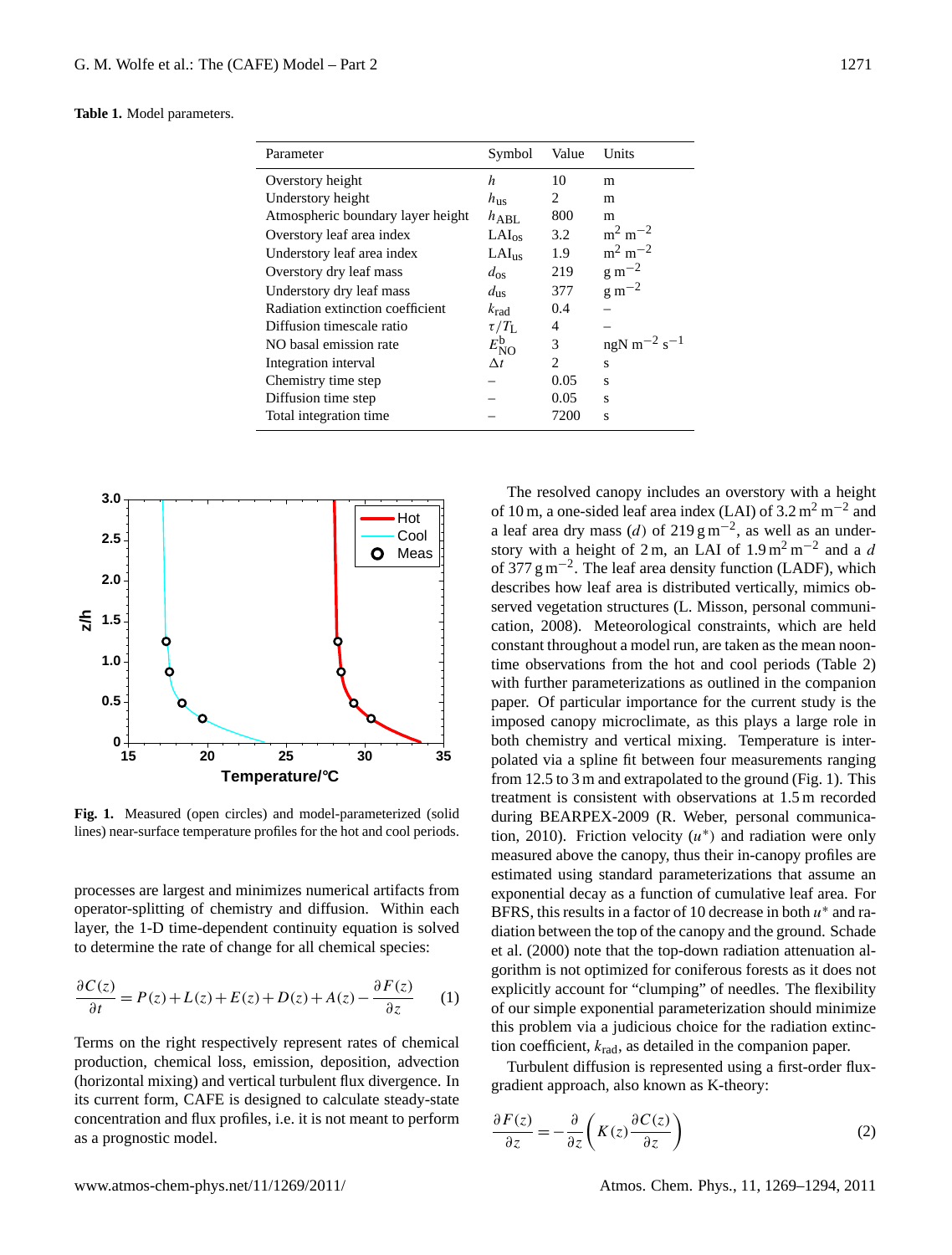| Parameter                                        | Symbol           | Hot           | Cool          | Units                                                           |
|--------------------------------------------------|------------------|---------------|---------------|-----------------------------------------------------------------|
| Air Temperature <sup>a</sup>                     |                  | $30.5 - 28.4$ | $19.8 - 17.5$ | $^{\circ}C$                                                     |
| Surface pressure <sup>b</sup>                    | P                | 870           | 868           | mbar                                                            |
| Actinic flux <sup>b</sup>                        | <b>RAD</b>       | 674           | 618           | $\rm W~m^{-2}$                                                  |
| Photosynthetically Active Radiation <sup>b</sup> | <b>PAR</b>       | 1758          | 1595          | umol m <sup><math>-2</math></sup> s <sup><math>-1d</math></sup> |
| Water vapor concentration <sup>b</sup>           | H <sub>2</sub> O | 10.8          | 10.3          | $mmol$ mol $^{-1}$                                              |
| Vapor pressure deficit <sup>b</sup>              | <b>VPD</b>       | 2.91          | 1.10          | kPa                                                             |
| Friction velocity <sup>b</sup>                   | $u^*$            | 0.63          | 0.68          | $m s^{-1}$                                                      |
| Solar Zenith Angle <sup>c</sup>                  | SZA              | 30.4          | 36.3          | degrees                                                         |

**Table 2.** Meteorological observations.

<sup>a</sup> Range of measurements from 3.0–12.5 m.

<sup>b</sup> Measured at 12.5 m.

<sup>c</sup> From TUV model.

<sup>d</sup> Divide by 2.92 to convert to W m<sup>-2</sup>.

Above 12.5 m, the eddy diffusion coefficient,  $K(z)$ , is based on values used by Gao et al. (1993), scaled to an ABL height of 800 m. Below 12.5 m,  $K(z)$  is a function of friction velocity and canopy height and includes a correction factor to account for "near-field" effects of canopy elements on eddy diffusion (Makar et al., 1999; Raupach, 1989), though the latter is close to unity for the current study. As detailed further in Wolfe and Thornton (2011), diffusion coefficients are constrained by several metrics, including comparison with above-canopy flux-gradient relationships of nonreactive scalars and with previous estimates of the canopy mixing timescale. The resultant canopy residence time is  $\sim$ 2 min for our conditions.

Emissions of biogenic VOC (BVOC), including 2-methyl-3-buten-2-ol (MBO), isoprene  $(C_5H_8)$ , methyl chavicol (MCHAV, also known as estragole), and a suite of speciated monoterpenes (MT) and sesquiterpenes (SQT), are modeled in each canopy layer as a function of leaf density, light, temperature and vegetation density. For each emitted compound and in each layer, the emission rate is calculated in units of molecules cm<sup> $-3$ </sup> s<sup>-1</sup> as

$$
E(z) = EbCL(z)CT(z) \left( d \frac{\text{LADF}(z)}{\text{LAI}} \right)
$$
 (3)

 $E<sub>b</sub>$  is the basal emission rate in molecules per gram of leaf per second,  $C_{L}(z)$  and  $C_{T}(z)$  are dimensionless correction factors for light and temperature (Guenther et al., 1995), and the rightmost terms collectively represent the vertically-distributed leaf dry mass in grams of leaf per cubic centimeter. Basal emission rates are prescribed separately for the overstory and understory within the range of values reported for this forest (Bouvier-Brown et al., 2009b, c; Harley et al., 1998; Schade et al., 2000) and are adjusted to optimize model-measurement agreement during the hot period. Temperature and light corrections are taken from the literature (Bouvier-Brown et al., 2009c; Guenther et al., 1995; Harley et al., 1998) and are calculated as a function

of the imposed canopy microclimate in each layer. Speciated MT emissions include  $\alpha$ -pinene,  $\beta$ -pinene, limonene, 3-carene, myrcene, camphene, terpinolene,  $\alpha$ -terpinene and γ -terpinene. SQT include α-bergamotene (ABERG), βcaryophyllene (BCARY),  $\alpha$ -farnesene (AFARN) and unspeciated SQT (USQT). USQT are a proxy for the non-speciated SQT observations reported by Bouvier-Brown et al. (2009a, c). Soil NO emissions are a function of temperature assuming dry soil (Yienger and Levy, 1995; Williams et al., 1992) with a basal NO emission factor of  $3 \text{ ngN m}^{-2} \text{ s}^{-1}$ . This gives temperature-corrected NO emission fluxes of 3.0 and  $2.4$  ngN m<sup>-2</sup> s<sup>-1</sup> for the hot and cool periods, respectively. Direct observations of soil NO fluxes are not available for BEARPEX-2007; however, modeled values are consistent with preliminary results from BEARPEX-2009 measurements (E. Browne, personal communication, 2010).

Deposition is calculated for 35 species using a standard resistance parameterization (Wesely, 1989; Zhang et al., 2003; Wesely and Hicks, 2000) and includes transfer across the laminar sublayer, stomatal and cuticular uptake and ground deposition. The stomatal resistance calculation includes environmental corrections for light extinction, temperature and vapor pressure deficit (Zhang et al., 2003) and is optimized to agree with observationally-constrained, "top-down" calculations of stomatal resistance during BEARPEX-2007. Cuticular resistances are based on standard values used in other models; however, as these are not well-constrained by observations, we will note in the discussion when uncertainties in non-stomatal deposition might influence interpretation of modeled fluxes. Deposition resistances  $(R_{\text{dep}}(z))$  for each species are calculated separately for the overstory and understory in each layer and scaled by LADF to give a first-order loss rate constant within each vertical layer:

$$
k_{\rm dep}(z) = \frac{\rm LADF(z)_{OS}}{R_{\rm dep}(z)_{OS}} + \frac{\rm LADF(z)_{US}}{R_{\rm dep}(z)_{US}}\tag{4}
$$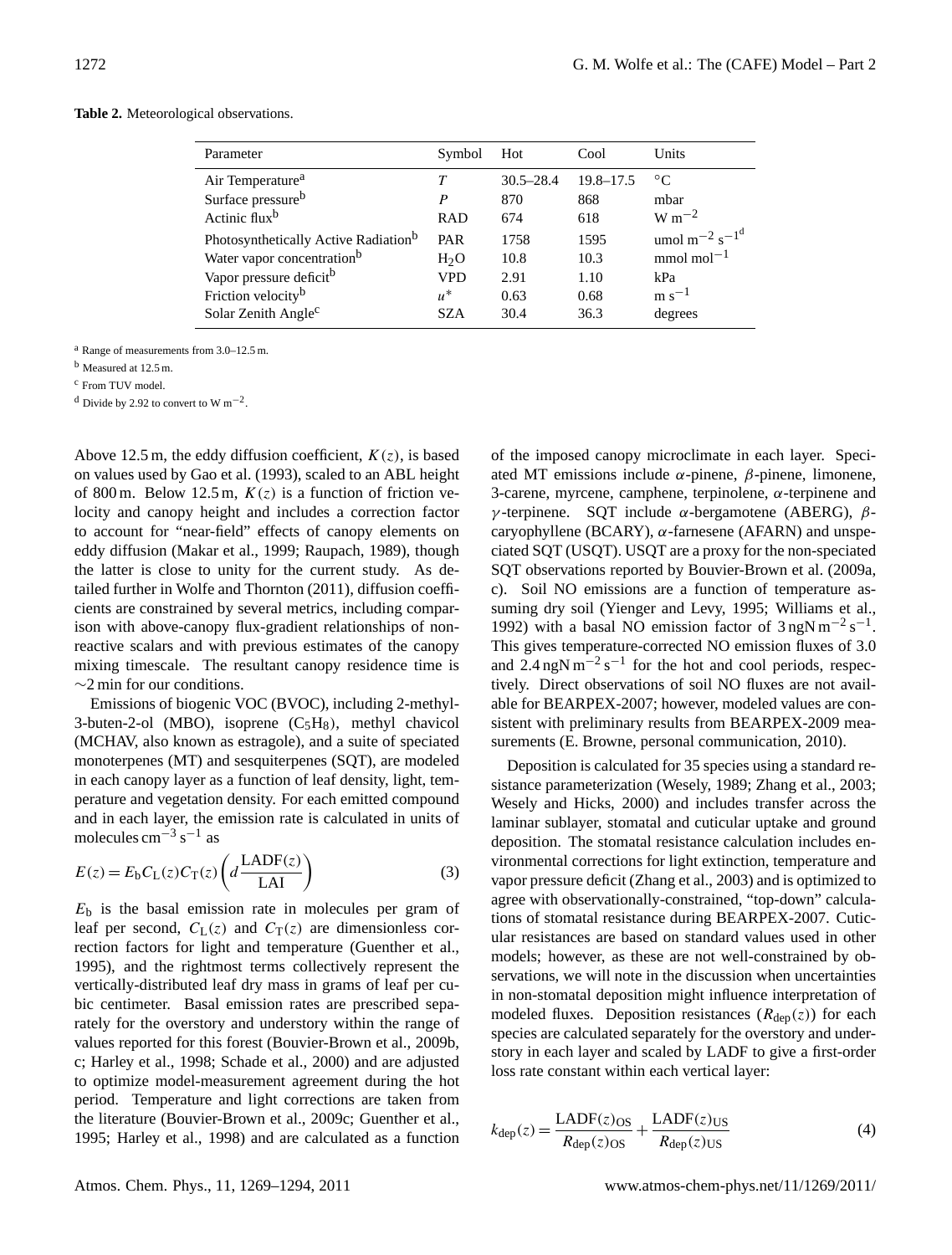Multiplication of  $k_{\text{dep}}(z)$  by a concentration yields the firstorder depositional loss rates.

Chemistry in CAFE is based on a subset of the Master Chemical Mechanism (MCM) version 3.1 [\(http://mcm.leeds.](http://mcm.leeds.ac.uk/MCM/) [ac.uk/MCM/\)](http://mcm.leeds.ac.uk/MCM/) that includes all reactions stemming from oxidation of MBO, isoprene,  $α$ -pinene,  $β$ -pinene, propanal  $(C_2H_5CHO)$  and methane. MCM names and structures for key species mentioned in this study are listed in Appendix A. Our mechanism also includes a number of modifications and additions to the base MCM, most of which are described in the companion paper. Notably, CAFE incorporates a suite of 36 additional reactions for the initial oxidation of monoterpenes (excluding  $\alpha$ -pinene and  $\beta$ -pinene), sesquiterpenes and MCHAV by OH,  $O_3$  and NO<sub>3</sub>. Products of these reactions include small oxidized VOC with yields as reported by laboratory oxidation studies (Atkinson and Arey, 2003; Lee et al., 2006a, b), hydroxyl (OH) radicals from ozonolysis reactions, also with literature-reported yields (Atkinson and Arey, 2003; Lee et al., 2006a), and the generic peroxy radicals  $MTO<sub>2</sub>$  and  $SQTO<sub>2</sub>$ . The latter react with NO,  $HO<sub>2</sub>$ and  $RO<sub>2</sub>$  to form the species MTOX and SQTOX, which represent first-generation oxidation products of MT and SQT. Since these products are likely semi-volatile and their detailed chemistry is presently unknown, MTOX and SQTOX are given a deposition velocity equal to that of nitric acid (near the aerodynamic limit) and do not undergo further reactions. CAFE also incorporates isoprene dihydroxyepoxide chemistry (Paulot et al., 2009c) and assumes that the epoxide (IEPOX) deposits at the aerodynamic limit.

For the current investigation, we implement one significant modification to the default mechanism described in Wolfe and Thornton (2011). When VOC emissions are high (i.e. during the hot period), an additional "enhanced OH recycling" mechanism is required to bring modeled OH values into agreement with measurements. We employ a mechanism of the type

$$
RO2 + HO2 \xrightarrow{k_{rec}} \alpha OH + products
$$
 (R1)

where  $\alpha$  is a stoichiometric constant. These reactions, listed in Table 3, are implemented only for first-generation MBO and isoprene-derived peroxy radicals  $(RO<sub>2</sub> = MBOO<sub>2</sub>$ ,  $MBOBO<sub>2</sub>$ , ISOPAO2, ISOPBO<sub>2</sub>, ISOPCO<sub>2</sub> and ISOPDO<sub>2</sub>). The reaction "products" are those of the decomposition of the corresponding RO radicals, which are explicitly tracked. Values for  $\alpha$  and  $k_{\text{rec}}$  are tuned to optimize model-measurement agreement for OH and HO2; for the current study, we choose  $\alpha = 2.6$  and  $k_{\text{rec}} = 4.5 \times 10^{-11} \text{ cm}^3 \text{ molec}^{-1} \text{ s}^{-1}$ . We discuss and evaluate the consequences of this mechanistic change further in Sect. 3.2.

Advection is treated as a simple mixing process in each model layer with a mixing rate constant  $(k_{\text{mix}})$  of  $0.3 h^{-1}$ (Dillon et al., 2002; Perez et al., 2009):

$$
\left(\frac{dC}{dt}\right)_{\text{mix}} = -k_{\text{mix}}(C - C_{\text{a}})
$$
\n(5)

Advection concentrations  $(C_a)$  are set constant throughout the model domain but are different for the hot and cool periods (Table 4). This scheme maintains reasonable concentrations for species that would otherwise build up to unreasonable values or decay below measured values during integration. Advection thus allows us to better constrain CAFE to BEARPEX-2007 observations. We will note when this term influences the interpretation of results, though it generally does not influence modeled exchange velocities as the timescale for advection is relatively long (several hours).

For each period, meteorological observations (Table 2) are used to initialize diffusion parameters, emission rates, deposition velocities and chemical rate constants, which are held constant throughout a model run. Chemical concentrations are initialized with the same values used in the advection scheme (Table 4) and are thus constant throughout the vertical; these values are chosen to optimize model agreement with observations. Integration is accomplished via operator splitting using a Crank-Nicolson scheme to solve the diffusion operator and a forward Euler scheme for the chemical operator (Jacobson, 2005). Soil NO emission and ground deposition are incorporated into the diffusion operator, while canopy emissions, deposition and advection are represented in the chemistry operator. The model is run for two hours, which is sufficient time for relaxation of exchange velocity profiles. Fluxes and exchange velocities are calculated from concentration profiles at the end of a model run via

$$
F(z) = -K(z)\frac{\Delta C(z)}{\Delta z}
$$
 (6)

$$
V_{\text{ex}}(z) = F(z) / C(z) \tag{7}
$$

#### **3 Results and discussion**

In what follows, we compare CAFE model output with observations from the BEARPEX-2007 field campaign. Table S1 in the Supplement lists averaged chemical observations for each period. All quoted measurement values represent the means and standard deviations of 30-min averaged data. The hot period is typified by relatively high concentrations of BVOC,  $HO_x$ ,  $O_3$  and oxygenated hydrocarbons and lower levels of  $NO<sub>2</sub>$  and acyl peroxy nitrates  $(APN = PAN + PPN + MPAN + ...)$ ; cold period data demonstrate the opposite trends. Differences in local atmospheric composition between the hot and cool periods are largely driven by temperature (as opposed to wind direction, for example), which controls emission rates and subsequent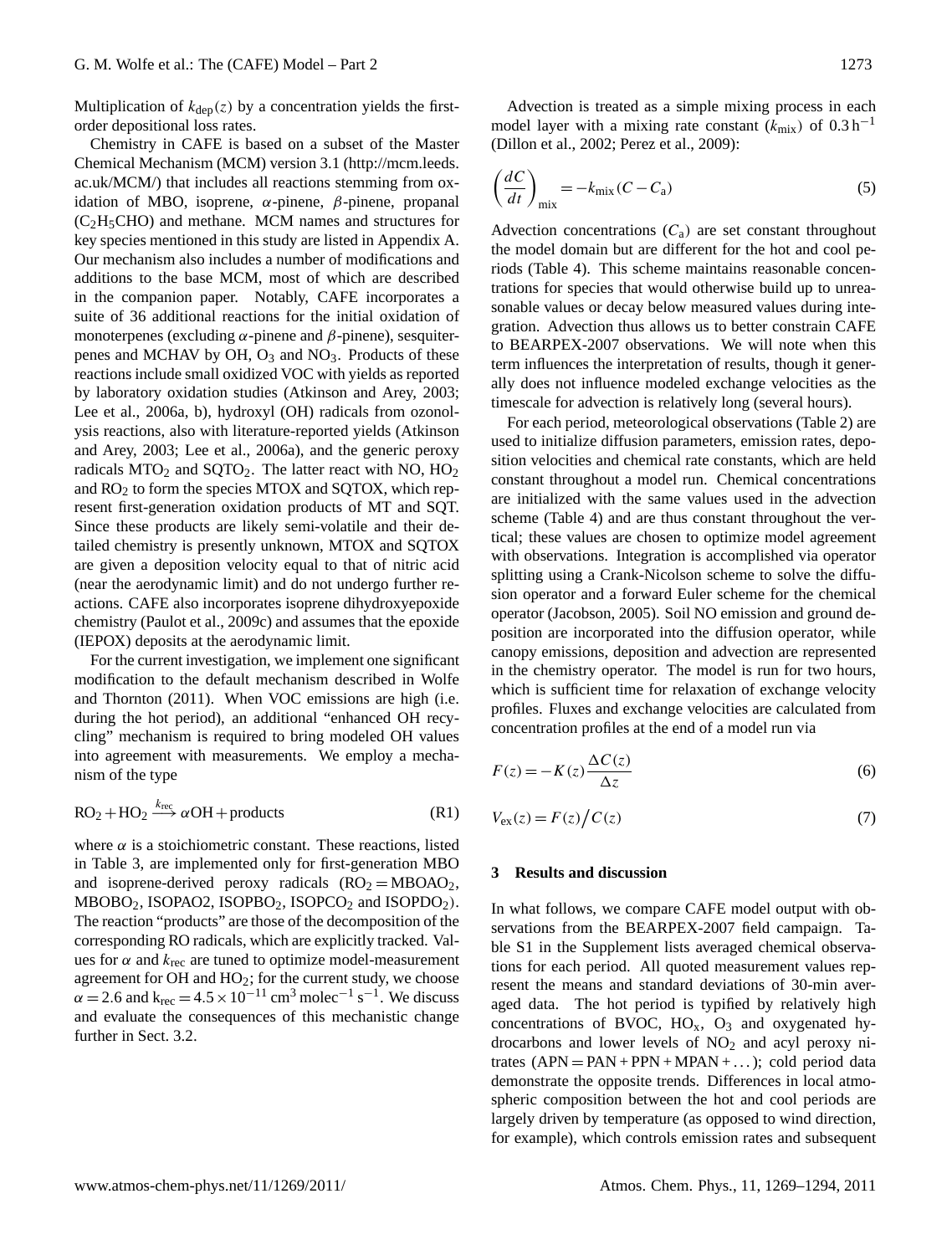**Table 3.** Enhanced OH-recycling reactions. All reactions have a rate constant of  $4.5 \times 10^{-11}$  cm<sup>3</sup> molec<sup>-1</sup> s<sup>-1</sup>.  $\alpha$  is set to 2.6.

| Reaction                                                                             |
|--------------------------------------------------------------------------------------|
| $MBOAO_2 + HO_2 \rightarrow \alpha OH + HOCH_2CHO + CH_3COCH_3 + HO_2$               |
| $MBOBO2 + HO2 \rightarrow \alpha OH + IBUTALOH + HCHO + HO2$                         |
| $ISOPAO2 + HO2 \rightarrow \alpha OH + HC4CCHO + HO2$                                |
| $ISOPBO2 + HO2 \rightarrow \alpha OH + 0.25(MVKOH + CH3O2) + 0.75(MVK + HCHO + HO2)$ |
| $ISOPCO2 + HO2 \rightarrow \alpha OH + HC4ACHO + HO2$                                |
| $ISOPDO2 + HO2 \rightarrow \alpha OH + MACR + HCHO + HO2$                            |

| Species                          | Mixing Ratio/ppbv  |                    | Species                           | Mixing Ratio/ppbv |                |
|----------------------------------|--------------------|--------------------|-----------------------------------|-------------------|----------------|
|                                  | Hot                | Cool               |                                   | Hot               | Cool           |
| OН                               | $3 \times 10^{-4}$ | $1 \times 10^{-4}$ | <b>Aldehydes</b>                  |                   |                |
| HO <sub>2</sub>                  | 0.03               | 0.02               | <b>HCHO</b>                       | 3                 | 1              |
| CO                               | 97                 | 116                | CH <sub>3</sub> CHO               | 0.5               | 0.5            |
| $O_3$                            | 53                 | 45                 | C <sub>2</sub> H <sub>5</sub> CHO | 0.13              | 0.13           |
| $H_2O_2$                         | 0.85               | 0.8                | <b>MACR</b>                       | 0.1               | 0.3            |
|                                  |                    |                    | <b>GLYOX</b>                      | 0.02              | 0.045          |
| $NO_{\rm V}$                     |                    |                    |                                   |                   |                |
| N <sub>O</sub>                   | 0.06               | 0.1                | <b>Hydrocarbons</b>               |                   |                |
| NO <sub>2</sub>                  | 0.3                | 0.8                | CH <sub>4</sub>                   | 1600              | 1600           |
| HNO <sub>3</sub>                 | 0.82               | 0.23               | isoprene                          | $\overline{4}$    | 0.2            |
| PAN                              | $\overline{0}$     | 0.26               | $C_3H_6$                          | 0.1               | 0.1            |
| <b>PPN</b>                       | $\overline{0}$     | 0.02               |                                   |                   |                |
| <b>MPAN</b>                      | $\theta$           | 0.03               | <b>Ketones</b>                    |                   |                |
| MBOANO <sub>3</sub>              | 0.05               | 0.04               | CH <sub>3</sub> COCH <sub>3</sub> | 1.5               | 1.7            |
| MBOBNO <sub>3</sub>              | 0.04               | 0.03               | <b>MVK</b>                        | 1.6               | 0.2            |
| ISOPANO <sub>3</sub>             | 0.03               | 0.02               | <b>ACETOL</b>                     | $\Omega$          | 0.02           |
| ISOPBNO <sub>3</sub>             | 0.04               | 0.03               |                                   |                   |                |
| ISOPCNO <sub>3</sub>             | 0.03               | 0.02               | Organic Acids                     |                   |                |
| ISOPDNO <sub>3</sub>             | 0.03               | 0.02               | CH <sub>3</sub> CO <sub>2</sub> H | 6                 | 2.8            |
| MACRNO <sub>3</sub>              | 0.005              | 0.004              | <b>HCOOH</b>                      | 5.5               | 3.3            |
| HMVKANO3                         | 0.01               | 0.005              | CH <sub>3</sub> CO <sub>3</sub> H | 0.24              | 0.16           |
| <b>Alcohols</b>                  |                    |                    | <b>Other</b>                      |                   |                |
| <b>MBO</b>                       | 1                  | 0.15               | <b>MCHAV</b>                      | $\Omega$          | $\overline{0}$ |
| CH <sub>3</sub> OH               | 5.6                | 4.6                | $MT$ (all)                        | $\overline{0}$    | $\overline{0}$ |
| C <sub>2</sub> H <sub>5</sub> OH | 1.8                | 1.6                | SQT (all)                         | $\overline{0}$    | $\overline{0}$ |
| <b>IPROPOL</b>                   | 0.09               | 0.09               | <b>IEPOX</b>                      | $\Omega$          | $\overline{0}$ |

photochemistry. Model results are examined with a particular focus on BVOC,  $RO<sub>x</sub> (= OH + HO<sub>2</sub> + RO<sub>2</sub>)$ , hydrogen peroxides,  $O_3$  and reactive nitrogen (NO<sub>v</sub>). We evaluate modifications implemented in the CAFE model (e.g. OH recycling) and provide an assessment of the relative contributions of deposition, emission and chemistry to above-canopy chemical fluxes for key species. Unless otherwise specified, model results discussed below are extracted from two "base" model runs, one each for the hot and cool periods. The base run for the hot period is carried out with the OH-recycling mechanism, while the base cold period run does not include OH-recycling. The reasons for this choice are detailed in Sect. 3.2.

Reproducing observed concentrations is important for examining chemical contributions to fluxes, but we caution that the model is not strictly tailored towards reproducing all aspects of the chemistry (e.g. diurnal cycles) or, more importantly, horizontal transport. Modeled mixing ratios are, in a sense, constrained to observations via the advection term and the initial/advection concentrations. We run CAFE in this fashion because our primary goal is to understand the observed fluxes, though we also point out other interesting

 $\overline{a}$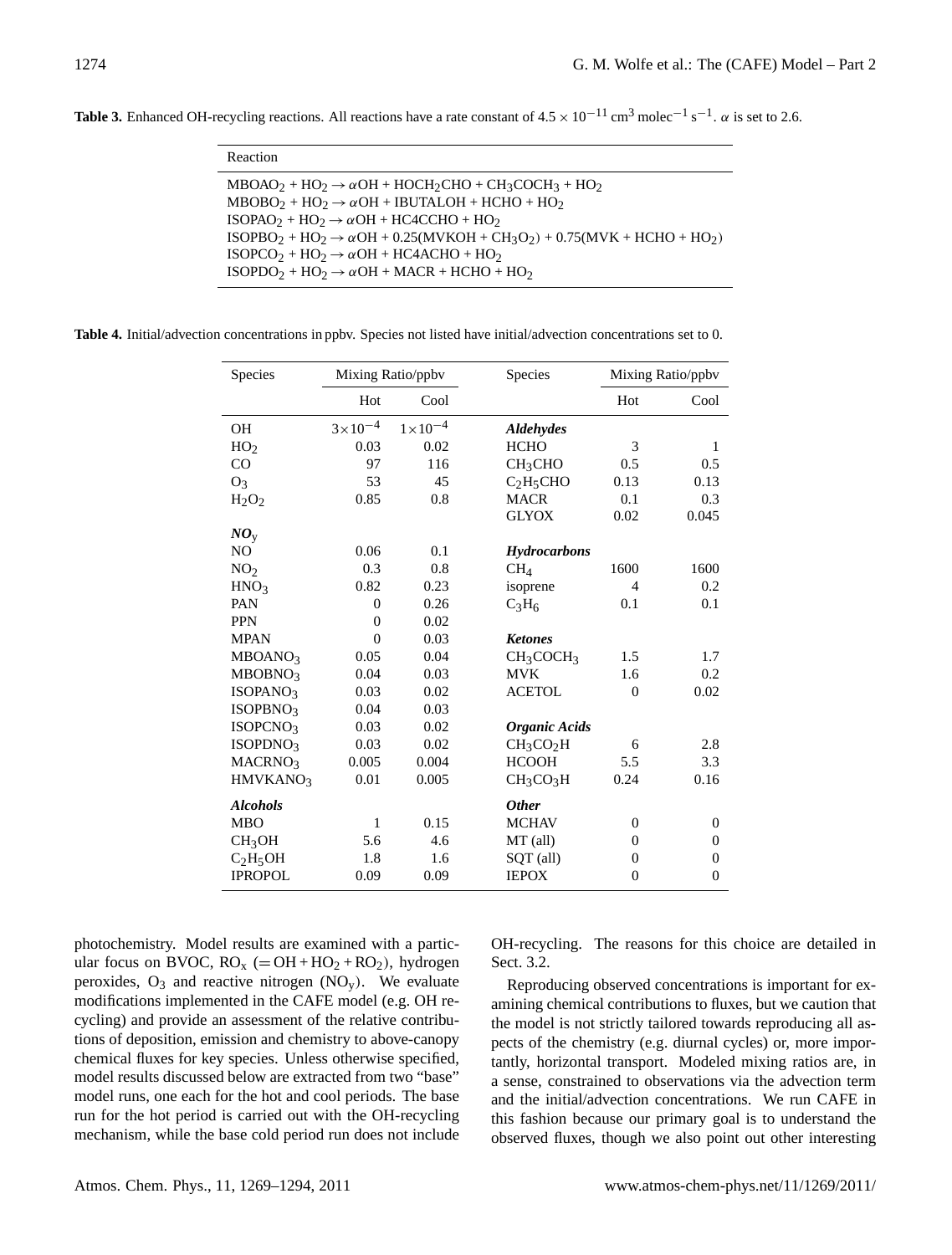features in the model-measurement comparison when they arise. Modeled concentration and fluxes should not be taken as representative of daily or seasonal "average" conditions, but rather as mid-day "snapshots" from the two periods. An extended comparison table of modeled and measured concentrations can be found in Table S2 of the Supplement.

# **3.1 VOC**

Within and immediately above the forest, concentrations of primary BVOC (MBO, isoprene, MCHAV, MT and SQT) are controlled by relative rates of emission and oxidation. Calculation of "bulk canopy" emission rates provides a means for validation of vertically-resolved emissions. Taking MBO as an example: integration of the hot-period MBO emission rate over the canopy height gives a bulk emission rate of  $5.2 \times 10^{11}$  molec cm<sup>-2</sup> s<sup>-1</sup> (1.9 mgC m<sup>-2</sup> h<sup>-1</sup>), or a boundary-layer average of  $6.6 \times 10^6$  molec cm<sup>-3</sup> s<sup>-1</sup>. These rates are within the range of previous MBO flux measurements at BFRS (Baker et al., 1999; Schade et al., 2000) and of values employed by other models (Perez et al., 2009; Steiner et al., 2007). Though our emissions estimates generally agree with other literature values, the standard emission parameterization does have limitations. Previous work at BFRS has shown that basal emission rates can vary with temperature history and other factors (Gray et al., 2003, 2006) and that tree-to-tree variability in emission rates can be substantial (Bouvier-Brown et al., 2009c).

Isoprene is not emitted in significant quantities from Ponderosa pine, Manzanita or Ceanothus (N. Bouvier-Brown, personal communication, 2009), but it can originate from less abundant vegetation within the forest stand and upwind, particularly Black Oak. Although direct measurements of above-canopy isoprene fluxes have not been conducted at BFRS, early isoprene gradient measurements and relaxed eddy accumulation observations in 1998 and 1999 indicated no significant emissions from the BFRS fetch (Dreyfus et al., 2002; Goldstein et al., 2001). Analysis of mixing ratio diurnal profiles at this site have determined that isoprene is primarily advected from a band of Oak located 30–40 km upwind (Dreyfus et al., 2002). The current construction of CAFE is unable to simultaneously reproduce the concentrations of isoprene and its main oxidation products, methyl vinyl ketone (MVK) and methacrolein (MACR), solely through our advection scheme. Thus, in addition to advecting isoprene at a rate of 1 ppbv  $h^{-1}$ , we invoke a substantial emission rate of isoprene (∼40% of the MBO emissions). While local (e.g. <500 m upwind) isoprene emissions are probably smaller than this, our isoprene emission rate is nearly identical to that used in the  $4 \text{ km} \times 4 \text{ km}$  grid cell of a three-dimensional model that contains BFRS (Steiner et al., 2007). The vertical profile of isoprene, and potentially its oxidation products, will depend somewhat on the nature of its sources (i.e. emission vs. advection). A small set of in-canopy isoprene gradients measured near the end of

when this issue affects our conclusions. Since modeled mixing ratios of locally-emitted BVOC are primarily a function of the rates of emission and chemical loss (assuming roughly homogenous upwind emissions and a chemical lifetime of a few hours), it is worthwhile to compare modeled and measured concentrations of these (Table 5). MBO mixing ratios are reproduced to within 6% during both hot and cool periods, suggesting that the radiation and temperature adjustments are accurate for MBO emissions. MCHAV and total MT are predicted to within 10% during the hot period but are under-predicted during the cool period by 60–70%, while total SQT are over-predicted by 150% during the cool period. These errors could stem from the temperature corrections for emission rates, which become increasingly important at lower temperatures, or from deficiencies in modeled vertical mixing (note that the inlet for MT and SQT observations was moved from 1.5 m to 9.2 m between the hot and cool periods).

Even though total MT concentrations are well reproduced during the hot period, modeled terpene speciation differs from observations. The model generally under-predicts  $\beta$ pinene and 3-carene and over-predicts myrcene, camphene, terpinolene, α-terpinene and γ -terpinene (Table S2). Such discrepancies may arise from inaccurate estimates of emission speciation. Though we use the best estimates from leaflevel measurements (Bouvier-Brown et al., 2009c), terpene emissions are subject to plant physiological and environmental conditions that are not easily modeled. The relative terpene speciation has little impact on our conclusions regarding the chemical contribution to trace gas fluxes.

The terpene oxidation tracers MTOX and SQTOX show roughly the same seasonal trend as their VOC precursors (Table 5). Despite a fast deposition velocity, canopy-top concentrations of MTOX and SQTOX build up to 101 and 41 pptv, respectively, during the hot period. Many of the compounds represented by these tracers will contain alkenyl moieties and thus may still participate in oxidative chemistry. For both periods, near-surface MTOX and SQTOX gradients (not shown) match previous CAFE model results (Wolfe and Thornton, 2011).

In addition to the speciated single-height measurements, the BEARPEX-2007 dataset also includes vertical profiles of several classes of VOC acquired via proton-transfer mass spectrometry (PTR-MS). Details regarding instrumentation and measurement setup can be found elsewhere (Bouvier-Brown et al., 2009b; Holzinger et al., 2005). Figure 2 compares modeled BVOC profiles to four sets of PTR-MS measurements: total monoterpenes ( $\Sigma$ MT), MCHAV, the sum of MBO and isoprene and the sum of MVK and MACR. For clarity, observations and model results are presented from the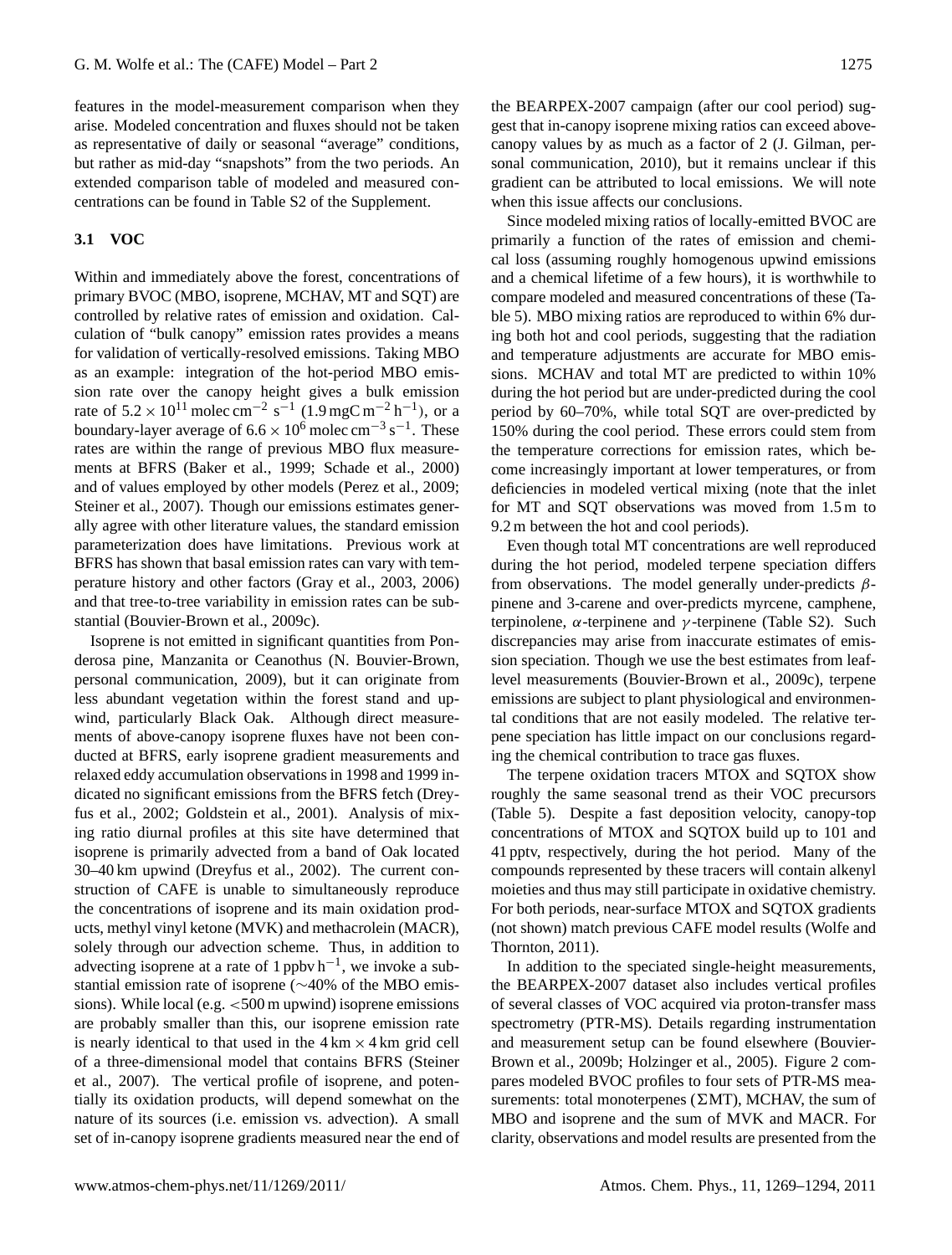| Species             | Height/m | Concentrations/pptv |                 | % Difference <sup>a</sup> |
|---------------------|----------|---------------------|-----------------|---------------------------|
|                     |          | Model               | Meas            |                           |
| <b>Hot</b>          |          |                     |                 |                           |
| <b>MBO</b>          | 6.4      | 3237                | $3182 \pm 1092$ | $-2$                      |
| isoprene            | 6.4      | 1627                | $1645 \pm 676$  | $-1$                      |
| <b>MCHAV</b>        | 1.5      | 81                  | $79 \pm 13$     | $+3$                      |
| МT                  | 1.5      | 491                 | $538 \pm 46$    | $-9$                      |
| SQT                 | 1.5      | 56                  | $56 \pm 9$      | $-0.4$                    |
| <b>MTOX</b>         | 10       | 101                 |                 |                           |
| <b>SQTOX</b>        | 10       | 41                  |                 |                           |
| $ISOPOOH + IEPOXb$  | 16.8     | 495                 | $247 \pm 147$   | $+100$                    |
| $H_2O_2$            | 16.8     | 856                 | 884 ±91         | $-3$                      |
| Cool                |          |                     |                 |                           |
| <b>MBO</b>          | 6.4      | 659                 | $623 \pm 261$   | $+6$                      |
| isoprene            | 6.4      | 251                 | $211 \pm 71$    | $+19$                     |
| <b>MCHAV</b>        | 9.2      | 11                  | $37 \pm 6$      | $-71$                     |
| МT                  | 9.2      | 78                  | $213 \pm 38$    | $-63$                     |
| SQT                 | 9.2      | 15                  | $6 \pm 2$       | $+146$                    |
| <b>MTOX</b>         | 10       | 23                  |                 |                           |
| SQTOX               | 10       | 18                  |                 |                           |
| $ISOPOOH + IEPOX^b$ | 16.8     | 27                  | $55 \pm 10$     | $-51$                     |
| $H_2O_2$            | 16.8     | 531                 | $634 + 54$      | $-16$                     |

**Table 5.** Model-measurement comparison of BVOC and peroxides. Model results are taken from the layer closest to the measurement height. Measurements are reported as the mean  $\pm 1\sigma$ .

<sup>a</sup> Calculated as 100\*(Model – Meas)/Meas.

<sup>b</sup> Sum of four isomers (ISOPAOOH + ISOPBOOH + ISOPCOOH + ISOPDOOH) and the isoprene dihydroxyepoxide IEPOX.

hot period only and have been normalized to their canopy-top values; modeled and measured profiles exhibit similar normalized gradients for both the hot and cool periods. Modelmeasurement agreement is generally quite good, though the model under-predicts gradients of  $\Sigma MT$  and MCHAV in the lower canopy. Potential explanations include an unidentified emission source near the ground such as decaying pine needles, as suggested by Stroud et al. (2005), or inefficient turbulent mixing in the lower canopy, which could lead to a buildup of BVOC emitted from the understory. The existence of a "weakly coupled" layer near the ground – or at least slower vertical mixing than modeled in CAFE – would also be consistent with model-measurement comparisons of  $NO<sub>2</sub>$ and PAN gradients (see Sect. 3.5). A lack of wind penetration into the deep canopy would seem the most likely cause (as opposed to a thermal inversion). To test this hypothesis, we conducted a simple sensitivity test where we uniformly reduced the eddy diffusivities (K-values) below  $z/h = 0.5$ (5 m). Results from this test (not shown) reveal that reducing K-values by a factor of three greatly improves agreement between modeled and measured  $\Sigma$ MT gradients but increases the canopy residence time to 5 min.

The modeled MBO + isoprene gradient agrees fairly well with observations, increasing ∼20% between canopy top and the forest floor. This profile would be less steep if isoprene were primarily advected in CAFE, as the isoprene profile would then be more vertical and observed isoprene mixing ratios are 25–33% of MBO + isoprene at noon (Table 5). The mean observed MBO + isoprene mixing ratio at  $z/h = 0.15$ (1.5 m) is consistently 15% lower than that at 6.1 m (Fig. 2c). This feature persists even in individual 30-min gradient observations. As MBO (and isoprene, in CAFE) are primarily emitted from the overstory, this feature would be consistent with a depositional sink of MBO and isoprene near the ground (Stroud et al., 2005).

Profiles of the sum of MVK and MACR, which are firstgeneration oxidation products of isoprene, are fairly vertical in both the model and measurement (Fig. 2d), though the modeled profile shows a slight enhancement in the canopy due to production. Previous studies have suggested that MVK and MACR should also deposit to the canopy/ground with a deposition velocity similar to that of ozone (Stroud et al., 2005; Zhang et al., 2003; Karl et al., 2010). We do not include deposition of these compounds in CAFE since the observed mean profiles do not suggest strong deposition of oxidized VOC in this forest.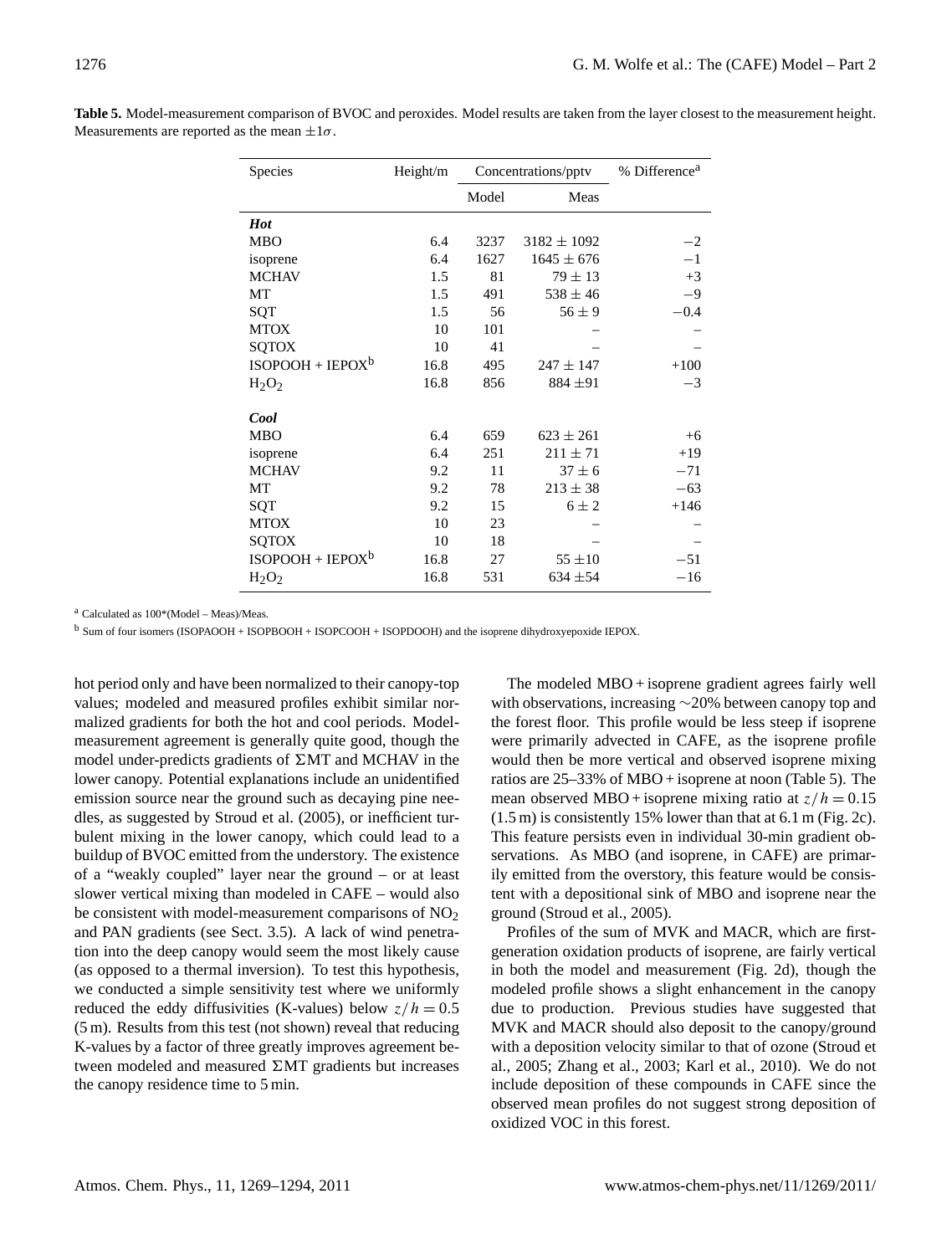

**Fig. 2.** Comparison of measured and modeled gradients of **(a)** total monoterpenes, **(b)** methyl chavicol, **(c)** the sum of MBO and isoprene and **(d)** the sum of MVK and MACR. Both modeled and measured values are taken from the hot period. PTR-MS observations represent the mean of six 5-min-averaged measurements at each height and are normalized by the 9.3 m mixing ratios; error bars represent standard deviations. Model profiles are normalized to their can<br>opy-top values  $(z/h = 1)$ .

The hydroxyl radical (OH) is the primary daytime oxidant for most VOC in the troposphere. OH reactivity  $(\tau_{OH}^{-1})$ , or inverse OH lifetime, is defined as the sum of all OH loss rates divided by the OH concentration:

$$
\tau_{\text{OH}}^{-1} = \sum_{i} k_i C_i \tag{8}
$$

Here,  $k_i$  is the second-order rate constant for reaction of OH with species *i* having concentration  $C_i$ . OH reactivity was measured directly during BEARPEX-2007 following the approach described in Mao et al. (2009) and is useful for constraining both VOC inventories and steady-state calculations of oxidant concentrations. Figure 3 compares model calculations of  $\tau_{OH}^{-1}$  with observed values. During the hot period, modeled (12.3 s<sup>-1</sup>) and measured (12.4 ± 2.0 s<sup>-1</sup>)  $\tau_{OH}^{-1}$  are in excellent agreement. About 63% of the modeled  $\tau_{OH}^{-1}$  is attributed to primary BVOC, with another 22% due to reactions with HCHO, CO, CH<sub>4</sub> and the first-generation oxidation products of isoprene (MVK and MACR) and MBO (IBU-TALOH and  $HOCH_2CHO$ ). The remaining 15% ("other") includes ∼300 reactions, each of which comprise <1% of  $\tau_{\text{OH}}^{-1}$ . During the cool period, modeled  $\tau_{\text{OH}}^{-1}$  (3.6 s<sup>-1</sup>) is lower than observations  $(6.8 \pm 1.2 \text{ s}^{-1})$  by almost a factor of 2. Model underestimates of MT and MCHAV mixing ratios during this period are not sufficient to explain this discrepancy, and the nature of this missing OH reactivity remains unclear. These results, including the missing OH reactivity during the cold period, are consistent with observationally-



**Fig. 3.** Modeled OH reactivity for the hot (left) and cool (right) periods at  $z/h = 1$  (10 m). The "other" category contains contributions from ∼300 reactions. Open circles and error bars denote measured bulk OH reactivity (mean  $\pm 1\sigma$ ).

constrained bottom-up estimates of  $\tau_{OH}^{-1}$  (Mao et al., 2008). The latter study also demonstrated that measured anthropogenic VOC are a negligibly small contribution to  $\tau_{OH}^{-1}$  at BFRS.

Some of the missing OH reactivity might be attributed to a missing source of formaldehyde (HCHO). During the cool period, CAFE predicts HCHO mixing ratios of  $∼1.3$  ppbv, while measurements indicate a noontime mean of  $12.5 \pm 4.0$  ppbv (Table S2); HCHO observations were not available during the hot period. Increasing HCHO mixing ratios to match observations (by raising the initial/advection HCHO concentrations) brings the modeled OH reactivity to 6 s−<sup>1</sup> , which is within the range of observations. Maintaining this level of HCHO in the model leads to a 50% overprediction of hydroperoxy radical  $(HO<sub>2</sub>)$  and hydrogen peroxide  $(H_2O_2)$ ; OH increases by 15%. The sources of the elevated HCHO mixing ratios observed during the cold period are presently unknown but may be linked to oxidation of yet-unidentified reactive BVOC inferred from previous observations at BFRS (Choi et al., 2010; Holzinger et al., 2005). As constraining HCHO to measured values does not noticeably perturb the exchange velocities of key species in the model and because of a lack of measurements during the hot period, we retain the CAFE-predicted HCHO values for consistency between the two periods. A detailed evaluation of BEARPEX-2007 HCHO observations may be found elsewhere (Choi et al., 2010).

## **3.2 RO<sup>x</sup>**

Cycling of hydrogen oxide radicals is driven by VOC and nitric oxide (NO). The sequence begins with reaction of OH and VOC to produce an organic peroxy radical  $(RO<sub>2</sub>)$ . Subsequent reaction of  $RO<sub>2</sub>$  with NO produces  $NO<sub>2</sub>$  and an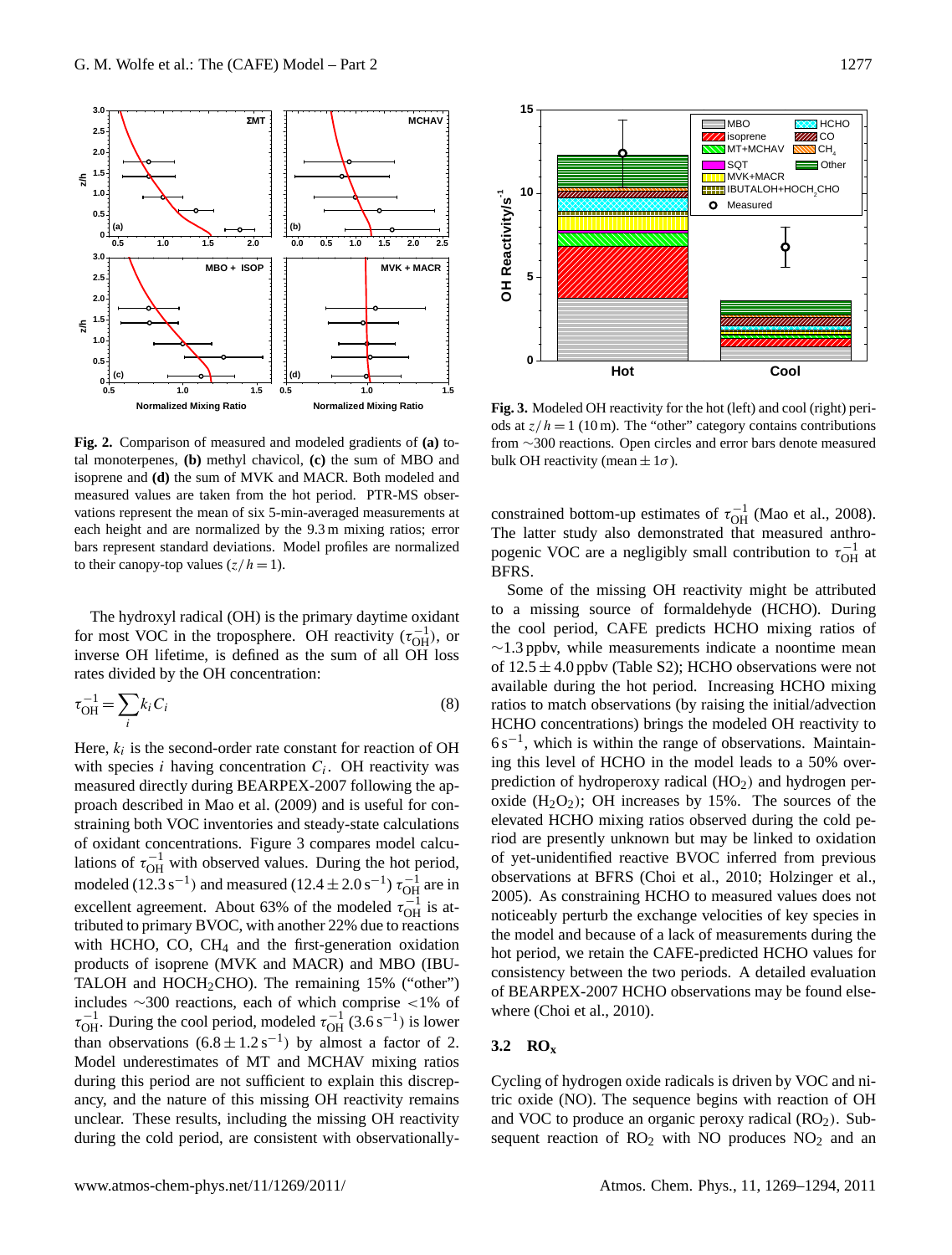alkoxy radical (RO). Typically, the latter reacts with  $O<sub>2</sub>$  to yield a hydroperoxy radical  $(HO<sub>2</sub>)$  and a closed-shell aldehyde or ketone. In the CAFE mechanism, the latter two processes are combined. OH is regenerated upon reaction of  $HO<sub>2</sub>$  with NO to form NO<sub>2</sub>.

$$
OH + VOC \rightarrow RO_2 + H_2O
$$
 (R2)

 $RO<sub>2</sub> + NO \rightarrow NO<sub>2</sub> + HO<sub>2</sub> + carbonyls$  (R3)

$$
HO_2 + NO \rightarrow OH + NO_2 \tag{R4}
$$

As a result of this cycling, we define the chemical families  $HO_x = OH + HO_2$ ,  $RO_x = HO_x + RO_2$  and  $NO_x = NO + NO_2$ . Partitioning within the  $RO_x$  and  $NO_x$  families is thus coupled by VOC abundance and reactivity with OH. Moreover, cross-reactions between  $RO_x$  and  $NO_x$  produce longer-lived reactive nitrogen species, the forest-atmosphere exchange of which can be sensitive to vertical gradients in this chemistry.

Figure 4 depicts modeled profiles of OH,  $HO<sub>2</sub>$  and  $RO<sub>2</sub>$ radicals. For each period, the model was run both with and without the enhanced OH recycling mechanism discussed in Sect. 2.2. Both periods show small positive (increasing with height) in-canopy HO<sub>2</sub> gradients of ∼5%. The OH mixing ratio increases by ∼10% between the ground and the top of the canopy in the hot period and by ∼40% in the cool period. The relative gradients are mostly unaffected by the enhanced OH-recycling mechanism, though OH does exhibit a slight bulge maximizing at  $z/h = 1.4$  during the hot period with enhanced OH recycling, and RO<sub>2</sub> is  $\sim$ 20% higher within the canopy than above for the same scenario. Enhanced OH recycling is required for replicating observations during the hot period. Excluding this mechanism leads to under-prediction of noontime OH by a factor of 6 and of HO<sub>2</sub> by  $\sim$ 25%; RO<sub>2</sub> was not measured. Preliminary data from BEARPEX-2009 suggests measured OH mixing ratios from the 2007 campaign may be overestimated, perhaps by as much as a factor of 2 (Brune et al., 2010). Even in the face of such a systematic error, modeled values would still be too low by a factor of three and we would still require enhanced OH recycling.

Model-measurement mismatch of OH is a recurrent issue in investigations of  $RO<sub>x</sub>$  chemistry under conditions where BVOC such as isoprene are a dominant source of  $RO<sub>2</sub>$ (Hofzumahaus et al., 2009; Lelieveld et al., 2008; Thornton et al., 2002; Ren et al., 2008; Martinez et al., 2003; Tan et al., 2001). Many of these studies, and others, have proposed mechanisms to augment radical production and propagation, including reduction in the formation rate of isoprene-derived organic hydroperoxides and/or enhancement of their photolysis rates (Thornton et al., 2002), additional production of OH during reactions of isoprene-derived first-generation RO<sup>2</sup> with HO<sup>2</sup> (Lelieveld et al., 2008; Thornton et al., 2002), inclusion of an unknown species "X" that reacts with  $RO<sub>2</sub>$ and  $HO<sub>2</sub>$  with the same efficacy as NO (Hofzumahaus et al.,  $2009$ ), and  $RO<sub>2</sub>$  isomerization and decomposition (Peeters et al., 2009; Da Silva et al., 2010). We tested each of these



**Fig. 4.** Profiles of modeled OH,  $HO_2$  and  $RO_2$  mixing ratios during the hot **(a–c)** and cool **(d–f)** periods. Solid lines are results from model runs without the enhanced OH recycling mechanism (Sect. 3.2), while dashed lines represent model runs with OH recycling on. Filled and open circles represent observations (mean  $\pm 1\sigma$ ) for the hot and cool periods, respectively.

mechanisms separately in CAFE, but found that no single mechanism could adequately reproduce observed  $HO<sub>x</sub>$  partitioning and abundance simultaneously with other key indicators, such as oxidized VOC abundance and speciation. For example, incorporation of the isoprene hydroxyperoxy radical isomerization/decomposition mechanism – as implemented in Stavrakou et al. (2010) with an OH yield of 3 from the photolysis of hydroxyperoxy aldehyde products – leads to a 30% over-prediction of  $HO<sub>2</sub>$  but a factor of three under-prediction of OH in the hot period. Furthermore, the postulated isomerization requires an allylic radical, thus firstgeneration MBO-derived peroxy radicals will not undergo analogous reactions.

Using measured OH reactivity and concentrations, and assuming OH is in steady state (i.e. production equals loss), we estimate an observationally-constrained gross OH production rate ( $P_{OH}$ ) of  $\sim$ 4 pptv s<sup>-1</sup> for noontime conditions during the hot period. Without OH recycling, modeled  $P_{\text{OH}}$ for the hot period is  $\sim$ 0.7 pptv s<sup>-1</sup> and is mainly driven by  $O_3$  photolysis and reaction of  $HO_2$  with NO. As the model accurately reproduces measured OH reactivity during the hot period (Fig. 3), we conclude that the under-prediction of OH stems from inefficient recycling and/or excessive termination by  $\text{RO}_x$  cross-reactions. Inclusion of the tuned OH recycling mechanism (Table 3) brings modeled OH and HO<sup>2</sup> to within the range of observations and increases  $RO<sub>2</sub>$  by a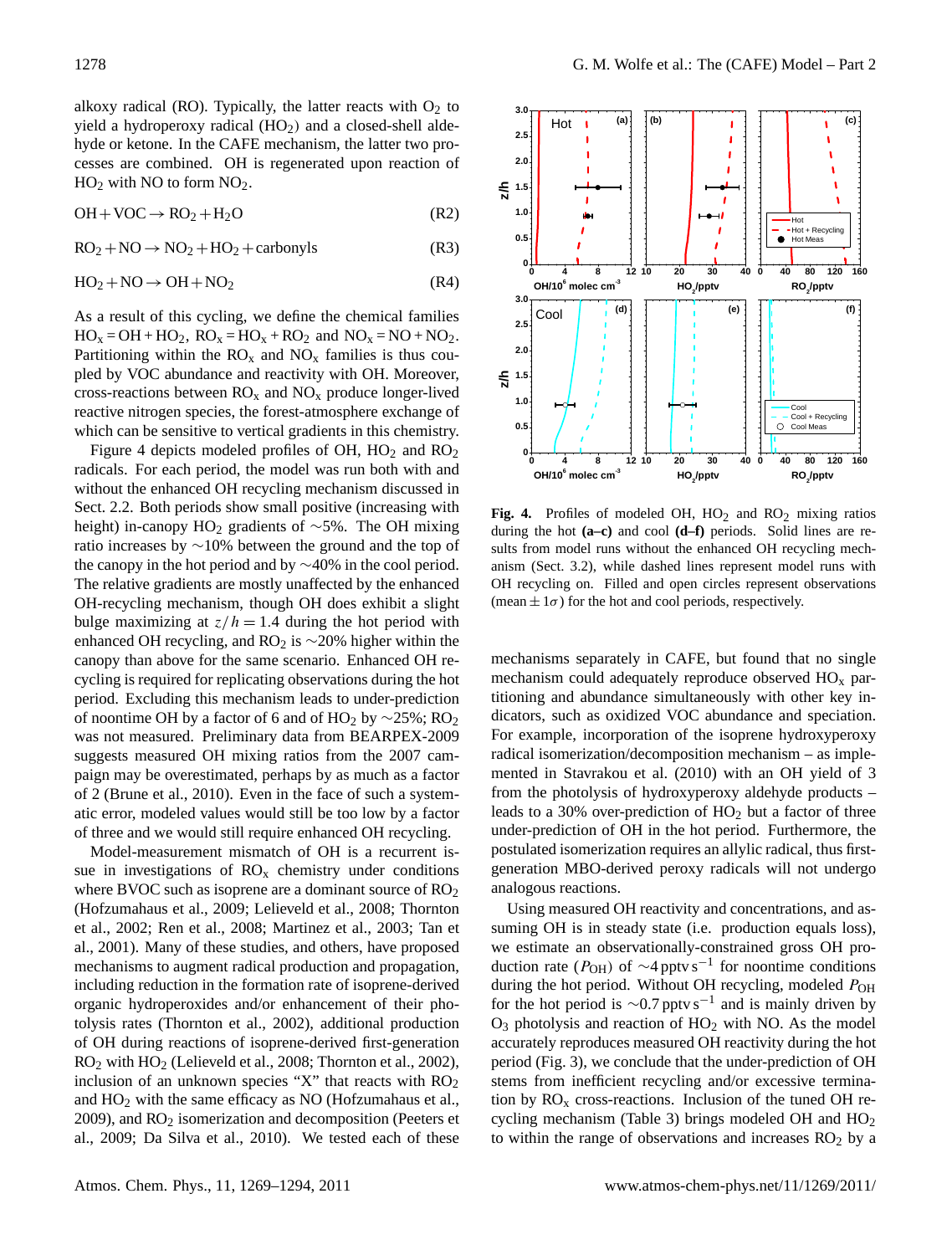factor of  $\sim$ 2.5. HO<sub>2</sub> is mostly conserved in the enhanced OH-recycling mechanism, thus the increase in modeled  $HO<sub>2</sub>$ is primarily due to a larger source from  $RO<sub>2</sub>$  reactions with NO.

Another potentially important OH source is ozonolysis of highly-reactive VOC not included in our emission inventory (Goldstein et al., 2004; Holzinger et al., 2005; Faloona et al., 2001). Holzinger et al. (2005) estimated that an average incanopy O<sub>3</sub> reaction rate of  $5.25 \times 10^8$  molecules cm<sup>-3</sup> s<sup>-1</sup>, or  $25$  pptv s<sup>-1</sup>, would be required to sustain the chemical contribution to in-canopy ozone fluxes inferred by previous studies (Goldstein et al., 2004; Holzinger et al., 2005; Kurpius and Goldstein, 2003). Given that our missing  $P_{OH}$ is  $\sim$ 3.3 pptv s<sup>-1</sup>, an average OH yield of 13% from these reactions would be sufficient to sustain measured OH levels in the canopy. The resulting OH concentration from such a source, however, would lead to model overestimates of  $HO<sub>2</sub>$ and likely  $RO<sub>2</sub>$ . That is, such a source would still imply an incomplete understanding of  $RO<sub>2</sub>/HO<sub>2</sub>$  chemistry.

Our enhanced OH-recycling mechanism is similar to a blending of those proposed by Lelieveld et al. (2008) and Peeters et al. (2009). Our mechanism ties OH recycling to  $RO<sub>2</sub> + HO<sub>2</sub>$  reactions, but it is an additional process in competition with the peroxide-forming channel. The mechanism also simultaneously converts the primary MBO and isoprenederived  $RO<sub>2</sub>$  radicals into the relevant oxidation products as if passing through the respective RO radicals. Essentially, it is an enhanced  $RO<sub>2</sub>$  decomposition that yields OH and oxidized VOC but has little net effect on  $HO<sub>2</sub>$ . Failure to incorporate  $RO<sub>2</sub>$  destruction in the enhanced OH recycling mechanism leads to unrealistic  $RO<sub>2</sub>$  concentrations (>300 pptv), which in turn results in overestimation of several oxidation products – such as glyoxal and acetone – and unreasonably low NO/NO<sup>2</sup> ratios. With our enhanced OH recycling mechanism, model results are consistent with  $RO<sub>2</sub>$  and  $NO/NO<sub>2</sub>$ values derived from observationally-constrained steady-state calculations for this site (LaFranchi et al., 2009; Day et al., 2008) and with observations of total peroxy radicals at other forested locations (Cantrell et al., 1992; Qi et al., 2005). Furthermore, small-chain BVOC oxidation products agree reasonably well with BEARPEX-2007 observations (Table S2), though mixing ratios of these are also influenced by advection. Previous studies at BFRS have provided evidence for a temperature-dependent  $HO_x$  source (Day et al., 2008; Farmer and Cohen, 2008). Our enhanced recycling mechanism is also consistent with this observational evidence as the OH production rate decreases with decreasing temperature by virtue of its reliance on  $RO<sub>2</sub>$  formed from BVOC.

In contrast to the hot period, modeled OH agrees with observations during the cool period without the need for additional OH recycling, while  $HO<sub>2</sub>$  is somewhat underpredicted. As CAFE underestimates measured OH reactivity by a factor of 2 during the cool period, however, this agreement is likely artificial. Incorporating enhanced OH recycling during the cool period leads to overestimation of OH by a factor of ∼2. Thus, by constraining modeled OH reactivity to the measured value and assuming the missing reactivity is caused by a non-methane hydrocarbon that is not MBO or isoprene, model-measurement agreement of OH concentrations during the cool period can be achieved when employing the enhanced recycling mechanism. As this result ultimately depends on the nature of the missing reactivity, and as  $OH$ ,  $HO<sub>2</sub>$ , and  $RO<sub>2</sub>$  abundances are reasonably predicted by CAFE during the cool period without the recycling mechanism, we leave this issue for future investigation.

#### **3.3 Peroxides**

In high- $RO<sub>x</sub>$  and high-VOC environments, peroxide formation is considered a key radical termination step:

$$
HO_2 + HO_2 \rightarrow H_2O_2 + O_2 \tag{R5}
$$

$$
RO2 + HO2 \rightarrow ROOH + O2
$$
 (R6)

In the case of isoprene oxidation, further reaction of firstgeneration ROOH with OH can generate dihydroxyepoxides (Paulot et al., 2009c) or carbonyl-containing oxidized VOC:

$$
ROOH + OH \rightarrow IEPOX + OH
$$
 (R7)

$$
ROOH + OH \rightarrow oVOC + OH
$$
 (R8)

Comparison of modeled and measured peroxides/epoxides thus provides an additional indirect check on  $\rm{RO}_{x}$  abundance and chemistry in CAFE. BEARPEX-2007 observations include both hydrogen peroxide  $(H_2O_2)$  and the sum of firstgeneration isoprene hydroxyhydroperoxides (ISOPOOH, see Appendix A) and isoprene dihydroxyepoxides (IEPOX).

As shown in Table 5, ISOPOOH+IEPOX is over-predicted by a factor of 2 during the hot period, suggesting that production is too fast and/or losses – which include reaction with OH, photolysis and deposition – are too slow. Production of ISOPOOH depends on mixing ratios of  $HO<sub>2</sub>$  and first-generation isoprene-derived  $RO<sub>2</sub>$ . Observational constraints are only available for the former, thus we cannot rule out a model overestimation of isoprene-RO2, though this seems unlikely. Modeled OH and isoprene (RO<sub>2</sub> precursors) agree with measurements, and the over-prediction persists even without our enhanced OH-recycling mechanism – when  $OH$  and  $RO<sub>2</sub>$  concentrations are substantially lower. Isomerization of isoprene- $RO<sub>2</sub>$  (Peeters et al., 2009) could mitigate production of ISOPOOH; however, as we noted in Sect. 3.2, this mechanism also leads to over-prediction of  $HO<sub>2</sub>$  in our model.

It is more probable that modeled sinks of ISOPOOH and/or IEPOX are too slow. The lifetimes of ISOPOOH against OH via Reactions (15) and (16) are 0.7 h and 8.5 h, respectively. Thus, 92% of this reaction proceeds through the epoxide-forming channel, and IEPOX comprises 57% of the ISOPOOH+IEPOX family during the hot period. IEPOX reacts with OH with a lifetime of ∼3 h using the recommended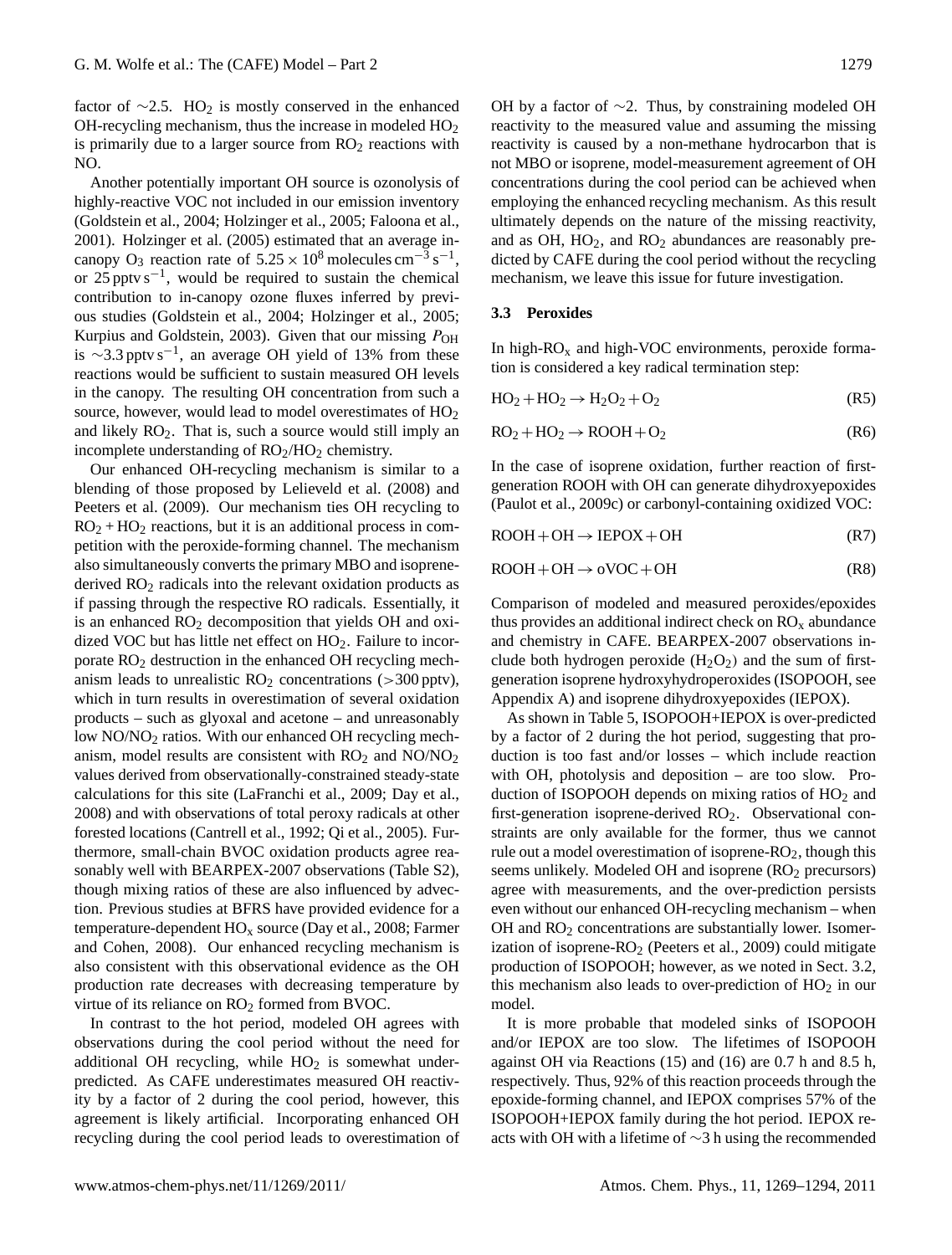rate constant from Paulot et al. (2009c). A factor of 10 increase in the rate constants for reaction of OH with either ISOPOOH (via Reaction 16) or IEPOX reduces the model over-estimate to 29% or 17%, respectively. Deposition of ISOPOOH is currently implemented with a deposition velocity of ∼1.6 cm s−<sup>1</sup> (Hall and Claiborn, 1997), while IEPOX is forced to deposit at the aerodynamic limit. An increase in deposition of ISOPOOH would reduce the model overestimate but is not a sufficient explanation on its own. Faster photolysis of ISOPOOH is also not likely a viable solution, as the rate for this process is ten times slower than reaction with OH in the base scenario. One potentially important sink for IEPOX is uptake to particles, which is not currently included in CAFE. Optimal model-measurement agreement during the hot period – assuming rates for other sinks are reasonably estimated – would require 88% of IEPOX be lost to particles.

In contrast to the hot period, ISOPOOH + IEPOX is underpredicted by 51% during the cool period. This may indicate an under-prediction of isoprene- $RO<sub>2</sub>$  for this scenario, though we note again that both isoprene and OH are within the range of observations. At present, it is difficult to reconcile the large differences in model-measurement agreement between the two scenarios. One potential explanation may lie in advection. These compounds have been assigned initial/advection concentrations of 0 to simplify comparison to observations, but it is very likely that their "advection concentrations" are higher than we ascribe due to the upwind isoprene source. Increasing advection would improve modelmeasurement agreement during the cool period but degrade it during the hot period; thus, an increased advection source must also be coupled with a temperature-dependent sink.

Modeled  $H_2O_2$  concentrations agree with observations to within 3% and 16% for the hot and cold period, respectively. As noted in the companion paper (Wolfe and Thornton, 2011), CAFE forces  $H_2O_2$  to deposit at the aerodynamic limit by setting the effective Henry's Law coefficient (H∗) used in the deposition parameterization to 1 × 10<sup>14</sup> M atm<sup>-1</sup>. This yields above-canopy exchange velocities of  $-4$  to  $-5$  cm s<sup>-1</sup>. If we instead use the literaturerecommended H<sup>\*</sup> of  $1 \times 10^5$  M atm<sup>-1</sup> (Seinfeld and Pandis, 2006),  $H_2O_2$  concentrations are over-predicted by as much as 50%. Though  $H_2O_2$  mixing ratios are somewhat dependent on our choice of initial/advection concentrations (Table 4), this finding is consistent with previous field studies that have reported diffusion-limited  $H_2O_2$  deposition over forests, much faster than predicted by the Wesely (1989) parameterization (Ganzeveld et al., 2006; Hall and Claiborn, 1997). Recent measurements at BFRS also suggest transportlimited  $H_2O_2$  deposition (Paulot et al., 2009a), a finding supported by our model results. Our choice to increase  $H*$  to match the observed  $H_2O_2$  exchange velocity does not necessarily imply that the molecular mechanism controlling  $H_2O_2$ surface loss is related to solubility; rather, we view the cuticular resistance (which is controlled partly by  $H*$ ) as a tunable parameter that could represent any number of yetundiscovered chemical or physical uptake processes.

#### **3.4 Ozone**

Deposition of  $O_3$  is a major concern due to its impact on plant tissues (Darrall, 1989), which can reduce carbon sequestration (Sitch et al., 2007), enhance emissions of oxidized VOC (Karl et al., 2005; Schade and Goldstein, 2002) and alter uptake of other gas-phase species (Karl et al., 2010). As a terminal sink, deposition also influences the lifetime of gas-phase  $O_3$  near the surface. Furthermore, ozonolysis of reactive BVOC can produce OH and oxygenated VOC within and immediately above the canopy (Ciccioli et al., 1999; Holzinger et al., 2005), stimulating gas-phase oxidative chemistry and growth of secondary organic aerosol (Li et al., 2011; Paulson et al., 1998). This chemistry may be fast enough to alter the net forest-atmosphere flux of both  $O_3$  and BVOC (Goldstein et al., 2004; Kurpius and Goldstein, 2003; Stroud et al., 2005). Thus, characterization of the underlying mechanisms of forest-atmosphere  $O_3$  exchange is critical for assessing both  $O_3$ -induced ecosystem damage and our understanding of emissions and chemistry in this environment.

Figure 5 compares model and measured  $O_3$  concentrations, fluxes and exchange velocities. Mixing ratios agree reasonably well, decreasing slightly with height in the canopy region. Modeled downward (negative) fluxes and exchange velocities fall within the variability of observations but tend to under-predict mean values by ∼20% for both periods. CAFE successfully predicts the observed 20% increase in  $O_3$  fluxes between the hot and cool period, which is due to an increase in stomatal conductance accompanying the reduced vapor pressure deficit and temperature (Table 2). This behavior is counter to the generally-positive correlation between temperature and  $O_3$  fluxes observed on longer timescales at BFRS but is within the variability of measured O<sup>3</sup> fluxes from a 6-yr dataset (Fares et al., 2010a).

Previous work at BFRS has provided evidence that both deposition (stomatal and non-stomatal uptake) and in-canopy reactions with biogenic emissions can influence  $O_3$  fluxes (Goldstein et al., 2004; Kurpius and Goldstein, 2003; Fares et al., 2010a). It is thus prudent to examine all processes contributing to  $O_3$  fluxes, defined by the various terms in the mass balance equation (Eq. 1). Figure 6a shows verticallyresolved instantaneous rates for all processes during the hot period. The model predicts that deposition is the dominant process within the canopy region. Other rates are small but consistent with expected chemical behavior, which derives primarily from the  $NO<sub>x</sub>$ - $O<sub>3</sub>$  equilibrium:

$$
NO_2 \xrightarrow{h\nu} O(^3P) + NO \tag{R9}
$$

$$
O(^3P) + O_2 \rightarrow O_3 \tag{R10}
$$

$$
NO + O_3 \rightarrow NO_2 + O_2 \tag{R11}
$$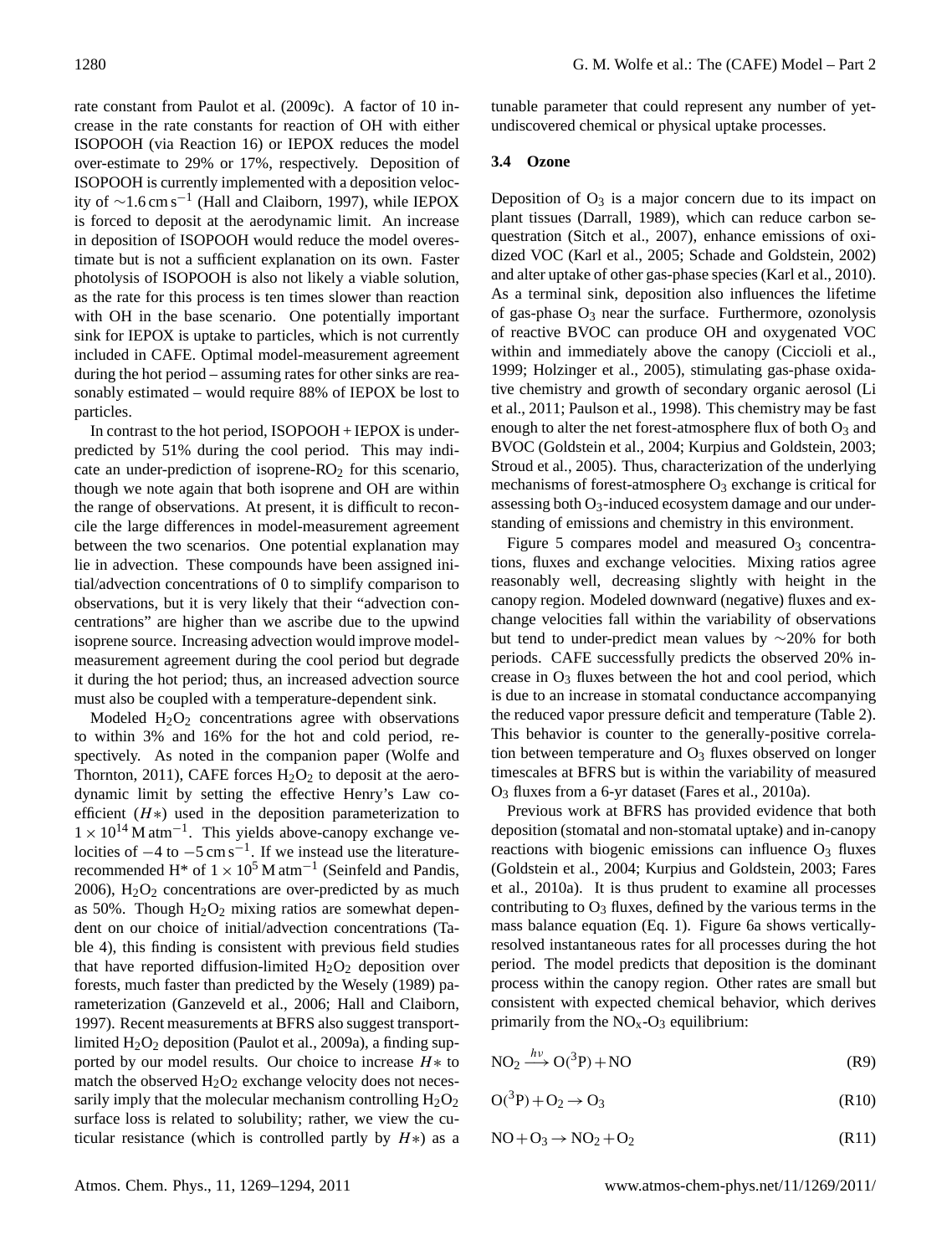

**Fig. 5.** Profiles of modeled ozone **(a)** mixing ratios, **(b)** fluxes and **(c)** exchange velocities for the hot and cool periods. Filled and open circles represent observations (mean  $\pm$  standard deviation) for the hot and cool periods, respectively. Cool period observations are offset on the y-axis for clarity. To convert  $O_3$  fluxes from chemical units (pptv m s<sup>-1</sup>) to depositional units ( $\mu$ mol m<sup>-2</sup> h<sup>-1</sup>), multiply by 0.125.

Gross chemical  $O_3$  production tracks light attenuation in the canopy, as it is rate-limited by  $NO<sub>2</sub>$  photolysis. Ozone photolysis controls gross chemical loss in the top half of the canopy, while reaction with soil-emitted NO dominates near the ground. The net chemical tendency  $(P+L)$  changes sign halfway through the canopy. These results are consistent with those from other canopy models (Stroud et al., 2005). Contributions from advection (A) and storage ( $\partial C/\partial t$ ) are small.

Rearrangement and integration of Eq. (1) shows that the vertical flux at any height,  $F(z)$ , is the sum of the ground-up integrals of the rate of each process:

 $27$ 

$$
F(z) = \underbrace{\int_0^z [E(z) + D(z)]dz}_{\text{Surf}} + \underbrace{\int_0^z [P(z) + L(z) + A(z) - \partial C(z) / \partial t]dz}_{\text{Chem}} \tag{9}
$$

Here, we group contributions into surface and "chemical" processes (for  $O_3$ ,  $E(z) = 0$ ); these groups could also be thought of as "heterogeneous" and "gas phase." The integral over height of  $\partial C/\partial t$  (the last term) is, by definition, the "storage" term employed in interpretation of flux observations (Rummel et al., 2007; Wolfe et al., 2009). Calculation of fluxes by this method yields the same values as those computed via Eq. (6), and normalization of each term by the modeled mixing ratio at any height gives the corresponding component of the exchange velocity. CAFE predicts that surface deposition controls the vertical flux of ozone (Fig. 6b), with chemistry inducing a slight positive slope on the  $O_3$  exchange velocity profile above the canopy; the model yields similar results for the cool period. At face value, this result appears to refute previous claims of a substantial chemical



**Fig. 6. (a)** Modeled profiles of components of the instantaneous rates of change for ozone during the hot period. Contributions include chemical production (yellow solid line), chemical loss (magenta dash-dotted line), deposition (green dashed line), advection (purple dash-dot-dotted line) and storage (red dotted line). Also shown is the sum of chemical production and loss (thick cyan line). Ground deposition extends beyond the scale  $(-230 \text{ pptv s}^{-1})$ . The inset provides a zoomed-in view of the same model results. **(b)** Contributions to modeled ozone exchange velocity profile for the hot period, including surface (green dashed line) and chemical (magenta solid line) processes, as well as the net exchange velocity (thick gray line).

ozone flux at BFRS; however, as discussed below, modeled ozone fluxes in CAFE are subject to potentially significant uncertainties in non-stomatal deposition and reactive BVOC emissions.

Since deposition dominates the modeled  $O_3$  exchange, it is prudent to examine the contribution of various parameterized deposition pathways as enumerated in Table 6. Stomatal uptake, which is constrained by independent calculations based on observed latent heat fluxes (Wolfe and Thornton, 2011), accounts for 46% and 59% of the modeled exchange during the hot and cool periods, respectively. Non-stomatal deposition, which includes losses to both leaf cuticles and the ground, comprises the remaining 54% and 41%. Though the inclusion of non-stomatal deposition brings modeled ozone exchange velocities to within 24% and 20% of measured values, this agreement may be artificial as the true magnitude of non-stomatal deposition is not known. Constraints for nonstomatal deposition in CAFE are taken from a "big leaf" resistance model (Zhang et al., 2002, 2003) that assumes similar values across a fairly wide swath of ecosystems, and unlike the stomatal component, there is no simple way to validate this parameterization against observations. The possible influence of intra-canopy BVOC chemistry on observed above-canopy  $O_3$  fluxes was not considered during the development of these parameterizations, thus the resulting nonstomatal deposition rates may be artificially high. Leaf and branch-level enclosure experiments have observed negligible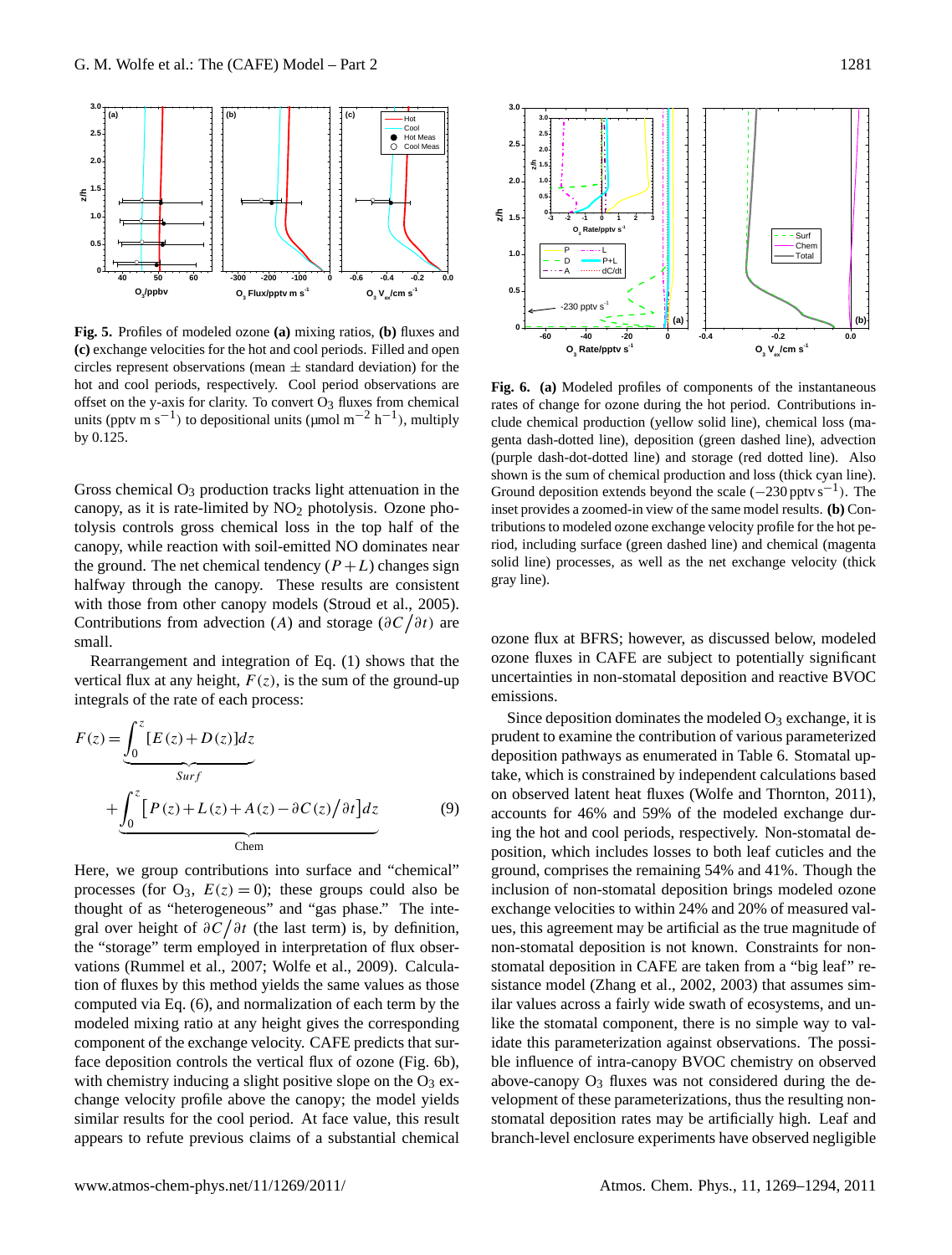| Process                   | Ozone            |                  | <b>PAN</b>       |                  |  |
|---------------------------|------------------|------------------|------------------|------------------|--|
|                           | Hot              | Cool             | Hot              | Cool             |  |
| Stomatal dep.             | $-0.13$          | $-0.23$          | $-0.08$          | $-0.14$          |  |
| Cuticular dep.            | $-0.12$          | $-0.12$          | $-0.01$          | $-0.01$          |  |
| Ground dep.               | $-0.05$          | $-0.05$          | $-0.03$          | $-0.03$          |  |
| Surface                   | $-0.30$          | $-0.40$          | $-0.12$          | $-0.18$          |  |
| Chemical                  | 0.02             | 0.01             | $-0.10$          | $-0.08$          |  |
| $Surf + Chem$             | $-0.28$          | $-0.39$          | $-0.22$          | $-0.26$          |  |
| Measured                  | $-0.37 \pm 0.12$ | $-0.49 \pm 0.11$ | $-0.63 \pm 0.25$ | $-0.49 \pm 0.27$ |  |
| % Difference <sup>a</sup> | $-24$            | $-20$            | $-65$            | $-47$            |  |

Table 6. Contributions to modeled ozone and PAN exchange velocities (cm s<sup>-1</sup>). For these species, the "surface" contribution is equivalent to total deposition. Model results are taken from the layer closest to the measurement height  $(12.5 \text{ m for O}_3, 17.8 \text{ m for PAN})$ . Measurements are given as the mean  $\pm 1\sigma$ .

<sup>a</sup> Calculated as  $100*(\text{Model} - \text{Meas})/\text{Meas}$ , where Model = Surf + Chem.

cuticular ozone deposition to Loblolly pine (Karl et al., 2005) and citrus trees (Fares et al., 2010b). If our parameterization of cuticular and ground deposition over-estimates the magnitude of these processes at BFRS, then we are likely still missing a considerable  $O_3$  sink within the forest. In the extreme case where non-stomatal deposition is ignored, CAFE underpredicts observed O<sup>3</sup> fluxes by 65% and 53% for the hot and cool periods, respectively. Modeled fluxes are also sensitive to prescribed values for eddy diffusion coefficients (Eq. 6); however, sensitivity tests indicate that diffusion would need to be significantly faster than currently modeled to increase the  $O_3$  flux (Wolfe and Thornton, 2011).

Within the current model framework, in-canopy  $O_3 + BVOC$  reactions are not of sufficient magnitude to influence  $O_3$  fluxes, seemingly at odds with inferred non-depositional  $O_3$  fluxes at BFRS (Kurpius and Goldstein, 2003; Goldstein et al., 2004). In these studies, the authors note that emissions of very reactive BVOC – which can drive chemical  $O_3$  fluxes – may not be included in current emission inventories. CAFE already contains emissions of highly reactive SQT that account for some of the missing ozone reactivity inferred previously (Kurpius and Goldstein, 2003; Goldstein et al., 2004). Bringing our model results into agreement with these studies, however, would require a substantial increase in emissions of the highly reactive SQT species or other yet-unmeasured BVOC. Such missing emissions have also been postulated from observations of "missing" OH reactivity at a forest in northern Michigan (Di Carlo et al., 2004) and from anomalously high HCHO concentrations measured at BFRS (Choi et al., 2010). For BEARPEX-2007, CAFE reproduces the observed above-canopy OH reactivity during the hot period (Fig. 3), when BVOC emissions should be highest. Thus, to affect ozone fluxes, unidentified emissions must react preferentially with  $O_3$  in the canopy, similar to the SQT species β-caryophyllene and  $α$ -humulene (Bouvier-Brown et al., 2009c). The effects of very reactive BVOC on  $O_3$ chemistry should be localized to the canopy or near-leaf airspace, consistent with the observation of markedly different terpene speciation between branch enclosure and ambient measurements (Bouvier-Brown et al., 2009a). Considerable non-stomatal ozone fluxes have been observed at several other forests (Hogg et al., 2007; Coe et al., 1995; Rondon et al., 1993), but whether such fluxes are driven by surface or gas-phase processes remains an open question. Targeted model sensitivity studies together with further in situ observations could shed additional light on such issues. Understanding the fate of  $O_3$  in the forest must continue to be a priority, as the questions raised here are directly relevant to ecosystem health, aerosol formation and  $RO<sub>x</sub>$  chemistry in this environment.

#### **3.5 Reactive nitrogen**

The reactive nitrogen  $(NO<sub>y</sub>)$  family encompasses a wide spectrum of atmospheric oxidized nitrogen compounds, including  $NO<sub>x</sub>$ , acyl peroxy nitrates (APNs), alkyl nitrates (ANs) and nitric acid (HNO<sub>3</sub>), among others. Primary  $NO<sub>x</sub>$ sources in the troposphere include both anthropogenic (e.g. combustion and agriculture) and natural (e.g. soil and lightning) emissions (Jaeglé et al., 2005). The higher oxides of nitrogen are formed via reactions of  $NO<sub>x</sub>$  with  $RO<sub>x</sub>$ :

$$
RC(O)O2 + NO2 \rightleftharpoons RC(O)O2NO2 (APN)
$$
 (R12)

$$
RO2 + NO \rightarrow RONO2 (AN)
$$
 (R13)

$$
OH + NO_2 \rightarrow HNO_3 \tag{R14}
$$

We restrict our analysis to these four classes since they comprise the bulk of NO<sup>y</sup> at BFRS (Day et al., 2009; Ren et al., 2010) and their formation mechanisms are reasonably – if not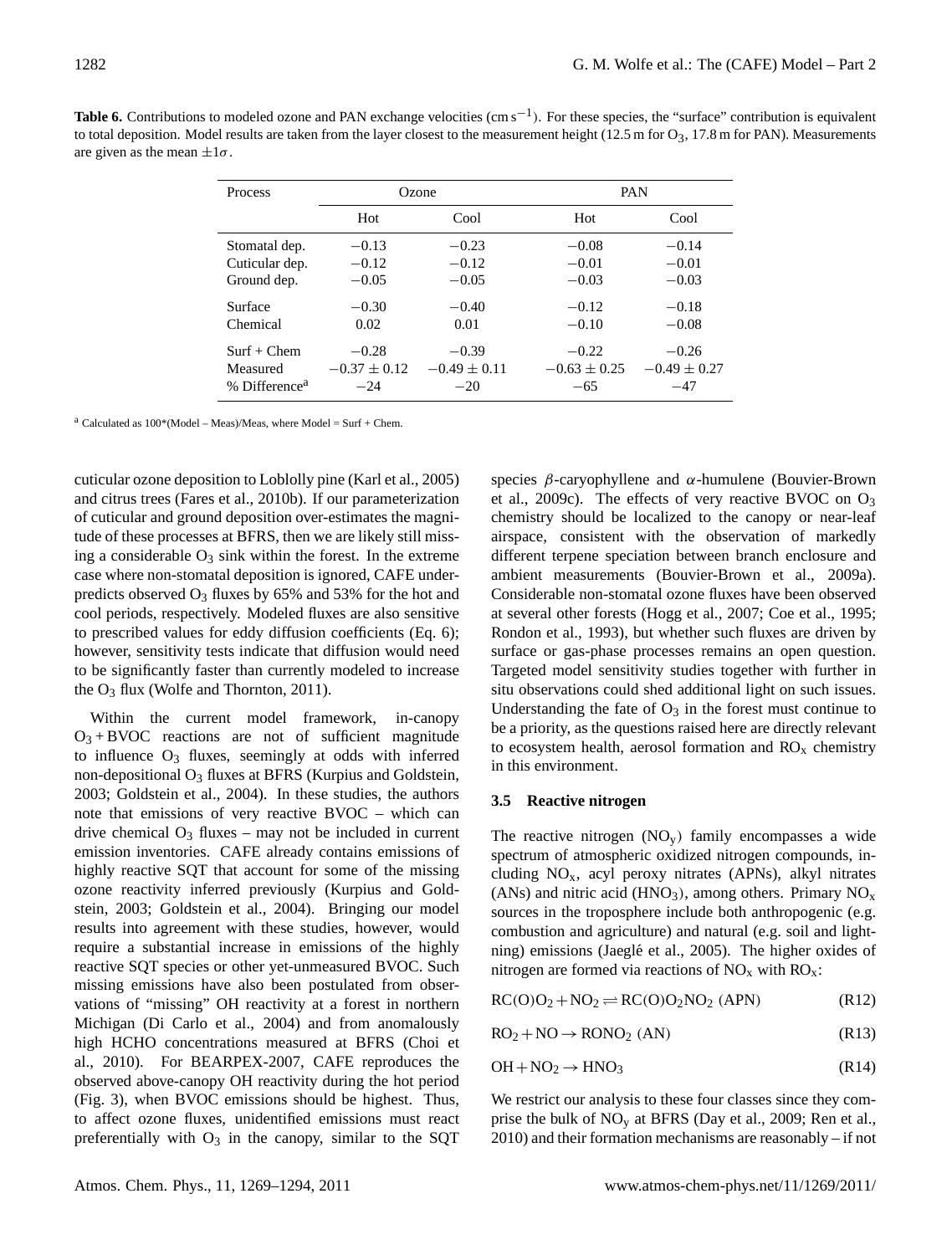**Table 7.** Model-measurement comparison of NO<sub>y</sub> speciation. Model results are taken from the layer closest to the measurement height. Measurements are reported as the mean  $\pm 1\sigma$ . NO was not measured during BEARPEX-2007.  $\Sigma NO<sub>y</sub>$  represents the sum of all listed NO<sub>y</sub> components.

| <b>Species</b>   | Height/m | Concentrations/ppty |                | % of $\Sigma NO_V$ |      |
|------------------|----------|---------------------|----------------|--------------------|------|
|                  |          | Model               | Meas           | Model              | Meas |
| <b>Hot</b>       |          |                     |                |                    |      |
| NO               | 9        | 26                  |                | 2                  |      |
| NO <sub>2</sub>  | 9        | 142                 | $139 \pm 65$   | 12                 | 14   |
| $\Sigma$ PN      | 9        | 290                 | $185 \pm 104$  | 25                 | 18   |
| $\Sigma AN$      | 9        | 125                 | $147 \pm 146$  | 11                 | 14   |
| HNO <sub>3</sub> | 16.8     | 562                 | $555 \pm 190$  | 49                 | 54   |
| $\Sigma NO_V$    |          | 1144                | $1028 \pm 505$ |                    |      |
| Cool             |          |                     |                |                    |      |
| NO               | 9        | 135                 |                | 9                  |      |
| NO <sub>2</sub>  | 9        | 385                 | $368 \pm 115$  | 27                 | 30   |
| $\Sigma$ PN      | 9        | 533                 | $430 \pm 99$   | 37                 | 38   |
| $\Sigma AN$      | 9        | 93                  | $119 \pm 66$   | 7                  | 10   |
| HNO <sub>3</sub> | 16.8     | 285                 | $273 \pm 4$    | 20                 | 22   |
| $\Sigma NO_V$    |          | 1431                | $1234 \pm 284$ |                    |      |

yet quantitatively – understood. Table 7 compares modeled concentrations of  $NO<sub>y</sub>$  components to observations. Overall, the model is in decent agreement with measured  $\Sigma NO_y$  $(= NO + NO<sub>2</sub> + \Sigma PN + \Sigma AN + HNO<sub>3</sub>)$  and the temperaturedependence of  $NO<sub>y</sub>$  speciation, though  $\Sigma PN$  (comprised primarily of APNs in the model) are slightly over-predicted and  $\Sigma AN$  are slightly under-predicted. Speciation is discussed in more detail below.  $\Sigma NO_v$  measured during BEARPEX-2007 (1–1.3 ppbv) is about half that reported for previous years (∼2.5 ppbv), but the relative speciation is similar (Day et al., 2009; Murphy et al., 2006). This decrease is consistent with  $\sim$ 10 ppbv lower average O<sub>3</sub> concentrations during BEARPEX-2007. Advection is important for maintaining reasonable concentrations of many NO<sup>y</sup> species, particularly NO2; however, advection does not significantly affect modeled vertical fluxes.

Forest-atmosphere exchange of reactive nitrogen continues to be a significant uncertainty in assessing the influence of anthropogenic nitrogen emissions on forest productivity (Magnani et al., 2007; Thomas et al., 2010) and regional air quality (Steiner et al., 2006). Quantifying dry nitrogen deposition to forests remains a challenge for several reasons. Deposition velocities may vary by an order of magnitude for different classes of NO<sup>y</sup> (Farmer and Cohen, 2008; Turnipseed et al., 2006; Horii et al., 2006). As a result, deposition can alter the relative partitioning of remaining gas-phase  $NO<sub>v</sub>$ , which in turn affects  $NO<sub>v</sub>$  chemistry and deposition downwind. Furthermore, rapid in-canopy chemical transformations can alter the net forest-atmosphere exchange of  $NO<sub>v</sub>$ species (Dorsey et al., 2004; Duyzer et al., 2004; Farmer and Cohen, 2008; Walton et al., 1997; Wolfe et al., 2009). Soilemitted NO, often a primary  $NO<sub>x</sub>$  source in rural and remote regions (Williams et al., 1992), is rapidly converted to  $NO<sub>2</sub>$ by reaction with  $O_3$  and peroxy radicals in the canopy (Gao et al., 1991), with implications for measuring the fluxes of  $NO<sub>x</sub>$ components.  $NO<sub>x</sub>$  partitioning within the canopy also affects the fate of APNs, which depends in part on the  $NO/NO<sub>2</sub>$  ratio. Oxidation of BVOC can enhance or alter the pathways for production of APNs and ANs, while temperature gradients can influence the decomposition of APNs to  $NO<sub>x</sub>$ , affecting fluxes of both of these components (Farmer and Cohen, 2008; Wolfe et al., 2009). In what follows, we examine the modeled vertical exchange for each class of  $NO<sub>y</sub>$  with a focus on the role chemistry plays in modifying the net abovecanopy flux.

## **3.5.1 NO<sup>x</sup>**

Figure 7a displays vertical profiles of  $NO<sub>2</sub>$  mixing ratios. NO<sup>2</sup> is lower during the hot period, likely because of faster conversion to  $HNO<sub>3</sub>$  and a decreased APN reservoir (Day et al., 2008). Concentrations increase near the ground due to fast conversion of soil-emitted NO via reactions with  $O_3$  and peroxy radicals, as well as relatively enhanced thermolysis of APNs via the reverse of Reaction (R12). The measured  $NO<sub>2</sub>$  gradient is steeper than the model during the hot period, which may be symptomatic of a deficiency in our diffusion parameterization or of soil NO fluxes that are higher than our estimate. Gradients in the  $NO/NO<sub>2</sub>$  ratio (Fig. 7b) are driven by a balance between the soil NO emission rate, rapid establishment of the  $NO-NO<sub>2</sub>-O<sub>3</sub>$  equilibrium (Reactions R9–R11), and diffusion timescales.  $NO/NO<sub>2</sub>$  is lower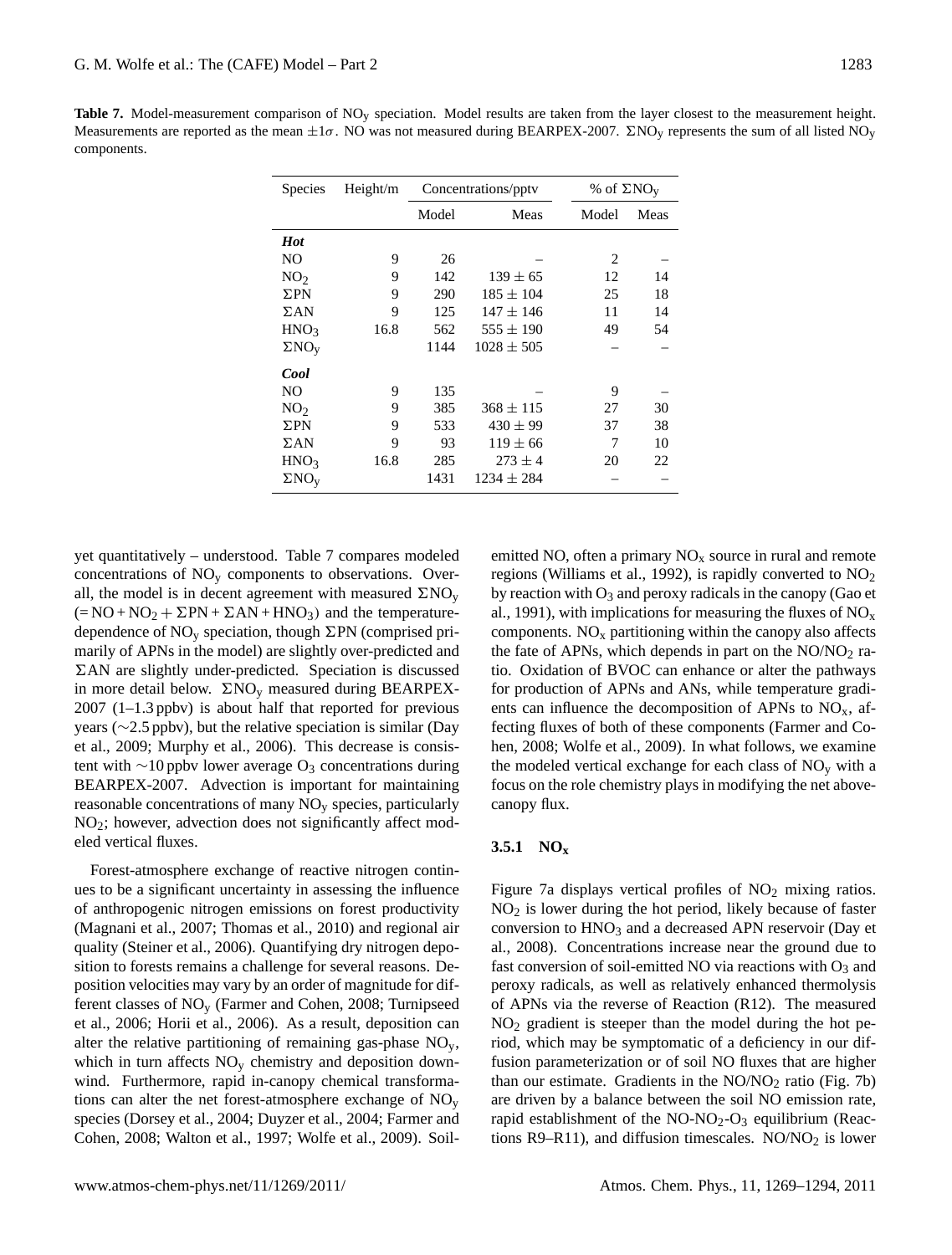

Fig. 7. (a) Vertical NO<sub>2</sub> model profiles for the hot and cool periods. Filled and open circles represent observations (mean  $\pm 1\sigma$ ) for the hot and cool periods, respectively. The lowest cool period observation is offset on the y-axis for clarity. **(b)** Modeled  $NO/NO<sub>2</sub>$  ratios for the hot and cool periods. **(c)** Modeled flux profiles for NO, NO2 and NOx for the hot period. **(d)** As in **(c)**, but for the cool period.

during the hot period because of higher levels of  $RO<sub>2</sub>$ , which mainly convert  $NO$  to  $NO<sub>2</sub>$  via Reaction (R3) but also to ANs via Reaction (R13).

The mirrored shape of in-canopy flux profiles (Fig. 7c– d) reflects the rapid inter-conversion of NO and  $NO<sub>2</sub>$ . Near the ground, low radiation results in net conversion of emitted NO to  $NO<sub>2</sub>$ , thereby increasing fluxes of  $NO<sub>2</sub>$  and decreasing those of NO. Flux profiles turn more vertical at  $z/h \approx 0.6$ , when NO<sub>2</sub> photolysis becomes competitive with NO oxidation. The net  $NO<sub>x</sub>$  flux above the canopy is upward and nearly equal in magnitude to the soil NO emission flux, though it is mostly comprised of  $NO<sub>2</sub>$ . The canopy reduction factor, defined as the fraction of soil-emitted  $NO<sub>x</sub>$  that does not leave the canopy due to deposition and chemical transformations, is ∼11% for the current study. Because most of the soil-emitted  $NO<sub>x</sub>$  escapes the canopy and because the modeled  $NO<sub>x</sub>$  flux is almost entirely comprised of  $NO<sub>2</sub>$ , canopytop NO<sup>2</sup> fluxes likely provide an indirect check on our soil NO emission flux. Unfortunately these observations were not available during BEARPEX-2007, but we may draw a rough comparison to previous studies. During the hot period, CAFE predicts an above-canopy NO<sub>2</sub> exchange velocity of +3.5 cm s<sup>-1</sup>, which is 50% higher than the +2.3 cm s<sup>-1</sup> observed by Farmer and Cohen (2008) at BFRS in August 2004. Without soil NO flux measurements from either period, we are unable to conclude whether the higher  $NO<sub>2</sub>$  flux predicted for 2007 by CAFE is realistic.

## **3.5.2 APNs**

APNs are a unique class of  $NO<sub>v</sub>$  in that their atmospheric residence time, determined partly by the chemical equilibrium (R12), is highly sensitive to temperature. Peroxyacetyl nitrate (PAN,  $CH_3C(O)O_2NO_2$ ) comprises 70–90% of the observed APN budget during BEARPEX-2007 and evolves from a variety of anthropogenic and biogenic VOC precursors. Notable minor APNs include peroxypropionyl nitrate (PPN,  $C_2H_5C(O)O_2NO_2$ ) and peroxymethacryloyl nitrate (MPAN,  $CH_2C(CH_3)C(O)O_2NO_2$ ), which form during the oxidation of  $C_2H_5CHO$  and MACR, respectively. BEARPEX-2007 measurements (Table S1) include vertical concentration gradients and above-canopy fluxes of PAN, PPN and MPAN, as well as a separate measurement of total peroxy nitrates ( $\Sigma$ PN) that may contain contributions from other APNs and non-acyl species such as  $CH<sub>3</sub>O<sub>2</sub>NO<sub>2</sub>$ . Most of our analysis will focus on the speciated observations, since these include fluxes.

After accounting for both thermal decomposition via the reverse reaction in (R12) and subsequent loss of the  $RC(O)O<sub>2</sub>$  radical, canopy-top APN lifetimes for the current study range from ∼0.7 h during the hot period to ∼4.9 h during the cool period. Thus, both observed and modeled PAN concentrations increase by more than a factor of 2 between the hot and cool periods (Fig. 8a). PAN mixing ratios are over-predicted by ∼30% during the hot period but agree well with observations during the cool period. Model-measurement agreement here is partly coupled to our choice of initial/advection PAN concentrations (Table 4), though an assumption of negligible background concentration seems fair given the sustained high temperatures and steadily decaying daytime PAN maxima observed during this period (Wolfe et al., 2009). This over-prediction is consistent with the steady-state analysis of LaFranchi et al. (2009), who suggested that overestimates of modeled PAN during warmer conditions may have resulted from underestimated sinks for  $CH_3C(O)O_2$  (PA) radicals. Additionally, our extensive chemical mechanism predicts several individually small sources of the PA radical, neglected by LaFranchi et al. (2009), that sum to ∼30% of the total PA production budget. In contrast, modeled PPN and MPAN concentrations agree with observations to within 5% for the hot period and within 17% for the cool period (Table S2).

Roughly 15% of modeled  $\Sigma$ PNs can be attributed to compounds other than PAN, PPN and MPAN during the hot period. This result is consistent with the observational inter-comparison of Wooldridge et al. (2010), who showed that APNs other than PAN, PPN, and MPAN typically make up less than 10% of  $\Sigma$ PNs. It is not consistent with many other models, however, including the base MCM, which would attribute a much larger fraction of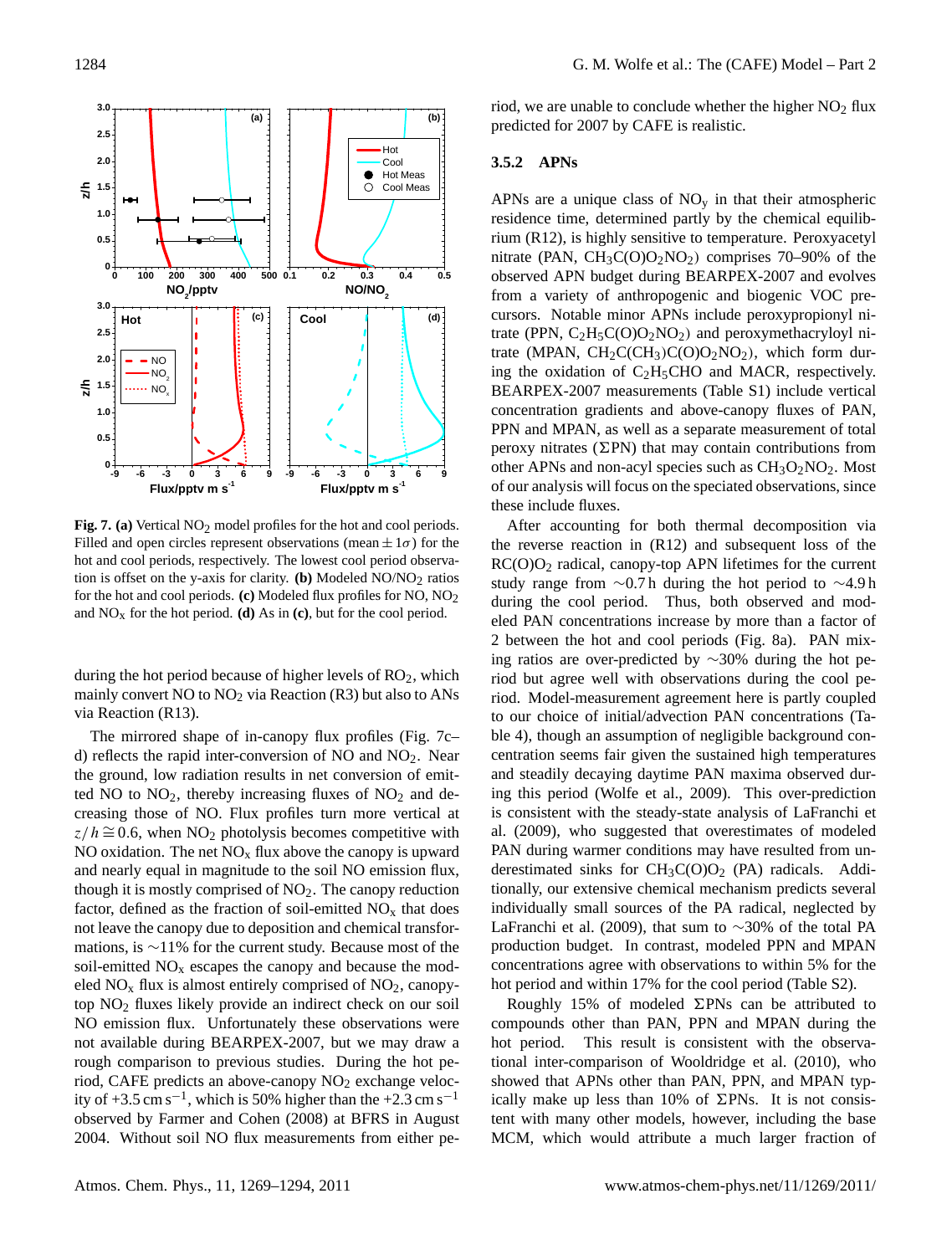

**Fig. 8.** Vertical profiles of **(a)** mixing ratios, **(b)** fluxes and **(c)** exchange velocities for PAN. Model results are shown for both hot and cool periods. Filled and open circles represent observations (mean  $\pm 1\sigma$ ) for the hot and cool periods, respectively. Observations for the cool period in **(b)** and **(c)** are offset on the y-axis for clarity.

 $\Sigma$ PNs to species other than PAN, PPN, and MPAN (Perez et al., 2009). In our chemical mechanism, we neglect most anthropogenic VOC precursors (except acetaldehyde and propanal) and we invoke a rapid decomposition of  $\beta$ hydroxy acyl peroxy radicals (Wolfe and Thornton, 2011). These two characteristics explain the much lower predictions of  $\Sigma$ PNs other than PAN, PPN, and MPAN. For example, if we were to exclude  $\beta$ -hydroxy acyl peroxy decomposition, modeled concentrations of PHAN  $(HOCH<sub>2</sub>C(O)O<sub>2</sub>NO<sub>2</sub>)$ and C4PAN5 (HOC(CH<sub>3</sub>)<sub>2</sub>C(O)O<sub>2</sub>NO<sub>2</sub>), which are secondgeneration MBO oxidation products, lead to a 40% overprediction of  $\Sigma$ PNs. The model overestimate of  $\Sigma$ PNs during the hot period (Table 7) is mostly due the 30% overestimate of PAN.

The measured PAN gradient near the ground reveals that observations at 1.5 m are consistently lower than those at 5 m, with an average difference of  $26 \pm 14$  pptv (mean  $\pm 1\sigma$ ) between these two heights for the hot period. This difference constitutes a gradient of ∼17 ± 9% that is not captured in the modeled PAN profile. CAFE may not adequately represent deposition to the soil and ground litter, or diffusion near the ground, where chemical sinks are largest. We explore this in more detail below.

Modeled PAN fluxes and exchange velocities (Fig. 8b– c) are under-predicted by 50–60% for both periods. Within CAFE, deposition of PAN occurs primarily through stomatal uptake (Table 6). It is possible that non-stomatal deposition is under-predicted, though laboratory measurements suggest that this term should be small compared to the stomatal component (Sparks et al., 2008). The 22% decrease in the observed PAN exchange velocities between the hot and cool periods suggests a temperature-dependent in-canopy loss process that is not represented in CAFE. Surface-facilitated thermal decomposition on sunlit canopy elements (which are warmer than the surrounding air) followed by loss of the PA radical seems a feasible mechanism, though the magnitude of this process would need to be larger than our total modeled deposition rate.

Alternatively, model-measurement disagreement may be related to the interplay of gas-phase chemistry and vertical mixing. Enhanced thermal decomposition due to the strong temperature gradient at the ground (Fig. 1) forces PAN out of chemical equilibrium (i.e.  $P < L$ ), resulting in net chemical loss within the canopy and increasing its downward flux. This chemical perturbation, which we will call the chemical velocity  $(V_c)$  in analogy with the deposition velocity  $(V_d)$ , amounts to  $-0.1 \text{ cm s}^{-1}$  and  $-0.08 \text{ cm s}^{-1}$  for the hot and cool periods, respectively (Table 7). Wolfe et al. (2009) estimated an average chemical velocity of  $-0.3$  and  $-0.1$  cm s<sup>-1</sup> for two larger periods of BEARPEX-2007 that include our hot and cool periods. Thus, it is possible that CAFE underestimates this effect, especially during the hot period, which would also be consistent with the disagreement between near-ground modeled and measured PAN gradients as mentioned above. Decreasing diffusion in the lower canopy (as per the sensitivity test described in Sect. 3.1) does lower PAN mixing ratios by a few percent near the ground, but slower mixing ultimately leads to a decrease in the magnitude of the modeled above-cannopy PAN exchange velocity. Another potential cause for an under-estimate of the PAN chemical velocity is excess in-canopy production of PAN – or more specifically its precursor, the PA radical, which could be the case if modeled OH mixing ratios in the lower canopy are too high (recall that we have no constraint on these below  $z/h = 0.9$ ). This notion emphasizes the fact that APN exchange appears to be quite sensitive to the vertical profiles in chemical production and loss.

PPN and MPAN fluxes and exchange velocities (Table 8) are mostly within the large range of observed values, except for the PPN exchange velocity during the hot period. Measured PPN exchange velocities are quite fast  $(<-3 \text{ cm s}^{-1})$ during the hot period, the possible implications of which have been discussed elsewhere (Wolfe et al., 2009). Within the CAFE model framework, an exchange velocity of this magnitude can only be obtained if PPN deposition rates are increased markedly by decreasing the cuticular resistance. The high variability of PPN and MPAN exchange velocities for the chosen observation windows precludes a more detailed model evaluation for these species.

Separating APN fluxes into chemical and surface (depositional) contributions can provide a more detailed look into the factors controlling forest-atmosphere APN exchange. Figure 9 compares the chemical velocities of PAN, PPN, MPAN and C4PAN5 for the hot period, as calculated according to Eq. (9). The latter species is the primary firstgeneration APN from MBO oxidation as predicted by the MCM and is an analog of MPAN, which derives from isoprene. Even though we do not have observations for comparison, we include C4PAN5 in this analysis for demonstrative purposes. Starting near the ground, the PPN chemical velocity diverges slightly towards less negative values than PAN, while the MPAN chemical velocity is even less negative. The chemical velocity of C4PAN5 shows the largest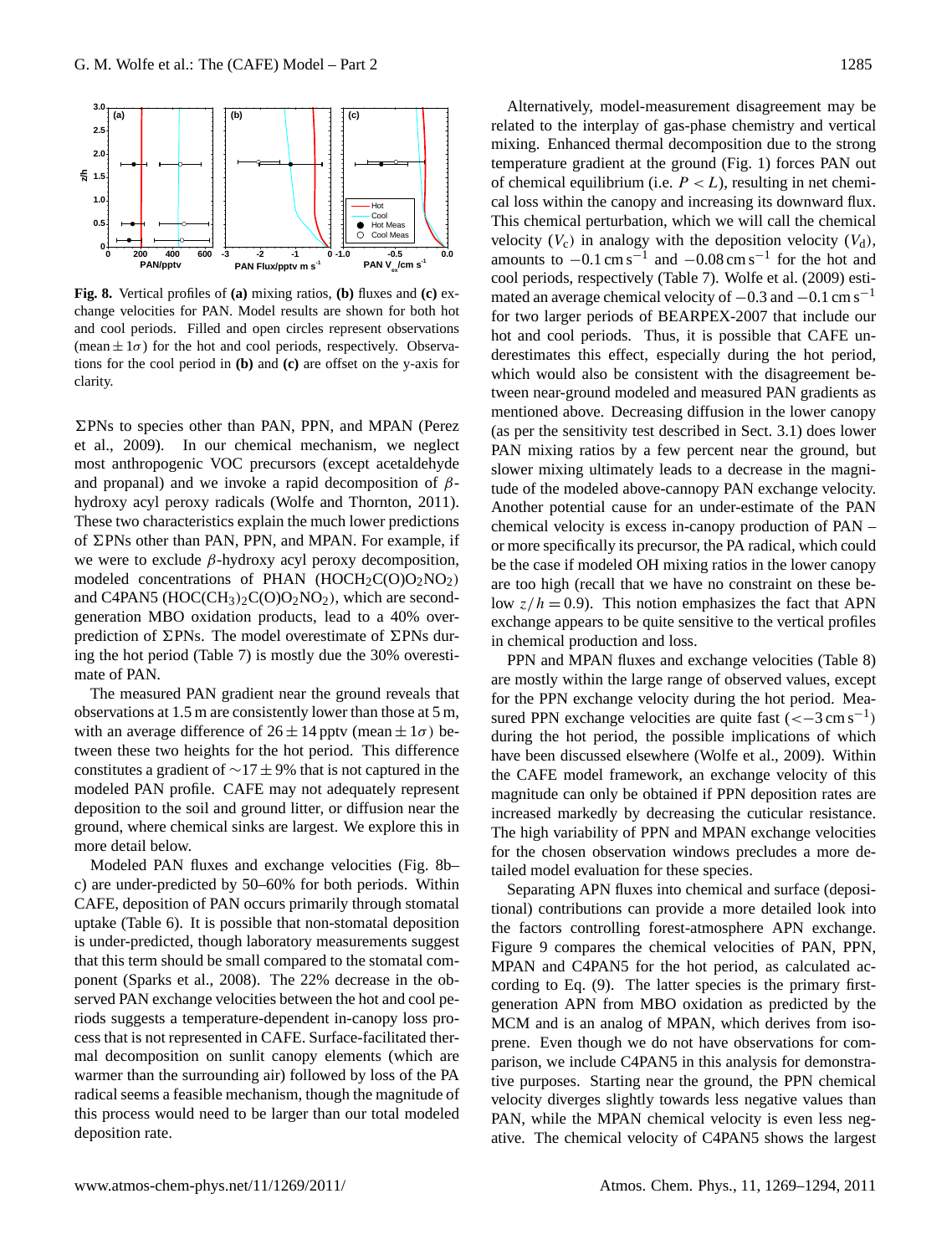

**Fig. 9.** Modeled chemical velocity profiles for PAN, PPN, MPAN and C4PAN5 during the hot period. The deposition velocity, which is the same for all APNs, is also shown. The chemical velocity for C4PAN5 extends off the scale (0.9 cm s<sup>-1</sup> at  $z/h = 3$ ).

departure from PAN, becoming positive above  $z/h = 0.3$ . These variations are not due to differences in deposition, as all APNs have the same deposition velocity in the model, which is also shown in Fig. 9. Deposition velocities may vary somewhat between APNs in reality, e.g. according to the functional groups on the carbon backbone.

The diversity of modeled APN chemical velocity profiles is largely due to varying vertical distributions of their precursors. This is particularly evident in MPAN and C4PAN5 chemical velocities. Near the ground, the chemical velocity of MPAN and C4PAN5 is still controlled by thermal losses. Within and immediately above the canopy, however, oxidation of emitted isoprene and MBO leads to formation of methacrolein (MACR) and 2-hydroxy-2 methylpropionaldehyde (IBUTALOH), respectively. In our MCM-based mechanism, these aldehydes are the sole precursors of MPAN and C4PAN5, respectively, and slightly enhanced levels of these precursors will enhance MPAN and C4PAN5 formation in the canopy. This production term continues to dominate above the canopy, whereas the thermochemical loss term becomes more constant as the temperature gradient is less pronounced here (note the near-vertical gradient of the PAN chemical velocity between  $z/h = 1$  and 2). Production of C4PAN5 is strong enough that CAFE predicts net emission of this compound from the forest, though this prediction is sensitive to the deposition term, which may be higher than we have modeled due to the hydroxyl functionality on C4PAN5. BVOC oxidation also produces PAN precursors, but these are not as specific as those of MPAN and C4PAN5. PAN production includes significant contributions from multi-generational oxidized VOC, such as acetaldehyde and methyl glyoxal, that are not as directly linked

**Table 8.** Model-measurement comparison of APN exchange velocities. All measurements are from 17.8 m and are given as the mean  $\pm 1\sigma$ . Model results are from the layer closest to the measurement height.

| <b>Species</b> | Height/m | $V_{\rm ex}/\rm cm~s^{-1}$ |                  |
|----------------|----------|----------------------------|------------------|
|                |          | Model                      | Meas             |
| <b>Hot</b>     |          |                            |                  |
| <b>PAN</b>     | 17.8     | $-0.21$                    | $-0.63 \pm 0.25$ |
| <b>PPN</b>     | 17.8     | $-0.20$                    | $-3.3 \pm 1.0$   |
| <b>MPAN</b>    | 17.8     | $-0.13$                    | $-1.2 + 1.2$     |
| Cool           |          |                            |                  |
| <b>PAN</b>     | 17.8     | $-0.26$                    | $-0.49 \pm 0.27$ |
| <b>PPN</b>     | 17.8     | $-0.26$                    | $-0.2 \pm 0.54$  |
| <b>MPAN</b>    | 17.8     | $-0.15$                    | $0.26 + 0.77$    |

to BVOC emissions and thus are more evenly distributed in the vertical.

The PPN chemical velocity is something of a special case, as the shape of its profile relative to that of PAN stems from an increased contribution from the storage term,  $-\int_0^z \frac{\partial C(z)}{\partial t} dz$ . In this instance, the PPN precursor propanal  $(C_2H_5CHO)$  is evenly distributed in the vertical because its sole source in CAFE is advection. PPN produced aloft is transported into the canopy but cannot escape as easily, as decreased diffusion in the canopy can serve as a "trap" for gases with weak concentration gradients. This results in a slight buildup of PPN and thus a slight positive perturbation to the flux. Chemical flux contributions are slightly dampened during the cool period (not shown), though MPAN exchange velocities are still somewhat less negative than those of PAN and PPN (Table 8).

The strength of any APN production flux will depend on a number of factors, including BVOC emission rates, OH mixing ratios and canopy residence times. In particular, we noted earlier (Sect. 3.1) that a substantial isoprene emission rate is required to maintain agreement with isoprene observations, though previous studies have identified advection as the primary isoprene source at BFRS (Dreyfus et al., 2002). Replacing isoprene emission with advection would reduce the MPAN production flux and bring the modeled MPAN  $V_{\rm ex}$  closer to that of PAN or PPN, because the source of MACR would no longer be elevated in the canopy. Likewise, thermochemical APN loss fluxes depend on both the absolute temperature and the shape the temperature gradient in the canopy, which may change dramatically between a young and open forest like BFRS and a more mature forest. Moreover, APN production and loss are also subject to  $NO<sub>x</sub>$ concentrations and  $NO/NO<sub>2</sub>$  ratios. To expand the relevance of these findings to other ecosystems, future modeling work should probe the sensitivity of APN fluxes to such factors, particularly temperature gradients, BVOC emissions and soil NO emissions.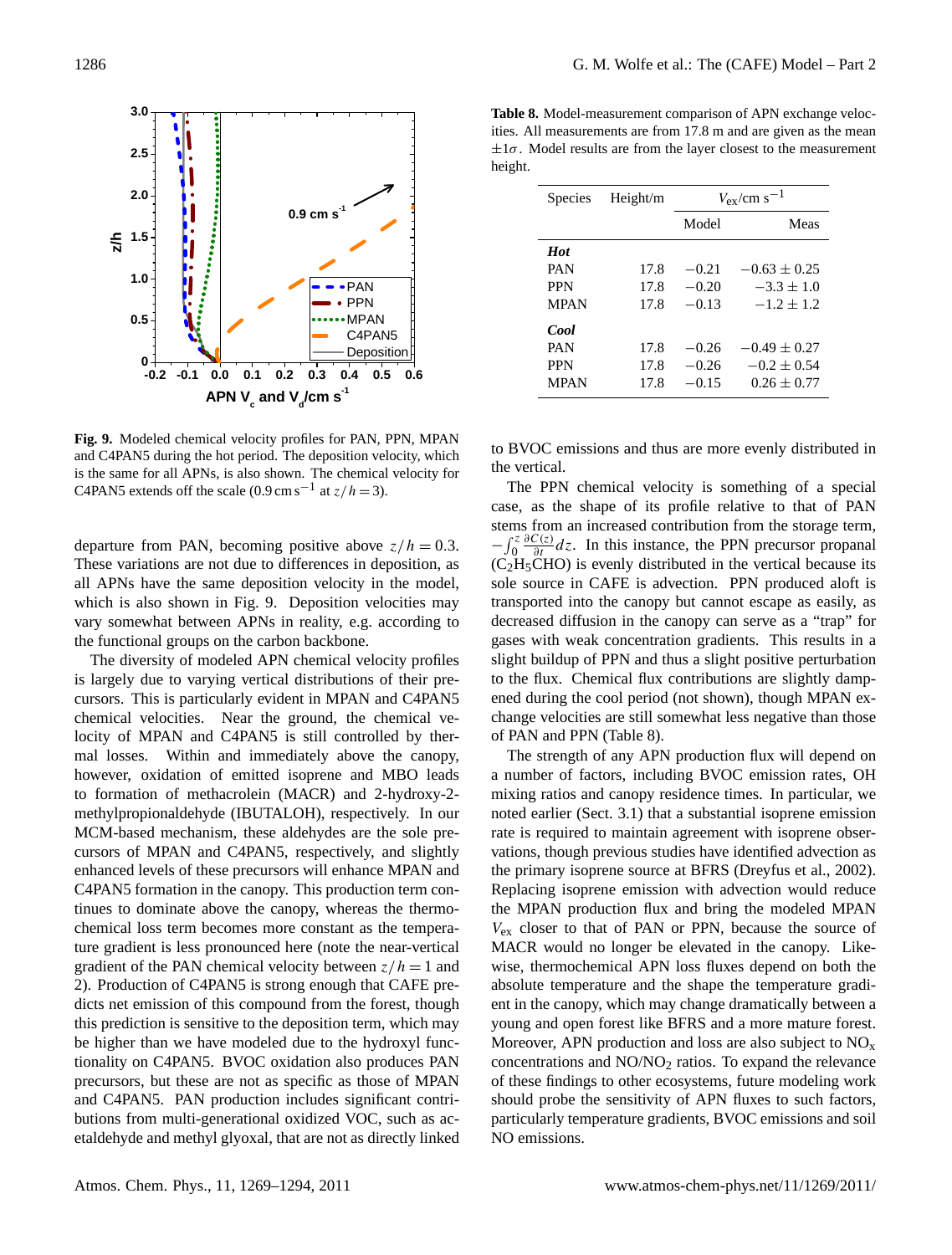To conclude this section, we note that timescales for APN production and loss (30 min to several hours) are much longer than the modeled canopy residence time of ∼2 min; however, chemistry still obviously contributes markedly to the modeled fluxes of these compounds. It is not the absolute magnitudes of production and loss, but rather sustained gradients in these terms, that can perturb mixing ratio vertical profiles and thus drive diffusive fluxes. To the extent that our model captures the average mixing process, these results suggest that comparison of reactive and mixing timescales may not be an appropriate metric by which to assess the contribution of chemistry to forest-atmosphere exchange.

## **3.5.3 ANs**

Alkyl nitrates (RONO2) are formed as minor products during  $NO + RO<sub>2</sub>$  Reaction (R13), with typical branching ratios of 5–10% for AN formation (Atkinson and Arey, 2003). ANs are also produced during the oxidation of VOC by the nitrate radical  $(NO<sub>3</sub>)$ , though daytime  $NO<sub>3</sub>$  concentrations are generally too low to be important for the current study. Recent work suggests that chemical mechanisms may be incomplete with regard to AN chemistry, particularly concerning their ability to "recycle"  $NO<sub>x</sub>$  during oxidation by OH (Rollins et al., 2009; Perring et al., 2009a, b; Horowitz et al., 2007; Paulot et al., 2009b). Deposition of ANs is also poorly constrained by observations and may depend on the functional form of the R-group. BEARPEX-2007 measurements are limited to  $\Sigma AN$  concentration profiles, though earlier observations at this forest have included  $\Sigma AN$  fluxes.

Figure 10a–c displays modeled mixing ratios, fluxes and exchange velocities for MBOANO<sub>3</sub>, which is a firstgeneration oxidation product of MBO that comprises ∼50% of the modeled AN budget. Concentrations are slightly higher during the hot period, consistent with the  $\Sigma AN$  observations (Table 6) and with faster formation rates due to higher OH and BVOC concentrations. Vertical mixing ratio gradients for both periods are characteristic of strong deposition. Deposition velocities are tuned to match the value of  $2.7 \text{ cm s}^{-1}$  recommended by Farmer and Cohen (2008) by increasing the effective Henry's Law constant to  $1 \times 10^8$  M atm<sup>-1</sup>, effectively lowering the cuticular resistance. The slight increase in exchange velocities between the hot and cool periods results from the 8% rise in friction velocity, leading to a decrease in the modeled laminar sublayer resistance. Deposition thus dominates the flux and exchange velocity profiles of ANs with a rate that is mostly controlled by aerodynamic transfer to canopy surfaces. A small contribution from in-canopy production shifts  $MBOANO<sub>3</sub>$  fluxes towards less negative values by ∼10%. Chemistry-driven fluxes could become more important if deposition rates are lower than modeled – a distinct possibility considering the limited observational constraints on this process – or if AN yields are higher. Other primary ANs derived from local BVOC (i.e. MBOBNO<sub>3</sub> and the 4 isoprene-derived ANs, see



**Fig. 10.** Vertical profiles of **(a)** mixing ratios, **(b)** fluxes and **(c)** exchange velocities for  $MBOANO<sub>3</sub>$ . Model results are shown for both hot and cool periods.

Appendix A) exhibit the same vertical and seasonal patterns as  $MBOANO<sub>3</sub>$ .

#### **3.5.4 HNO<sup>3</sup>**

Dry deposition of gas-phase nitric acid is a primary pathway for atmosphere-to-ecosystem nitrogen transfer.  $HNO<sub>3</sub>$  adsorbs readily to most surfaces, thus deposition is assumed to proceed at the aerodynamic limit. This view is generally supported by inferential (e.g. flux-gradient) measurements of HNO<sub>3</sub> fluxes over forests (Horii et al., 2006; Pryor and Klemm, 2004; Sievering et al., 2001), which report deposition velocities ranging from 2 to  $10 \text{ cm s}^{-1}$ . Previous eddy covariance measurements at BFRS (prior to BEARPEX-2007) have reported HNO<sub>3</sub> deposition velocities of 3–4 cm s−<sup>1</sup> during winter but have also offered evidence that fast intra-canopy chemistry can influence  $HNO<sub>3</sub>$  fluxes, even to the point of creating a net upward flux (out of the forest) during the summer (Farmer and Cohen, 2008).

Figure 11a–c illustrate modeled profiles of  $HNO<sub>3</sub>$  mixing ratios, fluxes and exchange velocities. HNO<sub>3</sub> concentrations are ∼2 times higher during the hot period relative to the cool period, consistent with faster production via Reaction (R14) due to higher OH levels. Fluxes and exchange velocities are fast and essentially driven by aerodynamically-limited deposition. As in the cases of ANs, changes in the laminar sublayer resistance give rise to different exchange velocities between the hot and cool periods. Modeled  $HNO<sub>3</sub>$  fluxes do include a small (∼5%) positive contribution due to in-canopy transformation of soil-emitted NO.

#### **3.5.5 Oxidized nitrogen deposition**

Ecosystem-scale nitrogen deposition affects biosphere productivity and represents a major pathway by which anthropogenic emissions influence the environment. Dry deposition typically constitutes ∼50% of total atmospheric N deposition, with the other half due to wet deposition (i.e. precipitation) (Bytnerowicz and Fenn, 1996; Sparks et al., 2008). Though  $HNO<sub>3</sub>$  is likely the dominant dry-depositing species,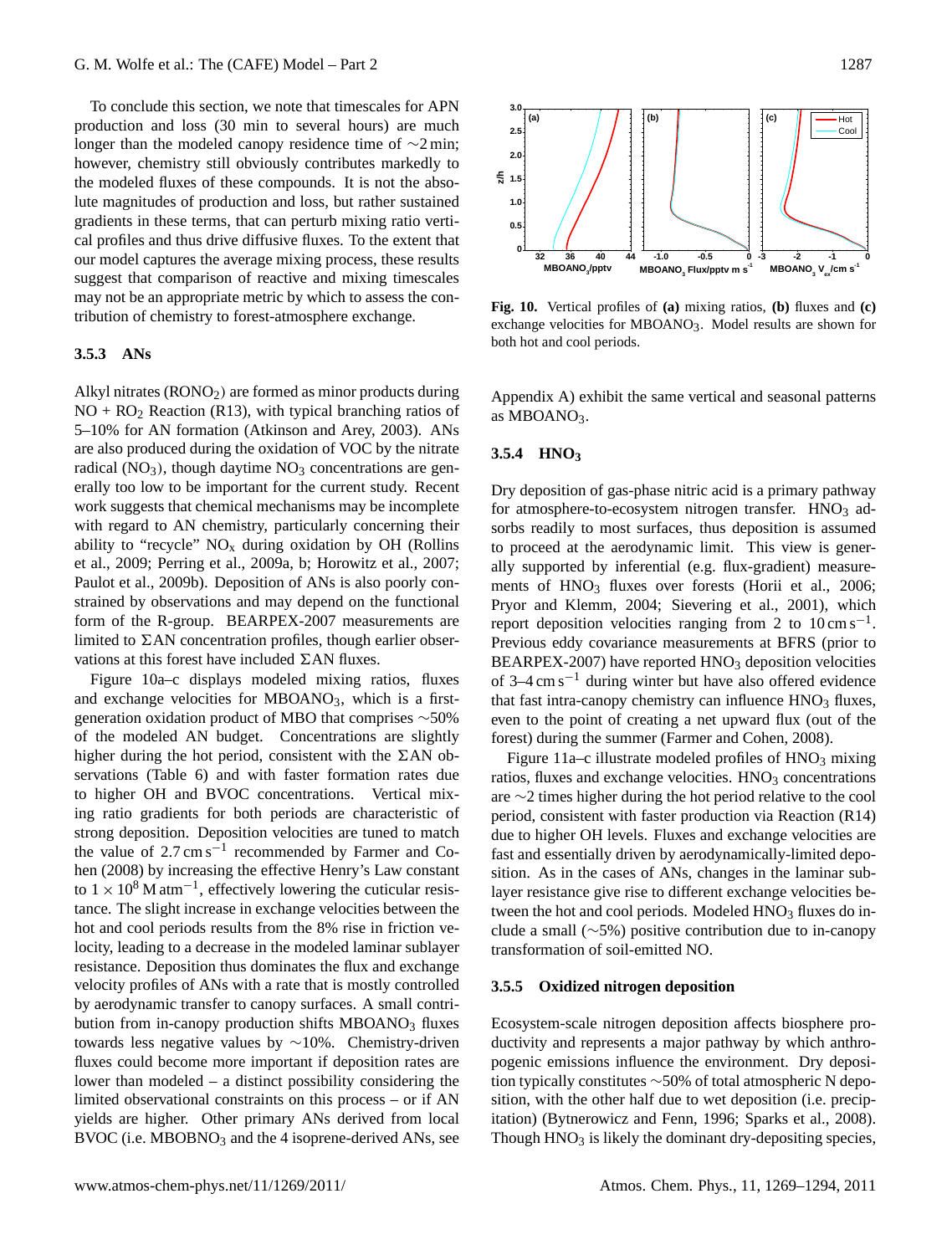

**Fig. 11.** Vertical profiles of **(a)** mixing ratios, **(b)** fluxes and **(c)** exchange velocities for HNO<sub>3</sub>. Model results are shown for both hot and cool periods. Filled and open circles represent observations (mean  $\pm 1\sigma$ ) for the hot and cool periods, respectively. The standard deviation for observed  $HNO<sub>3</sub>$  mixing ratios in the cool period is  $\pm 4$  pptv.

several studies have inferred that a significant fraction of the downward  $NO<sub>v</sub>$  flux is comprised of species other than nitric acid (Horii et al., 2006; Sparks et al., 2008). As detailed by the above discussion, inferring gross N deposition rates from net NO<sup>y</sup> fluxes without considering in-canopy chemistry can lead to errors.

Figure 12 summarizes modeled above-canopy  $\left(\frac{z}{h}\right) = 2$ , or 20 m)  $NO<sub>v</sub>$  fluxes. Gross  $NO<sub>v</sub>$  deposition amounts to 23 and 14 pptv m s<sup>-1</sup> (11 and 7 ngN m<sup>-2</sup> s<sup>-1</sup>) for the hot and cool periods, respectively. This is within the range of other estimates of N deposition to California forests (Bytnerowicz and Fenn, 1996; Herman et al.,  $2003$ ).  $HNO<sub>3</sub>$  constitutes 83% of deposited NO<sup>y</sup> during the hot period but only 72% during the cool period owing to decreased  $HNO<sub>3</sub>$  and increased APN and  $NO<sub>2</sub>$  mixing ratios. For both periods, upward NO<sub>2</sub> fluxes (driven by soil NO emissions) decrease the net modeled NO<sup>y</sup> flux by ∼30% relative to the gross deposition flux. Differences between total and depositional fluxes for individual classes of  $NO<sub>y</sub>$  are consistent with our earlier discussion. For example, APN fluxes are only 60% depositional during the hot period, while total AN fluxes underestimate the depositional flux by ∼10%. Note that our analysis is focused on gaseous oxidized nitrogen and thus does not consider dry deposition of ammonia (NH3) or particulate ammonium nitrate ( $NH<sub>4</sub>NO<sub>3</sub>$ ). A small set of  $NH<sub>3</sub>$  flux observations recorded at BFRS in 2006 suggests an average NH<sub>3</sub> flux of  $-7.4$  ngN m<sup>-2</sup> s<sup>-1</sup> for this location (Fischer and Littlejohn, 2007). If all of this flux is depositional,  $NH_3$  uptake would be competitive with our estimated dry oxidized N deposition flux.

The picture presented in Fig. 12 should be interpreted with care. Relative  $NO<sub>v</sub>$  mixing ratios and deposition rates can vary widely by location and season. Deposition velocities are still highly uncertain for both APNs and ANs, largely because the mechanisms for uptake or heterogeneous loss are not understood. For example, given that CAFE underestimates PAN exchange velocities during the hot period, it is



Fig. 12. Contributions of NO<sub>y</sub> components to dry depositional (green striped bars) and net (orange solid bars) fluxes as modeled at 20 m  $(z/h = 2)$  for the **(a)** hot and **(b)** cool periods. To convert from pptv m s<sup>-1</sup> to ngN m<sup>-2</sup> s<sup>-1</sup>, multiply by 0.46.

possible that non-stomatal PAN deposition is faster than represented by the standard resistance parameterization. It is also likely that some deposited species may be re-emitted as  $NO<sub>2</sub>$  or nitrous acid (HONO) rather than taken up by vegetation. In an analysis of HONO concentrations measured during BEARPEX-2007, Ren et al. (2010) require an unidentified HONO source of 1.6 ppbv day<sup>-1</sup>, or 0.02 pptv s<sup>-1</sup>, to reconcile observations with a steady-state estimate. Heterogeneous HONO production is generally thought to proceed via surface reactions of  $NO<sub>x</sub>$  (Goodman et al., 1999) and nitrate photolysis (Zhou et al., 2003; He et al., 2006). Assuming this missing source is purely heterogeneous (i.e. production occurs on canopy surfaces) and integrating over the canopy height, we estimate a HONO production flux of 0.2 pptv m s<sup>-1</sup>, which is ~67% of the modeled NO<sub>x</sub> deposition flux during the hot period. Similarly, if the total APN deposition flux during the hot period was treated as an emission of  $NO_2$ ,  $NO_x$  fluxes could increase by as much as  $20\%$ . Recent measurements have even suggested that  $NO<sub>v</sub>$  emitted from canopy surfaces could originate from photolysis of deposited HNO<sub>3</sub> (Raivonen et al., 2006). Future efforts to close the N deposition budget should include direct field observations of speciated  $NO<sub>y</sub>$  fluxes and gradients, controlled laboratory experiments on uptake by vegetation and other surfaces (e.g. soil and ground litter), and detailed modeling work.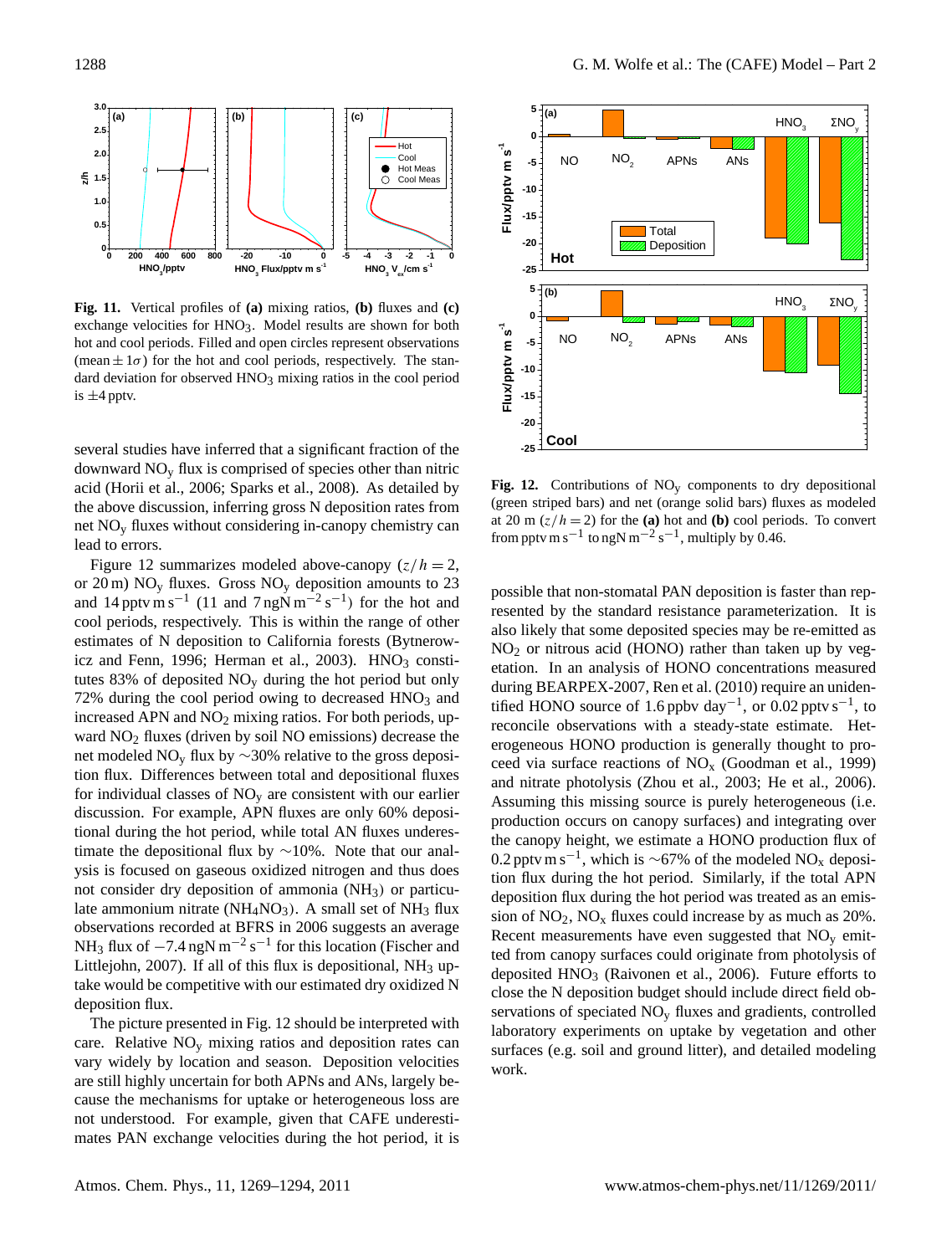## **4 Conclusions**

We have used the CAFE model to simulate observations from the BEARPEX-2007 field campaign at Blodgett Forest Research Station in the Sierra Nevada, CA. Our model results highlight a number of interesting features in the extensive BEARPEX-2007 dataset.

- 1. CAFE under-predicts OH concentrations by a factor of 6 during the hot period, requiring implementation of an enhanced OH-recycling mechanism that effectively converts key organic peroxy radicals to OH. During the cool period, model-measurement agreement for  $HO<sub>x</sub>$  is obtained without this mechanism; however, this agreement may be artificial as OH reactivity is underpredicted for this scenario. Thus, OH production is likely under-estimated by our base MCM mechanism for both periods.
- 2. Comparison of model results with  $H_2O_2$  observations suggests that  $H_2O_2$  deposition occurs at the aerodynamic limit, much faster than predicted by standard resistance parameterizations but corroborating recent direct observations.
- 3. Modeled  $O_3$  exchange velocities under-predict observations by ∼20%; this discrepancy will grow if the magnitude of non-stomatal deposition is currently overestimated, as we argue. With known chemistry, incanopy chemical losses do not contribute significantly to the total modeled  $O_3$  flux. Reproducing the chemical flux inferred from previous measurements at BFRS will likely require significant increases in BVOC emissions with high reactivity towards ozone. On a larger scale, such changes carry potential ramifications for quantifying ozone-induced ecosystem stress, BVOC oxidation pathways and intra-canopy oxidant sources.
- 4. Nitrogen oxide ( $NO<sub>x</sub> = NO + NO<sub>2</sub>$ ) fluxes are driven by soil emissions of NO. Roughly 89% of soil-emitted  $NO<sub>x</sub>$  escapes the canopy mostly as  $NO<sub>2</sub>$ , suggesting that NO<sup>2</sup> fluxes might be a proxy for soil NO emissions at this and similar young forests. Upward  $NO<sub>2</sub>$  fluxes from soil emissions reduce the net-downward above-canopy  $NO<sub>y</sub>$  flux by 30%. In other words, nitrogen deposition estimates from a total  $NO<sub>y</sub>$  flux measurement would be biased low by 30%.
- 5. Deposition and chemical loss contribute equally to modeled PAN fluxes, but the total modeled PAN flux is ∼50% lower than the observations. Coupled with a 30% over-prediction of PAN mixing ratios during the hot period, this suggests that in-canopy APN sinks are either under-estimated or masked by too much production. The underlying cause of model-measurement discrepancies in APN fluxes remains unclear, partly due to uncertainties in the parameterization of vertical mixing

and non-stomatal deposition. Chemical production also influences APN fluxes, especially when their formation is closely tied to the oxidation of primary BVOC emissions. In contrast, fluxes of alkyl nitrates and  $HNO<sub>3</sub>$  are driven by deposition under our model conditions.

6.  $HNO<sub>3</sub>$  dominates model-calculated dry N deposition (which excludes  $NH<sub>3</sub>$  and particulate N) during the hot period, but other classes of  $NO<sub>v</sub>$  become non-negligible (∼28%) during the cool period. Such effects will carry implications for N deposition estimates from routine monitoring networks, which typically only measure wet and dry deposition of  $NO_3^-/NH_4^+$  and  $HNO_3$  (Sparks et al., 2008).

It is clear that significant uncertainties still limit our understanding of forest-atmosphere exchange. First, chemical mechanisms fail to reproduce observed  $HO_x$  concentrations under high-BVOC conditions. A number of OH-recycling schemes have been postulated to close this gap, but the underlying mechanisms remain unidentified, which will impede the predictive capability of any model aiming to track carbon through the emission and oxidation process. Second, Ktheory is a rough approximation to the true structure of turbulent transport within mature canopies, yet it persists as the standard for this type of model. A computationally efficient alternative to K-theory that accurately captures the key features of intra-canopy turbulence – particularly the influence of sweep-ejections and similar events – would improve confidence in future modeling efforts. Third, a lack of detailed experimental constraints on the mechanisms and efficiency of depositional processes and on BVOC emission inventories continues to prevent accurate parsing of fluxes into emission, chemistry and deposition. In particular, uncertainties in the magnitude of non-stomatal deposition for  $O_3$ , APNs and other reactive species limit our ability to assess potential chemical perturbations on forest-atmosphere exchange and vice versa. In many instances, parameterizations are tuned so that observed trace gas fluxes are reproduced in models as being purely depositional or as direct emissions from the canopy to the atmosphere. This simplification will bear consequences for accurately modeling ecosystem responses to chemical and climate stresses, such as future changes in temperature and background ozone levels. Finally, our analysis of APN fluxes demonstrates that reactive timescales do not need to be faster than canopy mixing for chemistry to influence fluxes. Future efforts to interpret observed reactive trace gas fluxes must focus on both the absolute magnitudes and the gradients of production and loss that develop in a complex canopy environment. Modeling efforts should aim towards a comprehensive theory that allows incorporation of these chemical effects into surface exchange parameterizations of regional and global models, with the ultimate goal of fully representing the interaction of the forest with the atmosphere.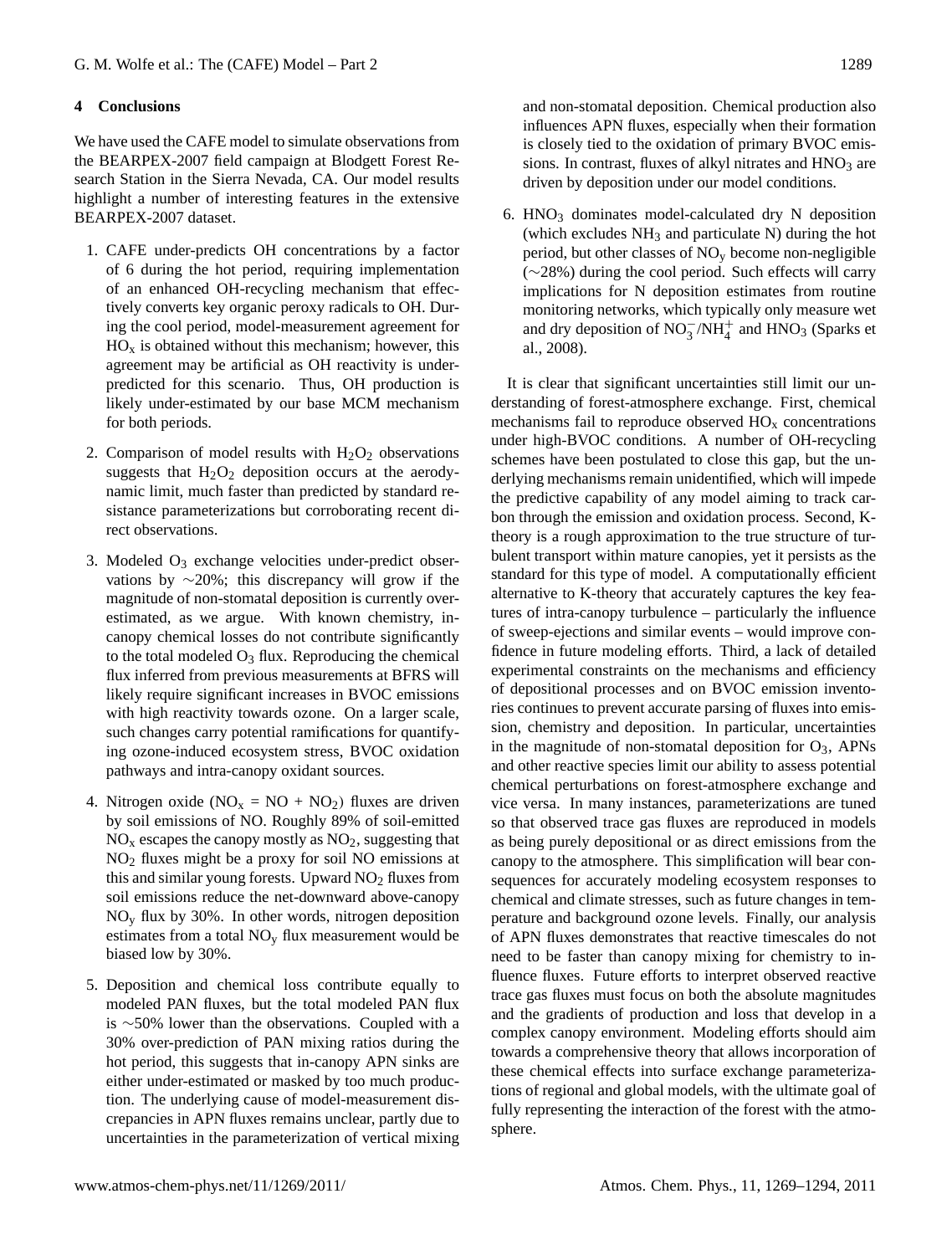# **Appendix A**

MCM nomenclature and molecular structures [\(http://mcm.leeds.ac.uk/MCM/\)](http://mcm.leeds.ac.uk/MCM/).

| <b>MCM</b> Abbreviation                       | Structure                                                                 |
|-----------------------------------------------|---------------------------------------------------------------------------|
| VOC                                           |                                                                           |
| MBO                                           | $CH2CHC(CH3)2OH$                                                          |
| C5H8 (isoprene)                               | $CH2CCH3)CHCH2$                                                           |
| <b>MVK</b>                                    | CH <sub>2</sub> CHC(O)CH <sub>3</sub>                                     |
| <b>MACR</b>                                   | CH <sub>2</sub> CCH <sub>3</sub> )CHO                                     |
| <b>IBUTALOH</b>                               | HOC(CH <sub>3</sub> ) <sub>2</sub> CHO                                    |
| HOCH2CHO                                      | HOCH <sub>2</sub> CHO                                                     |
| <b>MVKOH</b>                                  | CH <sub>2</sub> CHC(O)CH <sub>2</sub> OH                                  |
| ROOH                                          |                                                                           |
| <b>ISOPAOOH</b>                               | $HOCH2CCH3)CHCH2O2H$                                                      |
| <b>ISOPBOOH</b>                               | $CH2CHC(CH2OH)(CH3)O2H$                                                   |
| <b>ISOPCOOH</b>                               | $HOCH2CHC(CH3)CH2O2H$                                                     |
| <b>ISOPDOOH</b>                               | $CH2CCH3)CH(CH2OH)O2H$                                                    |
| <b>MBOAOOH</b>                                | $HOCCH3)2CH(CH2OH)O2H$                                                    |
| <b>MBOBOOH</b>                                | $HOC(CH3)2CH(OH)CH2O2H$                                                   |
| ISOPBO <sub>2</sub>                           | $CH2CHC(CH2OH)(CH3)O2$                                                    |
|                                               |                                                                           |
| <b>APNs</b>                                   |                                                                           |
| PAN                                           | $CH3C(O)O2NO2$                                                            |
| <b>PPN</b>                                    | $CH3CH2C(O)O2NO2$                                                         |
| <b>MPAN</b>                                   | $CH2C(CH3)C(O)O2NO2$                                                      |
| <b>PHAN</b>                                   | $HOCH2C(O)O2NO2$                                                          |
| C <sub>4</sub> P <sub>AN5</sub>               | $HOC(CH3)2C(O)O2NO2$                                                      |
| C <sub>4</sub> PAN <sub>6</sub>               | $CH_3C(O)CH(OH)C(O)O_2NO_2$                                               |
| C5PAN17                                       | $HOCH2CH(CH3)CHC(O)O2NO2$                                                 |
| C5PAN19                                       | $HOCH2CHC(CH3)C(O)O2NO2$                                                  |
| CH <sub>3</sub> CO <sub>3</sub>               | CH <sub>3</sub> C(O)O <sub>2</sub>                                        |
| C <sub>2</sub> H <sub>5</sub> CO <sub>3</sub> | $CH3CH2C(O)O2$                                                            |
| MACO3                                         | $CH2CCH3)C(O)O2$                                                          |
| ANS                                           |                                                                           |
| MBOANO3                                       | $HOC(CH3)2CH(CH2OH)ONO2$                                                  |
| MBOBNO3                                       | HOC(CH <sub>3</sub> ) <sub>2</sub> CH(OH)CH <sub>2</sub> ONO <sub>2</sub> |
| ISOPANO3                                      | HOCH <sub>2</sub> C(CH <sub>3</sub> )CHCH <sub>2</sub> ONO <sub>2</sub>   |
| ISOPBNO3                                      | $CH2CHC(CH2OH)(CH3)ONO2$                                                  |
| ISOPCNO3                                      | HOCH <sub>2</sub> CHC(CH <sub>3</sub> )CH <sub>2</sub> ONO <sub>2</sub>   |
| ISOPDNO3                                      | CH <sub>2</sub> C(CH <sub>3</sub> )CH(CH <sub>2</sub> OH)ONO <sub>2</sub> |
|                                               |                                                                           |

# **Supplementary material related to this article is available online at: [http://www.atmos-chem-phys.net/11/1269/2011/](http://www.atmos-chem-phys.net/11/1269/2011/acp-11-1269-2011-supplement.pdf)**

**[acp-11-1269-2011-supplement.pdf](http://www.atmos-chem-phys.net/11/1269/2011/acp-11-1269-2011-supplement.pdf)**.

*Acknowledgements.* The authors acknowledge support from a National Science Foundation grant ATM-0633897. GMW was partially supported by a U.S.-EPA STAR Fellowship Assistance under Agreement No. FP-91698901. This work has not been formally reviewed by EPA. The views expressed in this work are solely those of the authors; EPA and NSF do not endorse any products or commercial services mentioned. The authors also thank F. Paulot for helpful discussions on isoprene oxidation, S. Fares for his insights on ozone fluxes and L. Ganzeveld, T. Karl and an anonymous referee for their critical feedback on both the model and the manuscript.

Edited by: J. Lelieveld

# **References**

- Atkinson, R. and Arey, J.: Gas-phase tropospheric chemistry of biogenic volatile organic compounds: a review, Atmos. Environ., 37, S197–S219, 2003.
- Baker, B., Guenther, A., Greenberg, J., Goldstein, A., and Fall, R.: Canopy fluxes of 2-methyl-3-buten-2-ol over a ponderosa pine forest by relaxed eddy accumulation: Field data and model comparison, J. Geophys. Res., 104, 26107–26114, 1999.
- Bouvier-Brown, N. C., Goldstein, A. H., Gilman, J. B., Kuster, W. C., and de Gouw, J. A.: In-situ ambient quantification of monoterpenes, sesquiterpenes, and related oxygenated compounds during BEARPEX 2007: implications for gas- and particle-phase chemistry, Atmos. Chem. Phys., 9, 5505–5518, [doi:10.5194/acp-9-5505-2009,](http://dx.doi.org/10.5194/acp-9-5505-2009) 2009a.
- Bouvier-Brown, N. C., Goldstein, A. H., Worton, D. R., Matross, D. M., Gilman, J. B., Kuster, W. C., Welsh-Bon, D., Warneke, C., de Gouw, J. A., Cahill, T. M., and Holzinger, R.: Methyl chavicol: characterization of its biogenic emission rate, abundance, and oxidation products in the atmosphere, Atmos. Chem. Phys., 9, 2061–2074, [doi:10.5194/acp-9-2061-2009,](http://dx.doi.org/10.5194/acp-9-2061-2009) 2009b.
- Bouvier-Brown, N. C., Holzinger, R., Palitzsch, K., and Goldstein, A. H.: Large emissions of sesquiterpenes and methyl chavicol quantified from branch enclosure measurements, Atmos. Environ., 43, 389–401, 2009c.
- Brune, W. H., van Duin, D., Mao, J., and Ren, X.: OH and  $HO<sub>2</sub>$ Measurement in Blodgett Forest, CA during BEARPEX 2009, 2010 AGU Fall Meeting, San Francisco, CA, Abstract A51G-02, 2010.
- Bytnerowicz, A. and Fenn, M. E.: Nitrogen deposition in California forests: a review, Environ. Pollut., 92, 127–146, 1996.
- Cantrell, C. A., Lind, J. A., Shetter, R. E., Calvert, J. G., Goldan, P. D., Kuster, W., Fehsenfeld, F. C., Montzka, S. A., Parrish, D. D., Williams, E. J., Buhr, M. P., Westberg, H. H., Allwine, G., and Martin, R.: Peroxy-Radicals In The Rose Experiment – Measurement And Theory, J. Geophys. Res.-Atmos., 97, 20671– 20686, 1992.
- Choi, W., Faloona, I. C., Bouvier-Brown, N. C., McKay, M., Goldstein, A. H., Mao, J., Brune, W. H., LaFranchi, B. W., Cohen, R. C., Wolfe, G. M., Thornton, J. A., Sonnenfroh, D. M., and Millet, D. B.: Observations of elevated formaldehyde over a forest canopy suggest missing sources from rapid oxidation of arboreal hydrocarbons, Atmos. Chem. Phys., 10, 8761–8781, [doi:10.5194/acp-10-8761-2010,](http://dx.doi.org/10.5194/acp-10-8761-2010) 2010.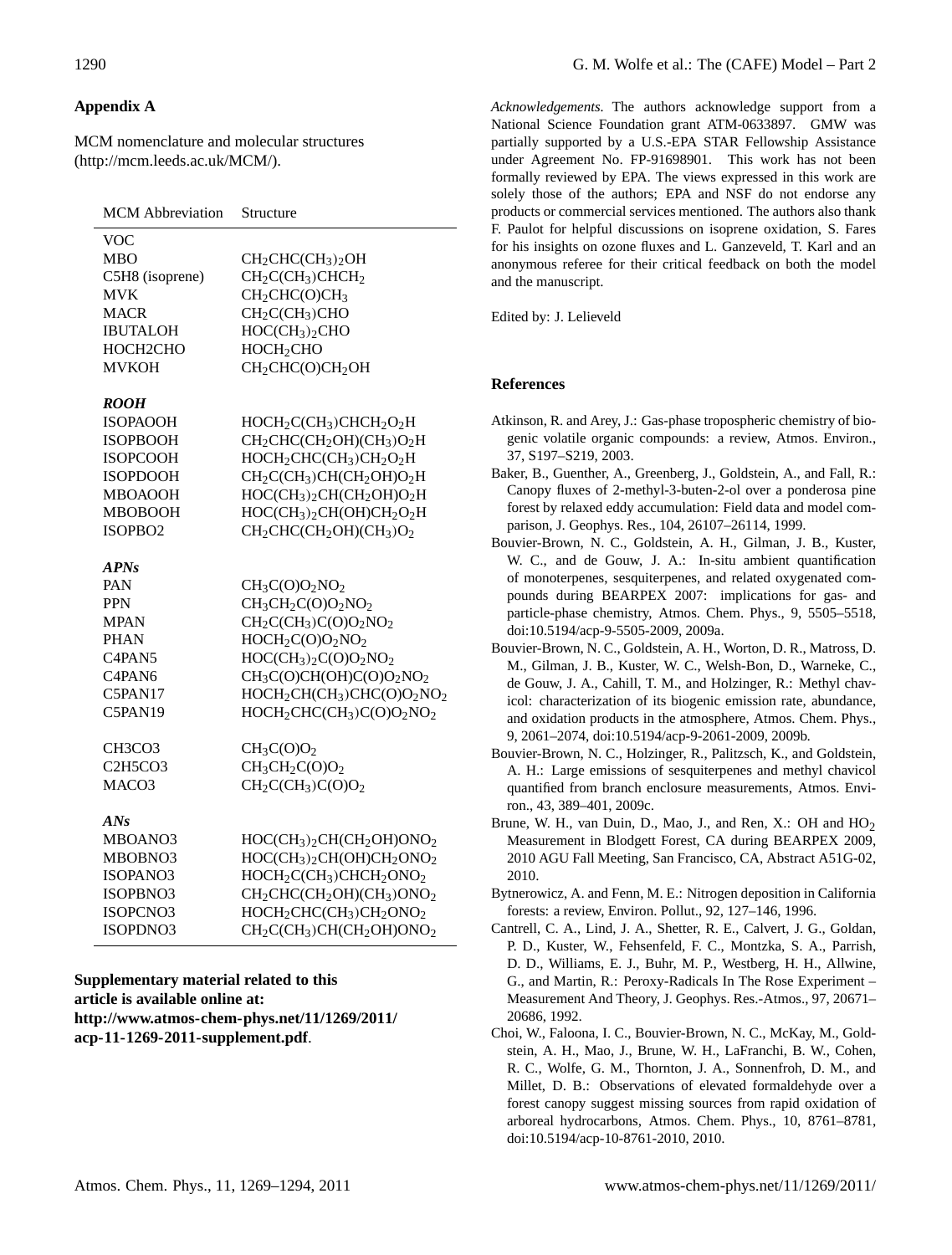- Ciccioli, P., Brancaleoni, E., Frattoni, M., Di Palo, V., Valentini, R., Tirone, G., Seufert, G., Bertin, N., Hansen, U., Csiky, O., Lenz, R., and Sharma, M.: Emission of reactive terpene compounds from orange orchards and their removal by within-canopy processes, J. Geophys. Res.-Atmos., 104, 8077–8094, 1999.
- Coe, H., Gallagher, M. W., Choularton, T. W., and Dore, C.: Canopy Scale Measurements Of Stomatal And Cuticular O-3 Uptake By Sitka Spruce, Atmos. Environ., 29, 1413–1423, 1995.
- Da Silva, G., Graham, C., and Wang, Z. F.: Unimolecular beta-Hydroxyperoxy Radical Decomposition with OH Recycling in the Photochemical Oxidation of Isoprene, Environ. Sci. Technol., 44, 250–256, 2010.
- Darrall, N. M.: The Effect Of Air-Pollutants On Physiological Processes In Plants, Plant Cell Environ., 12, 1–30, 1989.
- Day, D. A., Wooldridge, P. J., and Cohen, R. C.: Observations of the effects of temperature on atmospheric HNO<sub>3</sub>,  $\Sigma$ ANs,  $\Sigma$ PNs, and  $NO<sub>x</sub>$ : evidence for a temperature-dependent  $HO<sub>x</sub>$  source, Atmos. Chem. Phys., 8, 1867–1879, [doi:10.5194/acp-8-1867-2008,](http://dx.doi.org/10.5194/acp-8-1867-2008) 2008.
- Day, D. A., Farmer, D. K., Goldstein, A. H., Wooldridge, P. J., Minejima, C., and Cohen, R. C.: Observations of  $NO<sub>x</sub>$ ,  $\Sigma$ PNs,  $\Sigma$ ANs, and HNO<sub>3</sub> at a Rural Site in the California Sierra Nevada Mountains: summertime diurnal cycles, Atmos. Chem. Phys., 9, 4879–4896, [doi:10.5194/acp-9-4879-2009,](http://dx.doi.org/10.5194/acp-9-4879-2009) 2009.
- Di Carlo, P., Brune, W. H., Martinez, M., Harder, H., Lesher, R., Ren, X. R., Thornberry, T., Carroll, M. A., Young, V., Shepson, P. B., Riemer, D., Apel, E., and Campbell, C.: Missing OH reactivity in a forest: Evidence for unknown reactive biogenic VOCs, Science, 304, 722–725, 2004.
- Dillon, M. B., Lamanna, M. S., Schade, G. W., Goldstein, A., and Cohen, R. C.: Chemical evolution of the Sacramento urban plume: Transport and oxidation, J. Geophys. Res., 107, 4045, [doi:10.1029/2001JD000969,](http://dx.doi.org/10.1029/2001JD000969) 2002.
- Dorsey, J. R., Duyzer, J. H., Gallagher, M. W., Coe, H., Pilegaard, K., Weststrate, J. H., Jensen, N. O., and Walton, S.: Oxidized nitrogen and ozone interaction with forests. I: Experimental observations and analysis of exchange with Douglas fir, Q. J. Roy. Meteorol. Soc., 130, 1941–1955, 2004.
- Dreyfus, G. B., Schade, G. W., and Goldstein, A. H.: Observational constraints on the contribution of isoprene oxidation to ozone production on the western slope of the Sierra Nevada, California, J. Geophys. Res.-Atmos., 107, 4365–4382, [doi:10.1029/2001JD001490,](http://dx.doi.org/10.1029/2001JD001490) 2002.
- Duyzer, J. H., Dorsey, J. R., Gallagher, M. W., Pilegaard, K., and Walton, S.: Oxidized nitrogen and ozone interaction with forests. II: Multi-layer process-oriented modelling results and a sensitivity study for Douglas fir, Q. J. Roy. Meteorol. Soc., 130, 1957– 1971, 2004.
- Erisman, J. W., Draaijers, G. P. J., Steingrover, E., Van Dijk, H., Boxman, A., and de Vries, W.: Assessment of the exposure and loads of acidifying and eutrophying pollutants and ozone, as well as their, harmful influence on the vitality of the trees and the Speulder forest ecosystem as a whole, Water Air Soil Pollut., 105, 539–571, 1998.
- Faloona, I., Tan, D., Brune, W., Hurst, J., Barket, D., Couch, T. L., Shepson, P., Apel, E., Riemer, D., Thornberry, T., Carroll, M. A., Sillman, S., Keeler, G. J., Sagady, J., Hooper, D., and Paterson, K.: Nighttime observations of anomalously high levels of hydroxyl radicals above a deciduous forest canopy, J. Geophys.

Res.-Atmos., 106, 24315–24333, 2001.

- Fares, S., McKay, M., Holzinger, R., and Goldstein, A. H.: Ozone fluxes in a Pinus ponderosa ecosystem are dominated by nonstomatal processes: Evidence from long-term continuous measurements, Agr. Forest Meteorol., 150, 420–431, 2010a.
- Fares, S., Park, J. H., Ormeno, E., Gentner, D. R., McKay, M., Loreto, F., Karlik, J., and Goldstein, A. H.: Ozone uptake by citrus trees exposed to a range of ozone concentrations, Atmos. Environ., 44, 3404–3412, 2010b.
- Farmer, D. K. and Cohen, R. C.: Observations of  $HNO<sub>3</sub>$ ,  $\Sigma AN$ ,  $\Sigma$ PN and NO<sub>2</sub> fluxes: evidence for rapid HO<sub>x</sub> chemistry within a pine forest canopy, Atmos. Chem. Phys., 8, 3899–3917, [doi:10.5194/acp-8-3899-2008,](http://dx.doi.org/10.5194/acp-8-3899-2008) 2008.
- Fischer, M. L. and Littlejohn, D.: Ammonia at Blodgett Forest, Sierra Nevada, USA, Atmos. Chem. Phys. Discuss., 7, 14139– 14169, [doi:10.5194/acpd-7-14139-2007,](http://dx.doi.org/10.5194/acpd-7-14139-2007) 2007.
- Forkel, R., Klemm, O., Graus, M., Rappengluck, B., Stockwell, W. R., Grabmer, W., Held, A., Hansel, A., and Steinbrecher, R.: Trace gas exchange and gas phase chemistry in a Norway spruce forest: A study with a coupled 1-dimensional canopy atmospheric chemistry emission model, Atmos. Environ., 40, S28– S42, 2006.
- Fowler, D., Pilegaard, K., Sutton, M. A., Ambus, P., Raivonen, M., Duyzer, J., Simpson, D., Fagerli, H., Fuzzi, S., Schjoerring, J. K., Granier, C., Neftel, A., Isaksen, I. S. A., Laj, P., Maione, M., Monks, P. S., Burkhardt, J., Daemmgen, U., Neirynck, J., Personne, E., Wichink-Kruit, R., Butterbach-Bahl, K., Flechard, C., Tuovinen, J. P., Coyle, M., Gerosa, G., Loubet, B., Altimir, N., Gruenhage, L., Ammann, C., Cieslik, S., Paoletti, E., Mikkelsen, T. N., Ro-Poulsen, H., Cellier, P., Cape, J. N., Horvath, L., Loreto, F., Niinemets, U., Palmer, P. I., Rinne, J., Misztal, P., Nemitz, E., Nilsson, D., Pryor, S., Gallagher, M. W., Vesala, T., Skiba, U., Brueggemann, N., Zechmeister-Boltenstern, S., Williams, J., O'Dowd, C., Facchini, M. C., de Leeuw, G., Flossman, A., Chaumerliac, N., and Erisman, J. W.: Atmospheric composition change: Ecosystems-Atmosphere interactions, Atmos. Environ., 43, 5193–5267, 2009.
- Ganzeveld, L. N., Lelieveld, J., Dentener, F. J., Krol, M. C., Bouwman, A. J., and Roelofs, G. J.: Global soil-biogenic NOx emissions and the role of canopy processes, J. Geophys. Res.-Atmos., 107(D16), 4298, doi:10.1029/2001JD001289, 2002a.
- Ganzeveld, L. N., Lelieveld, J., Dentener, F. J., Krol, M. C., and Roelofs, G.-J.: Atmosphere-biosphere trace gas exchanges simulated with a single-column model, J. Geophys. Res., 107, 4297– 4318, [doi:10.1029/2001JD000684,](http://dx.doi.org/10.1029/2001JD000684) 2002b.
- Ganzeveld, L., Valverde-Canossa, J., Moortgat, G. K., and Steinbrecher, R.: Evaluation of peroxide exchanges over a coniferous forest un a single-column chemistry-climate model, Atmos. Environ., 40, S68–S80, [doi:10.1016/j.atmosenv.2006.01.062,](http://dx.doi.org/10.1016/j.atmosenv.2006.01.062) 2006.
- Gao, W., Wesely, M. L., and Lee, I. Y.: A numerical study of the effects of air chemistry on fluxes of NO,  $NO<sub>2</sub>$ , and  $O<sub>3</sub>$  near the surface, J. Geophys. Res., 96, 18761–18769, 1991.
- Gao, W., Wesely, M. L., and Doskey, P. V.: Numerical modeling of the turbulent diffusion and chemistry of  $NO<sub>x</sub>$ ,  $O<sub>3</sub>$ , isoprene, and other reactive trace gases in and above a forest canopy, J. Geophys. Res., 98, 18339–18353, 1993.
- Goldstein, A. H., Hultman, N. E., Fracheboud, J. M., Bauer, M. R., Panek, J. A., Xu, M., Qi, Y., Guenther, A. B., and Baugh, W.: Effects of climate variability on the carbon dioxide, water,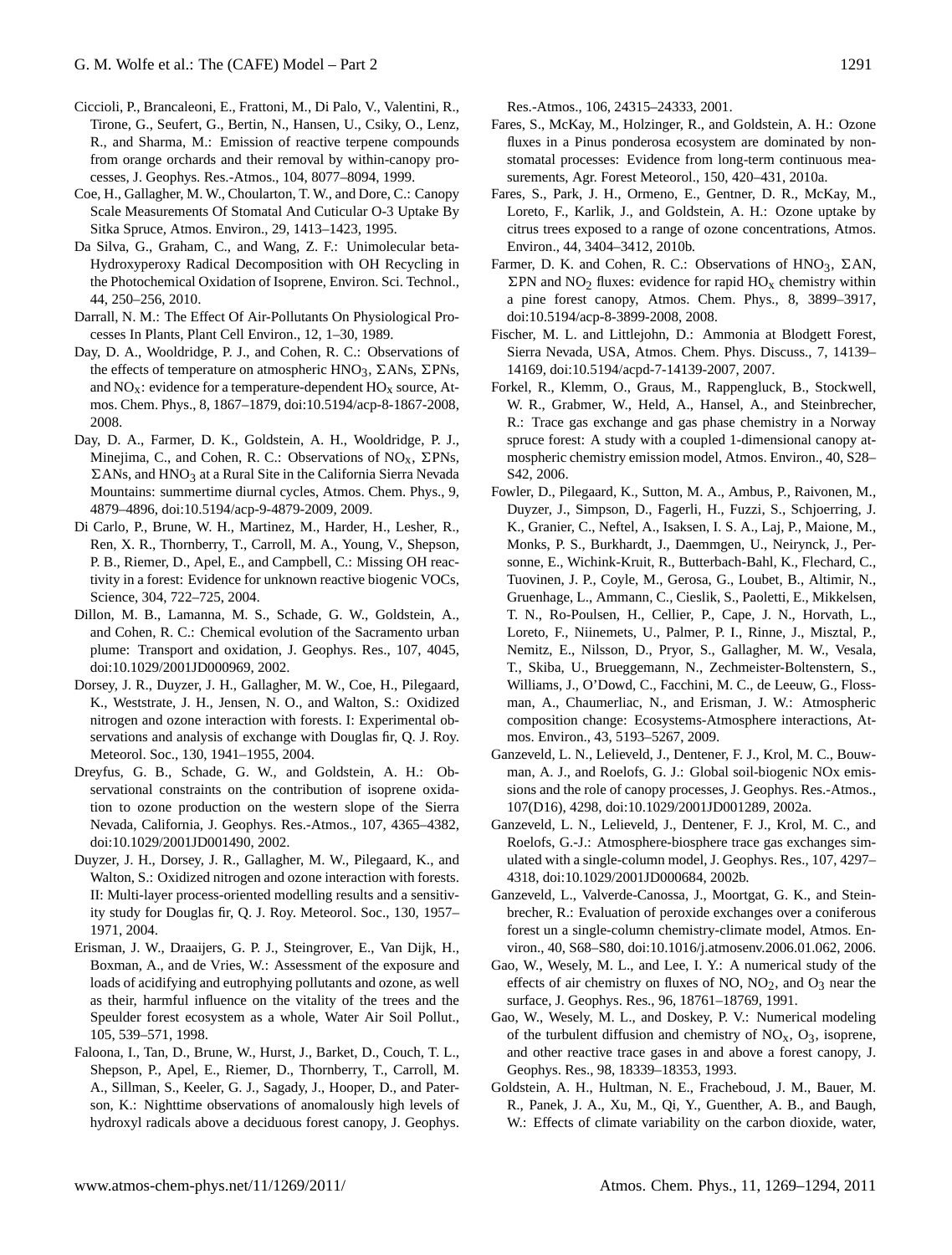and sensible heat fluxes above a ponderosa pine plantation in the Sierra Nevada (CA), Agr. Forest Meteorol., 101, 113–129, 2000.

- Goldstein, A. H., Schade, G. W., and Dreyfus, G.: Whole Ecosystem Measurements of Biogenic Hydrocarbon Emissions, Final Report, State of California Air Resources Board Award No. 98– 328, 2001.
- Goldstein, A. H., McKay, M., Kurpius, M. R., Schade, G. W., Lee, A., Holzinger, R., and Rasmussen, R. A.: Forest thinning experiment confirms ozone deposition to forest canopy is dominated by reaction with biogenic VOCs, Geophys. Res. Lett., 31, L22106, [doi:10.1029/2004GL021259,](http://dx.doi.org/10.1029/2004GL021259) 2004.
- Goldstein, A. H., Koven, C. D., Heald, C. L., and Fung, I. Y.: Biogenic carbon and anthropogenic pollutants combine to form a cooling haze over the southeastern United States, P. Natl. Acad. Sci. USA, 106, 8835–8840, 2009.
- Goodman, A. L., Underwood, G. M., and Grassian, V. H.: Heterogeneous reaction of NO2: Characterization of gas-phase and adsorbed products from the reaction,  $2NO(2)(g) + H2O(a)$ ->  $HONO(g) + HNO3(a)$  on hydrated silica particles, J. Phys. Chem. A, 103, 7217–7223, 1999.
- Gray, D. W., Lerdau, M. T., and Goldstein, A. H.: Influences of temperature history, water stress, and needle age on methylbutenol emissions, Ecology, 84, 765–776, 2003.
- Gray, D. W., Goldstein, A. H., and Lerdau, M. T.: Thermal history regulates methylbutenol basal emission rate in Pinus ponderosa, Plant Cell Environ., 29, 1298–1308, 2006.
- Guenther, A., Hewitt, C. N., Erickson, D., Fall, R., Geron, C., Graedel, T., Harley, P., Klinger, L., Lerdau, M. T., McKay, W. A., Pierce, T., Scholes, B., Steinbrecher, R., Tallamraju, R., Taylor, J., and Zimmerman, P.: A global model of natural volatile organic compound emissions, J. Geophys. Res., 100, 8873–8892, 1995.
- Hall, B. D. and Claiborn, C. S.: Measurements of the dry deposition of peroxides to a Canadian boreal forest, J. Geophys. Res.- Atmos., 102, 29343–29353, 1997.
- Harley, P., Fridd-Stroud, V., Greenberg, J., Guenther, A., and Vasconcellos, P.: Emission of 2-methyl-3-buten-2-ol by pines: A potentially large natural source of reactive carbon to the atmosphere, J. Geophys. Res., 103, 25479–25486, 1998.
- He, Y., Zhou, X. L., Hou, J., Gao, H. L., and Bertman, S. B.: Importance of dew in controlling the air-surface exchange of HONO in rural forested environments, Geophys. Res. Lett., 33, L02813, doi:10.1029/2005GL024348, 2006.
- Herman, D. J., Halverson, L. J., and Firestone, M. K.: Nitrogen Dynamics in an Annual Grassland: Oak Canopy, Climate, and Microbial Population Effects, Ecological Applications, 13, 593– 604, 2003.
- Hofzumahaus, A., Rohrer, F., Lu, K., Bohn, B., Brauers, T., Chang, C.-C., Fuchs, H., Holland, F., Kita, K., Kondo, Y., Li, X., Lou, S., Shao, M., Zeng, L., Wahner, A., and Zhang, Y.: Amplified Trace Gas Removal in the Troposphere, Science, 324, 1702– 1704, [doi:10.1126/science.1164566,](http://dx.doi.org/10.1126/science.1164566) 2009.
- Hogg, A., Uddling, J., Ellsworth, D., Carroll, M. A., Pressley, S., Lamb, B., and Vogel, C.: Stomatal and non-stomatal fluxes of ozone to a northern mixed hardwood forest, Tellus B, 59, 514– 525, 2007.
- Holzinger, R., Lee, A., Paw, K. T., and Goldstein, U. A. H.: Observations of oxidation products above a forest imply biogenic emissions of very reactive compounds, Atmos. Chem. Phys., 5,

67–75, [doi:10.5194/acp-5-67-2005,](http://dx.doi.org/10.5194/acp-5-67-2005) 2005.

- Horii, C. V., Munger, J. W., Wofsy, S. C., Zahniser, M., Nelson, D., and McManus, J. B.: Atmospheric reactive nitrogen concentration and flux budgets at a Northeastern U.S. forest site, Agr. Forest Meteorol., 136, 159–174, 2006.
- Horowitz, L. W., Fiore, A. M., Milly, G. P., Cohen, R. C., Perring, A., Wooldridge, P. J., Hess, P. G., Emmons, L. K., and Lamarque, J. F.: Observational constraints on the chemistry of isoprene nitrates over the eastern United States, J. Geophys. Res.-Atmos., 112, D12S08, doi:10.1029/2006JD007747, 2007.
- Isaksen, I. S. A., Granier, C., Myhre, G., Berntsen, T. K., Dalsoren, S. B., Gauss, M., Klimont, Z., Benestad, R., Bousquet, P., Collins, W., Cox, T., Eyring, V., Fowler, D., Fuzzi, S., Jockel, P., Laj, P., Lohmann, U., Maione, M., Monks, P., Prevot, A. S. H., Raes, F., Richter, A., Rognerud, B., Schulz, M., Shindell, D., Stevenson, D. S., Storelvmo, T., Wang, W. C., van Weele, M., Wild, M., and Wuebbles, D.: Atmospheric composition change: Climate-Chemistry interactions, Atmos. Environ., 43, 5138–5192, 2009.
- Jacobson, M. Z.: Fundamentals of Atmospheric Modeling, Cambridge University Press, New York, 2005.
- Jaeglé, L., Steinberger, L., Martin, R. V., and Chance, K.: Global partitioning of  $NO<sub>x</sub>$  sources using satellite observations: Relative roles of fossil fuel combustion, biomass burning and soil emissions, Faraday Discuss., 130, 407–423, [doi:10.1039/b502128f,](http://dx.doi.org/10.1039/b502128f) 2005.
- Karl, T., Harley, P., Guenther, A., Rasmussen, R., Baker, B., Jardine, K., and Nemitz, E.: The bi-directional exchange of oxygenated VOCs between a loblolly pine (Pinus taeda) plantation and the atmosphere, Atmos. Chem. Phys., 5, 3015–3031, [doi:10.5194/acp-5-3015-2005,](http://dx.doi.org/10.5194/acp-5-3015-2005) 2005.
- Karl, T., Harley, P., Emmons, L., Thornton, B., Guenther, A., Basu, C., Turnipseed, A., and Jardine, K.: Efficient Atmospheric Cleansing of Oxidized Organic Trace Gases by Vegetation, Science, 330, 816–819, 2010.
- Kurpius, M. R. and Goldstein, A. H.: Gas-phase chemistry dominates  $O_3$  loss to a forest, implying a source of aerosols and hydroxyl radicals to the atmosphere, Geophys. Res. Lett., 30, 1371– 1374, [doi:10.1029/2002GL016785,](http://dx.doi.org/10.1029/2002GL016785) 2003.
- LaFranchi, B. W., Wolfe, G. M., Thornton, J. A., Harrold, S. A., Browne, E. C., Min, K. E., Wooldridge, P. J., Gilman, J. B., Kuster, W. C., Goldan, P. D., de Gouw, J. A., McKay, M., Goldstein, A. H., Ren, X., Mao, J., and Cohen, R. C.: Closing the peroxy acetyl nitrate budget: observations of acyl peroxy nitrates (PAN, PPN, and MPAN) during BEARPEX 2007, Atmos. Chem. Phys., 9, 7623–7641, [doi:10.5194/acp-9-7623-2009,](http://dx.doi.org/10.5194/acp-9-7623-2009) 2009.
- Lee, A., Goldstein, A. H., Keywood, M. D., Gao, S., Varutbangkul, V., Bahreini, R., Ng, N. L., Flagan, R. C., and Seinfeld, J. H.: Gas-phase products and secondary aerosol yields from the ozonolysis of ten different terpenes, J. Geophys. Res., 111, 1– 18, [doi:10.1029/2005JD006437,](http://dx.doi.org/10.1029/2005JD006437) 2006a.
- Lee, A., Goldstein, A. H., Kroll, J. H., Ng, N. L., Varutbangkul, V., Flagan, R. C., and Seinfeld, J. H.: Gas-phase products and secondary aerosol yields from the photooxidation of 16 different terpenes, J. Geophys. Res., 111, 1–25, [doi:10.1029/2006JD007050,](http://dx.doi.org/10.1029/2006JD007050) 2006b.
- Lelieveld, J., Butler, T. M., Crowley, J. N., Dillon, T. J., Fischer, H., Ganzeveld, L., Harder, H., Lawrence, M. G., Martinez, M., Taraborrelli, D., and Williams, J.: Atmospheric oxidation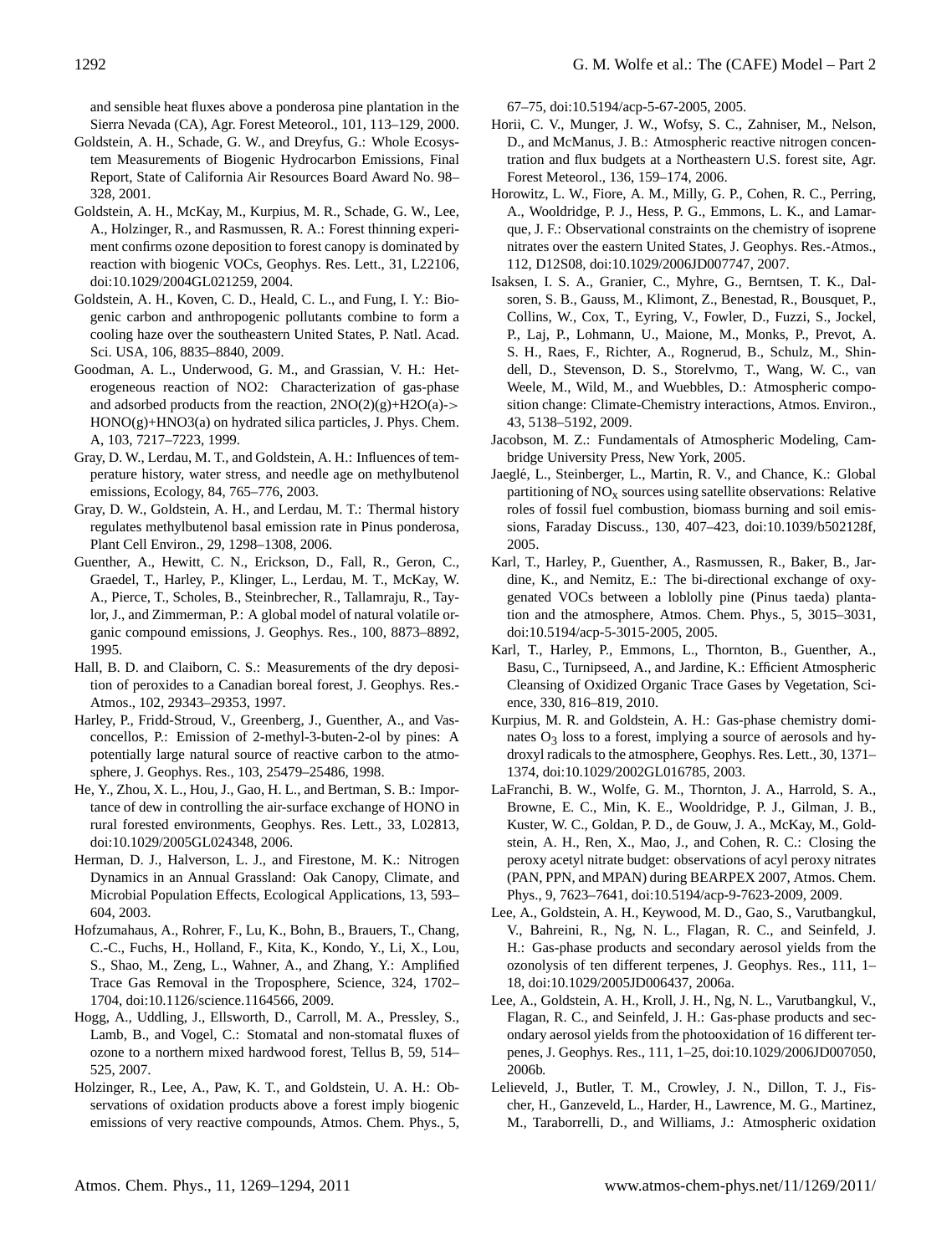capacity sustained by a tropical forest, Nature, 452, 737–740, [doi:10.1038/nature06870,](http://dx.doi.org/10.1038/nature06870) 2008.

- Li, Y. J., Chen, Q., Guzman, M. I., Chan, C. K., and Martin, S. T.: Second-generation products contribute substantially to the particle-phase organic material produced by  $β$ -caryophyllene ozonolysis, Atmos. Chem. Phys., 11, 121–132, [doi:10.5194/acp-](http://dx.doi.org/10.5194/acp-11-121-2011)[11-121-2011,](http://dx.doi.org/10.5194/acp-11-121-2011) 2011.
- Magnani, F., Mencuccini, M., Borghetti, M., Berbigier, P., Berninger, F., Delzon, S., Grelle, A., Hari, P., Jarvis, P. G., Kolari, P., Kowalski, A. S., Lankreijer, H., Law, B. E., Lindroth, A., Loustau, D., Manca, G., Moncrieff, J. B., Rayment, M., Tedeschi, V., Valentini, R., and Grace, J.: The human footprint in the carbon cycle of temperate and boreal forests, Nature, 447, 849–851, 2007.
- Makar, P. A., Fuentes, J. D., Wang, D., Staebler, R. M., and Wiebe, H. A.: Chemical processing of biogenic hydrocarbons within and above a temperate deciduous forest, J. Geophys. Res., 104, 3581–3603, 1999.
- Mao, J., Ren, X., Chen, Z., Brune, W., LaFranchi, B., Cohen, R., Gilman, J., and deGouw, J.:  $HO<sub>x</sub>$  chemistry in and above a forest canopy in seasonal transition, AGU Fall Meeting, Abstract A32C-03, 2008.
- Mao, J., Ren, X., Brune, W. H., Olson, J. R., Crawford, J. H., Fried, A., Huey, L. G., Cohen, R. C., Heikes, B., Singh, H. B., Blake, D. R., Sachse, G. W., Diskin, G. S., Hall, S. R., and Shetter, R. E.: Airborne measurement of OH reactivity during INTEX-B, Atmos. Chem. Phys., 9, 163–173, [doi:10.5194/acp-9-163-2009,](http://dx.doi.org/10.5194/acp-9-163-2009) 2009.
- Martinez, M., Harder, H., Kovacs, T. A., Simpas, J. B., Bassis, J., Lesher, R., Brune, W. H., Frost, G. J., Williams, E. J., Stroud, C. A., Jobson, B. T., Roberts, J. M., Hall, S. R., Shetter, R. E., Wert, B., Fried, A., Alicke, B., Stutz, J., Young, V. L., White, A. B., and Zamora, R. J.: OH and HO2 concentrations, sources, and loss rates during the Southern Oxidants Study in Nashville, Tennessee, summer 1999, J. Geophys. Res.-Atmos., 108, D194617, doi:10.1029/2003JD003551, 2003.
- Murphy, J. G., Day, D. A., Cleary, P. A., Wooldridge, P. J., and Cohen, R. C.: Observations of the diurnal and seasonal trends in nitrogen oxides in the western Sierra Nevada, Atmos. Chem. Phys., 6, 5321–5338, [doi:10.5194/acp-6-5321-2006,](http://dx.doi.org/10.5194/acp-6-5321-2006) 2006.
- Paulot, F., Beaver, M. R., St. Clair, J., Spencer, K. M., Crounse, J., and Wennberg, P. O.: Exchange of hydrogen peroxide and nitric acid over a ponerosa forest measured by eddy covariance, AGU Fall Meeting, San Francisco, CA, Abstract A41D-0133, 2009a.
- Paulot, F., Crounse, J. D., Kjaergaard, H. G., Kroll, J. H., Seinfeld, J. H., and Wennberg, P. O.: Isoprene photooxidation: new insights into the production of acids and organic nitrates, Atmos. Chem. Phys., 9, 1479–1501, [doi:10.5194/acp-9-1479-2009,](http://dx.doi.org/10.5194/acp-9-1479-2009) 2009b.
- Paulot, F., Crounse, J. D., Kjaergaard, H. G., Kurten, A., St Clair, J. M., Seinfeld, J. H., and Wennberg, P. O.: Unexpected Epoxide Formation in the Gas-Phase Photooxidation of Isoprene, Science, 325, 730–733, 2009c.
- Paulson, S. E., Chung, M., Sen, A. D., and Orzechowska, G.: Measurement of OH radical formation from the reaction of ozone with several biogenic alkenes, J. Geophys. Res.-Atmos., 103, 25533–25539, 1998.
- Peeters, J., Nguyen, T. L., and Vereecken, L.: HO<sub>x</sub> radical regeneration in the oxidation of isoprene, Phys. Chem. Chem. Phys., 11,

5935–5939, 2009.

- Pérez, I. M., LaFranchi, B. W., and Cohen, R. C.: Nitrogen oxide chemistry in an urban plume: investigation of the chemistry of peroxy and multifunctional organic nitrates with a Lagrangian model, Atmos. Chem. Phys. Discuss., 9, 27099–27165, [doi:10.5194/acpd-9-27099-2009,](http://dx.doi.org/10.5194/acpd-9-27099-2009) 2009.
- Perring, A. E., Bertram, T. H., Wooldridge, P. J., Fried, A., Heikes, B. G., Dibb, J., Crounse, J. D., Wennberg, P. O., Blake, N. J., Blake, D. R., Brune, W. H., Singh, H. B., and Cohen, R. C.: Airborne observations of total RONO2: new constraints on the yield and lifetime of isoprene nitrates, Atmos. Chem. Phys., 9, 1451–1463, [doi:10.5194/acp-9-1451-2009,](http://dx.doi.org/10.5194/acp-9-1451-2009) 2009a.
- Perring, A. E., Wisthaler, A., Graus, M., Wooldridge, P. J., Lockwood, A. L., Mielke, L. H., Shepson, P. B., Hansel, A., and Cohen, R. C.: A product study of the isoprene+ $NO<sub>3</sub>$  reaction, Atmos. Chem. Phys., 9, 4945–4956, [doi:10.5194/acp-9-4945-2009,](http://dx.doi.org/10.5194/acp-9-4945-2009) 2009b.
- Pryor, S. C. and Klemm, O.: Experimentally derived estimates of nitric acid dry deposition velocity and viscous sub-layer resistance at a conifer forest, Atmos. Environ., 38, 2769–2777, 2004.
- Qi, B., Takami, A., and Hatakeyama, S.: Peroxy radical concentrations measured at a forest canopy in Nikko, Japan, in summer 2002, J. Atmos. Chem., 52, 63–79, 2005.
- Raivonen, M., Bonn, B., Sanz, M. J., Vesala, T., Kulmala, M., and Hari, P.: UV-induced NOy emissions from Scots pine: Could they originate from photolysis of deposited  $HNO<sub>3</sub>$ ?, Atmos. Environ., 40, 6201–6213, 2006.
- Raupach, M. R.: A practical Lagrangian method for relating scalar concentrations to source distributions in vegetation canopies, Q. J. Roy. Meteorol. Soc., 115, 609–632, 1989.
- Ren, X. R., Olson, J. R., Crawford, J. H., Brune, W. H., Mao, J. Q., Long, R. B., Chen, Z., Chen, G., Avery, M. A., Sachse, G. W., Barrick, J. D., Diskin, G. S., Huey, L. G., Fried, A., Cohen, R. C., Heikes, B., Wennberg, P. O., Singh, H. B., Blake, D. R., and Shetter, R. E.:  $HO<sub>x</sub>$  chemistry during INTEX-A 2004: Observation, model calculation, and comparison with previous studies, J. Geophys. Res.-Atmos., 113, D05310, doi:10.1029/2003JD003551, 2008.
- Ren, X., Gao, H., Zhou, X., Crounse, J. D., Wennberg, P. O., Browne, E. C., LaFranchi, B. W., Cohen, R. C., McKay, M., Goldstein, A. H., and Mao, J.: Measurement of atmospheric nitrous acid at Bodgett Forest during BEARPEX2007, Atmos. Chem. Phys., 10, 6283–6294, [doi:10.5194/acp-10-6283-2010,](http://dx.doi.org/10.5194/acp-10-6283-2010) 2010.
- Rollins, A. W., Kiendler-Scharr, A., Fry, J. L., Brauers, T., Brown, S. S., Dorn, H.-P., Dubé, W. P., Fuchs, H., Mensah, A., Mentel, T. F., Rohrer, F., Tillmann, R., Wegener, R., Wooldridge, P. J., and Cohen, R. C.: Isoprene oxidation by nitrate radical: alkyl nitrate and secondary organic aerosol yields, Atmos. Chem. Phys., 9, 6685–6703, [doi:10.5194/acp-9-6685-2009,](http://dx.doi.org/10.5194/acp-9-6685-2009) 2009.
- Rondon, A., Johansson, C., and Granat, L.: Dry Deposition Of Nitrogen-Dioxide And Ozone To Coniferous Forests, J. Geophys. Res.-Atmos., 98, 5159–5172, 1993.
- Rummel, U., Ammann, C., Kirkman, G. A., Moura, M. A. L., Foken, T., Andreae, M. O., and Meixner, F. X.: Seasonal variation of ozone deposition to a tropical rain forest in southwest Amazonia, Atmos. Chem. Phys., 7, 5415–5435, [doi:10.5194/acp-7-](http://dx.doi.org/10.5194/acp-7-5415-2007) [5415-2007,](http://dx.doi.org/10.5194/acp-7-5415-2007) 2007.
- Schade, G. W. and Goldstein, A. H.: Plant physiological influences